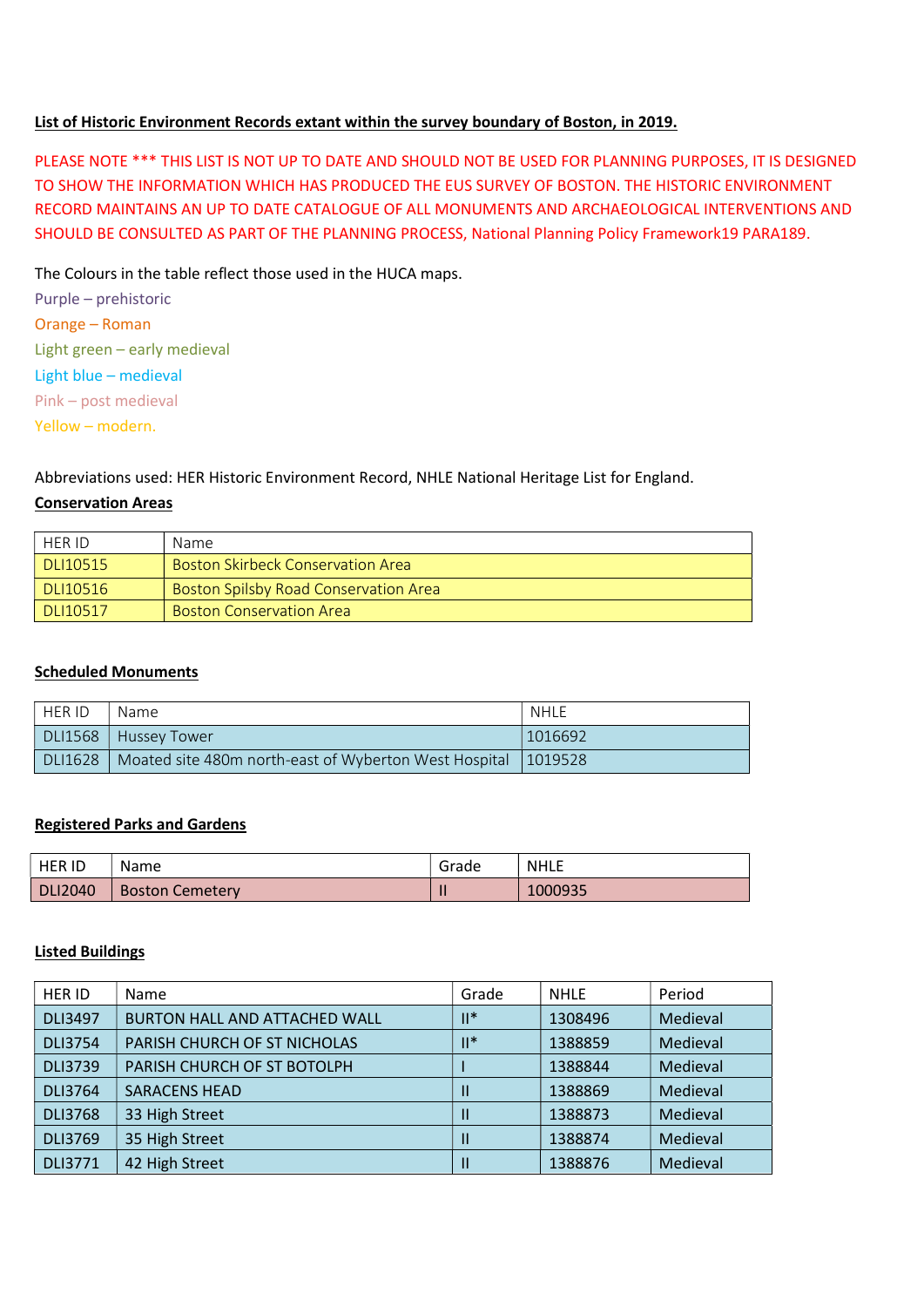| 18 Market Place<br>$\mathbf{II}$<br>Medieval<br><b>DLI3810</b><br>1388930<br><b>DLI3811</b><br>19 Market Place<br>Medieval<br>$\mathbf{II}$<br>1388931<br>$\mathbf{II}$<br>Medieval<br>DLI3901<br>24 Market Place<br>1388935<br>27 and 28 Market Place<br>$\mathbf{II}$<br>Medieval<br><b>DLI3902</b><br>1388936<br><b>DLI3903</b><br>29 Market Place<br>$\mathbf{II}$<br>Medieval<br>1388937<br>3 STONE PIERS ADJACENT TO STATUE OF<br><b>DLI3920</b><br><b>HERBERT INGRAM</b><br>1388954<br>Medieval<br>$\mathbf{II}$<br>Medieval<br><b>DLI3922</b><br><b>OLD PESCOD HALL</b><br>$\mathbf{H}$<br>1388956<br>$\mathbb{I}^*$<br>Medieval<br><b>DLI3926</b><br>No.10 South Street, Boston<br>1389000<br>$  ^*$<br><b>DLI3936</b><br><b>BLACKFRIARS ARTS CENTRE</b><br>Medieval<br>1389013<br>$\mathbb{I}^*$<br>Medieval<br><b>DLI4024</b><br><b>HUSSEY TOWER</b><br>1388981<br>$\mathbb{H}^*$<br>Medieval<br>DLI4041<br><b>SHODFRIARS HALL</b><br>1388998<br>HAVEN HOUSE AND WAREHOUSE OCCUPIED<br><b>DLI4039</b><br>1388996<br>Medieval<br>BY HURST AND SONS<br>$\mathbf{II}$<br><b>DLI205</b><br>Guildhall and attached gate<br>1389007<br>Post-medieval<br>THE SAM NEWSON MUSIC CENTRE AND<br>WAREHOUSE OCCUPIED BY TH LINCOLN AND<br>Post-medieval<br><b>DLI206</b><br>SON<br>1389008<br>$\mathbf{II}$<br>$\mathbf{II}$<br>Post-medieval<br><b>DLI207</b><br>61 High Street, Boston<br>1388882<br><b>STABLES AT BURTON HALL</b><br>Post-medieval<br><b>DLI3417</b><br>$\mathbf{II}$<br>1062090<br>MILESTONE BESIDE WORTLEY'S LANE<br><b>DLI3485</b><br>$\mathbf{H}$<br>1307179<br>Post-medieval<br>4-10 Fishtoft Road and attached garden wall<br>$\mathbf{II}$<br>Post-medieval<br><b>DLI3752</b><br>1388857<br><b>DLI3753</b><br>80 to 86 Fishtoft Road<br>Post-medieval<br>$\mathbf{H}$<br>1388858<br>$\mathbf{II}$<br>Post-medieval<br><b>DLI3707</b><br><b>MILESTONE</b><br>1360467<br>Post-medieval<br><b>DLI3732</b><br>$\mathbf{II}$<br>1388837<br><b>BARGATE BRIDGE</b><br>$\mathbf{II}$<br>Post-medieval<br><b>DLI3733</b><br>7 to 15 Bridge Street<br>1388838<br>19 Bridge Street<br>Post-medieval<br><b>DLI3734</b><br>$\mathbf{I}$<br>1388839<br>21 and 23 Bridge Street<br>Post-medieval<br><b>DLI3735</b><br>$\mathbf{II}$<br>1388840<br>3 Church Close<br><b>DLI3736</b><br>$\mathbf{H}$<br>1388841<br>Post-medieval<br><b>DLI3737</b><br>5 Church Close<br>Post-medieval<br>$\mathbf{H}$<br>1388842<br><b>DLI3738</b><br>7 Church Close<br>Post-medieval<br>$\mathbf{H}$<br>1388843<br>$\mathbb{I}^*$<br>Former Sessions House, Church Close, Boston<br><b>DLI3740</b><br>1388845<br>Post-medieval<br>WALL TO THE FORECOURT OF MAGISTRATES<br><b>DLI3741</b><br><b>COURT</b><br>1388846<br>Post-medieval<br>Ш<br>3 Church Street<br>$\mathbf{II}$<br>Post-medieval<br><b>DLI3742</b><br>1388847<br><b>DLI3743</b><br>THE BRITANNIA PUBLIC HOUSE<br>Post-medieval<br>$\mathbf{II}$<br>1388848<br><b>DLI3744</b><br>7 Church Street<br>$\mathbf{II}$<br>1388849<br>Post-medieval<br>9 and 11 Church Street<br>Post-medieval<br><b>DLI3745</b><br>1388850<br>$\mathbf{II}$<br>10 and 12 Church Street<br><b>DLI3746</b><br>$\mathbf{II}$<br>1388851<br>Post-medieval<br>14 Church Street<br>Post-medieval<br><b>DLI3747</b><br>$\mathbf{I}$<br>1388852<br>23 Church Street<br><b>DLI3748</b><br>$\mathbf{II}$<br>1388853<br>Post-medieval<br>30, 30A and 30B Church Street<br><b>DLI3749</b><br>$\mathbf{II}$<br>1388854<br>Post-medieval<br>Post-medieval<br><b>DLI3750</b><br>Ship Tavern, Custom House Lane, Boston,<br>$\mathbf{II}$<br>1388855<br><b>DLI3751</b><br>9 Dolphin Lane<br>$\mathbf{II}$<br>1388856<br>Post-medieval | <b>DLI3782</b> | 93 High Street       | $\mathbf{H}$               | 1388888 | Medieval      |
|-------------------------------------------------------------------------------------------------------------------------------------------------------------------------------------------------------------------------------------------------------------------------------------------------------------------------------------------------------------------------------------------------------------------------------------------------------------------------------------------------------------------------------------------------------------------------------------------------------------------------------------------------------------------------------------------------------------------------------------------------------------------------------------------------------------------------------------------------------------------------------------------------------------------------------------------------------------------------------------------------------------------------------------------------------------------------------------------------------------------------------------------------------------------------------------------------------------------------------------------------------------------------------------------------------------------------------------------------------------------------------------------------------------------------------------------------------------------------------------------------------------------------------------------------------------------------------------------------------------------------------------------------------------------------------------------------------------------------------------------------------------------------------------------------------------------------------------------------------------------------------------------------------------------------------------------------------------------------------------------------------------------------------------------------------------------------------------------------------------------------------------------------------------------------------------------------------------------------------------------------------------------------------------------------------------------------------------------------------------------------------------------------------------------------------------------------------------------------------------------------------------------------------------------------------------------------------------------------------------------------------------------------------------------------------------------------------------------------------------------------------------------------------------------------------------------------------------------------------------------------------------------------------------------------------------------------------------------------------------------------------------------------------------------------------------------------------------------------------------------------------------------------------------------------------------------------------------------------------------------------------------------------------------------------------------------------------------------------------------------------------------------------------------------------------------------------------------------------------------------------------------------------------------------------------------------------------------------------------------------------------------------------------|----------------|----------------------|----------------------------|---------|---------------|
|                                                                                                                                                                                                                                                                                                                                                                                                                                                                                                                                                                                                                                                                                                                                                                                                                                                                                                                                                                                                                                                                                                                                                                                                                                                                                                                                                                                                                                                                                                                                                                                                                                                                                                                                                                                                                                                                                                                                                                                                                                                                                                                                                                                                                                                                                                                                                                                                                                                                                                                                                                                                                                                                                                                                                                                                                                                                                                                                                                                                                                                                                                                                                                                                                                                                                                                                                                                                                                                                                                                                                                                                                                                       |                |                      |                            |         |               |
|                                                                                                                                                                                                                                                                                                                                                                                                                                                                                                                                                                                                                                                                                                                                                                                                                                                                                                                                                                                                                                                                                                                                                                                                                                                                                                                                                                                                                                                                                                                                                                                                                                                                                                                                                                                                                                                                                                                                                                                                                                                                                                                                                                                                                                                                                                                                                                                                                                                                                                                                                                                                                                                                                                                                                                                                                                                                                                                                                                                                                                                                                                                                                                                                                                                                                                                                                                                                                                                                                                                                                                                                                                                       |                |                      |                            |         |               |
|                                                                                                                                                                                                                                                                                                                                                                                                                                                                                                                                                                                                                                                                                                                                                                                                                                                                                                                                                                                                                                                                                                                                                                                                                                                                                                                                                                                                                                                                                                                                                                                                                                                                                                                                                                                                                                                                                                                                                                                                                                                                                                                                                                                                                                                                                                                                                                                                                                                                                                                                                                                                                                                                                                                                                                                                                                                                                                                                                                                                                                                                                                                                                                                                                                                                                                                                                                                                                                                                                                                                                                                                                                                       |                |                      |                            |         |               |
|                                                                                                                                                                                                                                                                                                                                                                                                                                                                                                                                                                                                                                                                                                                                                                                                                                                                                                                                                                                                                                                                                                                                                                                                                                                                                                                                                                                                                                                                                                                                                                                                                                                                                                                                                                                                                                                                                                                                                                                                                                                                                                                                                                                                                                                                                                                                                                                                                                                                                                                                                                                                                                                                                                                                                                                                                                                                                                                                                                                                                                                                                                                                                                                                                                                                                                                                                                                                                                                                                                                                                                                                                                                       |                |                      |                            |         |               |
|                                                                                                                                                                                                                                                                                                                                                                                                                                                                                                                                                                                                                                                                                                                                                                                                                                                                                                                                                                                                                                                                                                                                                                                                                                                                                                                                                                                                                                                                                                                                                                                                                                                                                                                                                                                                                                                                                                                                                                                                                                                                                                                                                                                                                                                                                                                                                                                                                                                                                                                                                                                                                                                                                                                                                                                                                                                                                                                                                                                                                                                                                                                                                                                                                                                                                                                                                                                                                                                                                                                                                                                                                                                       |                |                      |                            |         |               |
|                                                                                                                                                                                                                                                                                                                                                                                                                                                                                                                                                                                                                                                                                                                                                                                                                                                                                                                                                                                                                                                                                                                                                                                                                                                                                                                                                                                                                                                                                                                                                                                                                                                                                                                                                                                                                                                                                                                                                                                                                                                                                                                                                                                                                                                                                                                                                                                                                                                                                                                                                                                                                                                                                                                                                                                                                                                                                                                                                                                                                                                                                                                                                                                                                                                                                                                                                                                                                                                                                                                                                                                                                                                       |                |                      |                            |         |               |
|                                                                                                                                                                                                                                                                                                                                                                                                                                                                                                                                                                                                                                                                                                                                                                                                                                                                                                                                                                                                                                                                                                                                                                                                                                                                                                                                                                                                                                                                                                                                                                                                                                                                                                                                                                                                                                                                                                                                                                                                                                                                                                                                                                                                                                                                                                                                                                                                                                                                                                                                                                                                                                                                                                                                                                                                                                                                                                                                                                                                                                                                                                                                                                                                                                                                                                                                                                                                                                                                                                                                                                                                                                                       |                |                      |                            |         |               |
|                                                                                                                                                                                                                                                                                                                                                                                                                                                                                                                                                                                                                                                                                                                                                                                                                                                                                                                                                                                                                                                                                                                                                                                                                                                                                                                                                                                                                                                                                                                                                                                                                                                                                                                                                                                                                                                                                                                                                                                                                                                                                                                                                                                                                                                                                                                                                                                                                                                                                                                                                                                                                                                                                                                                                                                                                                                                                                                                                                                                                                                                                                                                                                                                                                                                                                                                                                                                                                                                                                                                                                                                                                                       |                |                      |                            |         |               |
|                                                                                                                                                                                                                                                                                                                                                                                                                                                                                                                                                                                                                                                                                                                                                                                                                                                                                                                                                                                                                                                                                                                                                                                                                                                                                                                                                                                                                                                                                                                                                                                                                                                                                                                                                                                                                                                                                                                                                                                                                                                                                                                                                                                                                                                                                                                                                                                                                                                                                                                                                                                                                                                                                                                                                                                                                                                                                                                                                                                                                                                                                                                                                                                                                                                                                                                                                                                                                                                                                                                                                                                                                                                       |                |                      |                            |         |               |
|                                                                                                                                                                                                                                                                                                                                                                                                                                                                                                                                                                                                                                                                                                                                                                                                                                                                                                                                                                                                                                                                                                                                                                                                                                                                                                                                                                                                                                                                                                                                                                                                                                                                                                                                                                                                                                                                                                                                                                                                                                                                                                                                                                                                                                                                                                                                                                                                                                                                                                                                                                                                                                                                                                                                                                                                                                                                                                                                                                                                                                                                                                                                                                                                                                                                                                                                                                                                                                                                                                                                                                                                                                                       |                |                      |                            |         |               |
|                                                                                                                                                                                                                                                                                                                                                                                                                                                                                                                                                                                                                                                                                                                                                                                                                                                                                                                                                                                                                                                                                                                                                                                                                                                                                                                                                                                                                                                                                                                                                                                                                                                                                                                                                                                                                                                                                                                                                                                                                                                                                                                                                                                                                                                                                                                                                                                                                                                                                                                                                                                                                                                                                                                                                                                                                                                                                                                                                                                                                                                                                                                                                                                                                                                                                                                                                                                                                                                                                                                                                                                                                                                       |                |                      |                            |         |               |
|                                                                                                                                                                                                                                                                                                                                                                                                                                                                                                                                                                                                                                                                                                                                                                                                                                                                                                                                                                                                                                                                                                                                                                                                                                                                                                                                                                                                                                                                                                                                                                                                                                                                                                                                                                                                                                                                                                                                                                                                                                                                                                                                                                                                                                                                                                                                                                                                                                                                                                                                                                                                                                                                                                                                                                                                                                                                                                                                                                                                                                                                                                                                                                                                                                                                                                                                                                                                                                                                                                                                                                                                                                                       |                |                      |                            |         |               |
|                                                                                                                                                                                                                                                                                                                                                                                                                                                                                                                                                                                                                                                                                                                                                                                                                                                                                                                                                                                                                                                                                                                                                                                                                                                                                                                                                                                                                                                                                                                                                                                                                                                                                                                                                                                                                                                                                                                                                                                                                                                                                                                                                                                                                                                                                                                                                                                                                                                                                                                                                                                                                                                                                                                                                                                                                                                                                                                                                                                                                                                                                                                                                                                                                                                                                                                                                                                                                                                                                                                                                                                                                                                       |                |                      |                            |         |               |
|                                                                                                                                                                                                                                                                                                                                                                                                                                                                                                                                                                                                                                                                                                                                                                                                                                                                                                                                                                                                                                                                                                                                                                                                                                                                                                                                                                                                                                                                                                                                                                                                                                                                                                                                                                                                                                                                                                                                                                                                                                                                                                                                                                                                                                                                                                                                                                                                                                                                                                                                                                                                                                                                                                                                                                                                                                                                                                                                                                                                                                                                                                                                                                                                                                                                                                                                                                                                                                                                                                                                                                                                                                                       |                |                      |                            |         |               |
|                                                                                                                                                                                                                                                                                                                                                                                                                                                                                                                                                                                                                                                                                                                                                                                                                                                                                                                                                                                                                                                                                                                                                                                                                                                                                                                                                                                                                                                                                                                                                                                                                                                                                                                                                                                                                                                                                                                                                                                                                                                                                                                                                                                                                                                                                                                                                                                                                                                                                                                                                                                                                                                                                                                                                                                                                                                                                                                                                                                                                                                                                                                                                                                                                                                                                                                                                                                                                                                                                                                                                                                                                                                       |                |                      |                            |         |               |
|                                                                                                                                                                                                                                                                                                                                                                                                                                                                                                                                                                                                                                                                                                                                                                                                                                                                                                                                                                                                                                                                                                                                                                                                                                                                                                                                                                                                                                                                                                                                                                                                                                                                                                                                                                                                                                                                                                                                                                                                                                                                                                                                                                                                                                                                                                                                                                                                                                                                                                                                                                                                                                                                                                                                                                                                                                                                                                                                                                                                                                                                                                                                                                                                                                                                                                                                                                                                                                                                                                                                                                                                                                                       |                |                      |                            |         |               |
|                                                                                                                                                                                                                                                                                                                                                                                                                                                                                                                                                                                                                                                                                                                                                                                                                                                                                                                                                                                                                                                                                                                                                                                                                                                                                                                                                                                                                                                                                                                                                                                                                                                                                                                                                                                                                                                                                                                                                                                                                                                                                                                                                                                                                                                                                                                                                                                                                                                                                                                                                                                                                                                                                                                                                                                                                                                                                                                                                                                                                                                                                                                                                                                                                                                                                                                                                                                                                                                                                                                                                                                                                                                       |                |                      |                            |         |               |
|                                                                                                                                                                                                                                                                                                                                                                                                                                                                                                                                                                                                                                                                                                                                                                                                                                                                                                                                                                                                                                                                                                                                                                                                                                                                                                                                                                                                                                                                                                                                                                                                                                                                                                                                                                                                                                                                                                                                                                                                                                                                                                                                                                                                                                                                                                                                                                                                                                                                                                                                                                                                                                                                                                                                                                                                                                                                                                                                                                                                                                                                                                                                                                                                                                                                                                                                                                                                                                                                                                                                                                                                                                                       |                |                      |                            |         |               |
|                                                                                                                                                                                                                                                                                                                                                                                                                                                                                                                                                                                                                                                                                                                                                                                                                                                                                                                                                                                                                                                                                                                                                                                                                                                                                                                                                                                                                                                                                                                                                                                                                                                                                                                                                                                                                                                                                                                                                                                                                                                                                                                                                                                                                                                                                                                                                                                                                                                                                                                                                                                                                                                                                                                                                                                                                                                                                                                                                                                                                                                                                                                                                                                                                                                                                                                                                                                                                                                                                                                                                                                                                                                       |                |                      |                            |         |               |
|                                                                                                                                                                                                                                                                                                                                                                                                                                                                                                                                                                                                                                                                                                                                                                                                                                                                                                                                                                                                                                                                                                                                                                                                                                                                                                                                                                                                                                                                                                                                                                                                                                                                                                                                                                                                                                                                                                                                                                                                                                                                                                                                                                                                                                                                                                                                                                                                                                                                                                                                                                                                                                                                                                                                                                                                                                                                                                                                                                                                                                                                                                                                                                                                                                                                                                                                                                                                                                                                                                                                                                                                                                                       |                |                      |                            |         |               |
|                                                                                                                                                                                                                                                                                                                                                                                                                                                                                                                                                                                                                                                                                                                                                                                                                                                                                                                                                                                                                                                                                                                                                                                                                                                                                                                                                                                                                                                                                                                                                                                                                                                                                                                                                                                                                                                                                                                                                                                                                                                                                                                                                                                                                                                                                                                                                                                                                                                                                                                                                                                                                                                                                                                                                                                                                                                                                                                                                                                                                                                                                                                                                                                                                                                                                                                                                                                                                                                                                                                                                                                                                                                       |                |                      |                            |         |               |
|                                                                                                                                                                                                                                                                                                                                                                                                                                                                                                                                                                                                                                                                                                                                                                                                                                                                                                                                                                                                                                                                                                                                                                                                                                                                                                                                                                                                                                                                                                                                                                                                                                                                                                                                                                                                                                                                                                                                                                                                                                                                                                                                                                                                                                                                                                                                                                                                                                                                                                                                                                                                                                                                                                                                                                                                                                                                                                                                                                                                                                                                                                                                                                                                                                                                                                                                                                                                                                                                                                                                                                                                                                                       |                |                      |                            |         |               |
|                                                                                                                                                                                                                                                                                                                                                                                                                                                                                                                                                                                                                                                                                                                                                                                                                                                                                                                                                                                                                                                                                                                                                                                                                                                                                                                                                                                                                                                                                                                                                                                                                                                                                                                                                                                                                                                                                                                                                                                                                                                                                                                                                                                                                                                                                                                                                                                                                                                                                                                                                                                                                                                                                                                                                                                                                                                                                                                                                                                                                                                                                                                                                                                                                                                                                                                                                                                                                                                                                                                                                                                                                                                       |                |                      |                            |         |               |
|                                                                                                                                                                                                                                                                                                                                                                                                                                                                                                                                                                                                                                                                                                                                                                                                                                                                                                                                                                                                                                                                                                                                                                                                                                                                                                                                                                                                                                                                                                                                                                                                                                                                                                                                                                                                                                                                                                                                                                                                                                                                                                                                                                                                                                                                                                                                                                                                                                                                                                                                                                                                                                                                                                                                                                                                                                                                                                                                                                                                                                                                                                                                                                                                                                                                                                                                                                                                                                                                                                                                                                                                                                                       |                |                      |                            |         |               |
|                                                                                                                                                                                                                                                                                                                                                                                                                                                                                                                                                                                                                                                                                                                                                                                                                                                                                                                                                                                                                                                                                                                                                                                                                                                                                                                                                                                                                                                                                                                                                                                                                                                                                                                                                                                                                                                                                                                                                                                                                                                                                                                                                                                                                                                                                                                                                                                                                                                                                                                                                                                                                                                                                                                                                                                                                                                                                                                                                                                                                                                                                                                                                                                                                                                                                                                                                                                                                                                                                                                                                                                                                                                       |                |                      |                            |         |               |
|                                                                                                                                                                                                                                                                                                                                                                                                                                                                                                                                                                                                                                                                                                                                                                                                                                                                                                                                                                                                                                                                                                                                                                                                                                                                                                                                                                                                                                                                                                                                                                                                                                                                                                                                                                                                                                                                                                                                                                                                                                                                                                                                                                                                                                                                                                                                                                                                                                                                                                                                                                                                                                                                                                                                                                                                                                                                                                                                                                                                                                                                                                                                                                                                                                                                                                                                                                                                                                                                                                                                                                                                                                                       |                |                      |                            |         |               |
|                                                                                                                                                                                                                                                                                                                                                                                                                                                                                                                                                                                                                                                                                                                                                                                                                                                                                                                                                                                                                                                                                                                                                                                                                                                                                                                                                                                                                                                                                                                                                                                                                                                                                                                                                                                                                                                                                                                                                                                                                                                                                                                                                                                                                                                                                                                                                                                                                                                                                                                                                                                                                                                                                                                                                                                                                                                                                                                                                                                                                                                                                                                                                                                                                                                                                                                                                                                                                                                                                                                                                                                                                                                       |                |                      |                            |         |               |
|                                                                                                                                                                                                                                                                                                                                                                                                                                                                                                                                                                                                                                                                                                                                                                                                                                                                                                                                                                                                                                                                                                                                                                                                                                                                                                                                                                                                                                                                                                                                                                                                                                                                                                                                                                                                                                                                                                                                                                                                                                                                                                                                                                                                                                                                                                                                                                                                                                                                                                                                                                                                                                                                                                                                                                                                                                                                                                                                                                                                                                                                                                                                                                                                                                                                                                                                                                                                                                                                                                                                                                                                                                                       |                |                      |                            |         |               |
|                                                                                                                                                                                                                                                                                                                                                                                                                                                                                                                                                                                                                                                                                                                                                                                                                                                                                                                                                                                                                                                                                                                                                                                                                                                                                                                                                                                                                                                                                                                                                                                                                                                                                                                                                                                                                                                                                                                                                                                                                                                                                                                                                                                                                                                                                                                                                                                                                                                                                                                                                                                                                                                                                                                                                                                                                                                                                                                                                                                                                                                                                                                                                                                                                                                                                                                                                                                                                                                                                                                                                                                                                                                       |                |                      |                            |         |               |
|                                                                                                                                                                                                                                                                                                                                                                                                                                                                                                                                                                                                                                                                                                                                                                                                                                                                                                                                                                                                                                                                                                                                                                                                                                                                                                                                                                                                                                                                                                                                                                                                                                                                                                                                                                                                                                                                                                                                                                                                                                                                                                                                                                                                                                                                                                                                                                                                                                                                                                                                                                                                                                                                                                                                                                                                                                                                                                                                                                                                                                                                                                                                                                                                                                                                                                                                                                                                                                                                                                                                                                                                                                                       |                |                      |                            |         |               |
|                                                                                                                                                                                                                                                                                                                                                                                                                                                                                                                                                                                                                                                                                                                                                                                                                                                                                                                                                                                                                                                                                                                                                                                                                                                                                                                                                                                                                                                                                                                                                                                                                                                                                                                                                                                                                                                                                                                                                                                                                                                                                                                                                                                                                                                                                                                                                                                                                                                                                                                                                                                                                                                                                                                                                                                                                                                                                                                                                                                                                                                                                                                                                                                                                                                                                                                                                                                                                                                                                                                                                                                                                                                       |                |                      |                            |         |               |
|                                                                                                                                                                                                                                                                                                                                                                                                                                                                                                                                                                                                                                                                                                                                                                                                                                                                                                                                                                                                                                                                                                                                                                                                                                                                                                                                                                                                                                                                                                                                                                                                                                                                                                                                                                                                                                                                                                                                                                                                                                                                                                                                                                                                                                                                                                                                                                                                                                                                                                                                                                                                                                                                                                                                                                                                                                                                                                                                                                                                                                                                                                                                                                                                                                                                                                                                                                                                                                                                                                                                                                                                                                                       |                |                      |                            |         |               |
|                                                                                                                                                                                                                                                                                                                                                                                                                                                                                                                                                                                                                                                                                                                                                                                                                                                                                                                                                                                                                                                                                                                                                                                                                                                                                                                                                                                                                                                                                                                                                                                                                                                                                                                                                                                                                                                                                                                                                                                                                                                                                                                                                                                                                                                                                                                                                                                                                                                                                                                                                                                                                                                                                                                                                                                                                                                                                                                                                                                                                                                                                                                                                                                                                                                                                                                                                                                                                                                                                                                                                                                                                                                       |                |                      |                            |         |               |
|                                                                                                                                                                                                                                                                                                                                                                                                                                                                                                                                                                                                                                                                                                                                                                                                                                                                                                                                                                                                                                                                                                                                                                                                                                                                                                                                                                                                                                                                                                                                                                                                                                                                                                                                                                                                                                                                                                                                                                                                                                                                                                                                                                                                                                                                                                                                                                                                                                                                                                                                                                                                                                                                                                                                                                                                                                                                                                                                                                                                                                                                                                                                                                                                                                                                                                                                                                                                                                                                                                                                                                                                                                                       |                |                      |                            |         |               |
|                                                                                                                                                                                                                                                                                                                                                                                                                                                                                                                                                                                                                                                                                                                                                                                                                                                                                                                                                                                                                                                                                                                                                                                                                                                                                                                                                                                                                                                                                                                                                                                                                                                                                                                                                                                                                                                                                                                                                                                                                                                                                                                                                                                                                                                                                                                                                                                                                                                                                                                                                                                                                                                                                                                                                                                                                                                                                                                                                                                                                                                                                                                                                                                                                                                                                                                                                                                                                                                                                                                                                                                                                                                       |                |                      |                            |         |               |
|                                                                                                                                                                                                                                                                                                                                                                                                                                                                                                                                                                                                                                                                                                                                                                                                                                                                                                                                                                                                                                                                                                                                                                                                                                                                                                                                                                                                                                                                                                                                                                                                                                                                                                                                                                                                                                                                                                                                                                                                                                                                                                                                                                                                                                                                                                                                                                                                                                                                                                                                                                                                                                                                                                                                                                                                                                                                                                                                                                                                                                                                                                                                                                                                                                                                                                                                                                                                                                                                                                                                                                                                                                                       |                |                      |                            |         |               |
|                                                                                                                                                                                                                                                                                                                                                                                                                                                                                                                                                                                                                                                                                                                                                                                                                                                                                                                                                                                                                                                                                                                                                                                                                                                                                                                                                                                                                                                                                                                                                                                                                                                                                                                                                                                                                                                                                                                                                                                                                                                                                                                                                                                                                                                                                                                                                                                                                                                                                                                                                                                                                                                                                                                                                                                                                                                                                                                                                                                                                                                                                                                                                                                                                                                                                                                                                                                                                                                                                                                                                                                                                                                       |                |                      |                            |         |               |
|                                                                                                                                                                                                                                                                                                                                                                                                                                                                                                                                                                                                                                                                                                                                                                                                                                                                                                                                                                                                                                                                                                                                                                                                                                                                                                                                                                                                                                                                                                                                                                                                                                                                                                                                                                                                                                                                                                                                                                                                                                                                                                                                                                                                                                                                                                                                                                                                                                                                                                                                                                                                                                                                                                                                                                                                                                                                                                                                                                                                                                                                                                                                                                                                                                                                                                                                                                                                                                                                                                                                                                                                                                                       |                |                      |                            |         |               |
|                                                                                                                                                                                                                                                                                                                                                                                                                                                                                                                                                                                                                                                                                                                                                                                                                                                                                                                                                                                                                                                                                                                                                                                                                                                                                                                                                                                                                                                                                                                                                                                                                                                                                                                                                                                                                                                                                                                                                                                                                                                                                                                                                                                                                                                                                                                                                                                                                                                                                                                                                                                                                                                                                                                                                                                                                                                                                                                                                                                                                                                                                                                                                                                                                                                                                                                                                                                                                                                                                                                                                                                                                                                       |                |                      |                            |         |               |
|                                                                                                                                                                                                                                                                                                                                                                                                                                                                                                                                                                                                                                                                                                                                                                                                                                                                                                                                                                                                                                                                                                                                                                                                                                                                                                                                                                                                                                                                                                                                                                                                                                                                                                                                                                                                                                                                                                                                                                                                                                                                                                                                                                                                                                                                                                                                                                                                                                                                                                                                                                                                                                                                                                                                                                                                                                                                                                                                                                                                                                                                                                                                                                                                                                                                                                                                                                                                                                                                                                                                                                                                                                                       |                |                      |                            |         |               |
|                                                                                                                                                                                                                                                                                                                                                                                                                                                                                                                                                                                                                                                                                                                                                                                                                                                                                                                                                                                                                                                                                                                                                                                                                                                                                                                                                                                                                                                                                                                                                                                                                                                                                                                                                                                                                                                                                                                                                                                                                                                                                                                                                                                                                                                                                                                                                                                                                                                                                                                                                                                                                                                                                                                                                                                                                                                                                                                                                                                                                                                                                                                                                                                                                                                                                                                                                                                                                                                                                                                                                                                                                                                       |                |                      |                            |         |               |
|                                                                                                                                                                                                                                                                                                                                                                                                                                                                                                                                                                                                                                                                                                                                                                                                                                                                                                                                                                                                                                                                                                                                                                                                                                                                                                                                                                                                                                                                                                                                                                                                                                                                                                                                                                                                                                                                                                                                                                                                                                                                                                                                                                                                                                                                                                                                                                                                                                                                                                                                                                                                                                                                                                                                                                                                                                                                                                                                                                                                                                                                                                                                                                                                                                                                                                                                                                                                                                                                                                                                                                                                                                                       |                |                      |                            |         |               |
|                                                                                                                                                                                                                                                                                                                                                                                                                                                                                                                                                                                                                                                                                                                                                                                                                                                                                                                                                                                                                                                                                                                                                                                                                                                                                                                                                                                                                                                                                                                                                                                                                                                                                                                                                                                                                                                                                                                                                                                                                                                                                                                                                                                                                                                                                                                                                                                                                                                                                                                                                                                                                                                                                                                                                                                                                                                                                                                                                                                                                                                                                                                                                                                                                                                                                                                                                                                                                                                                                                                                                                                                                                                       |                |                      |                            |         |               |
|                                                                                                                                                                                                                                                                                                                                                                                                                                                                                                                                                                                                                                                                                                                                                                                                                                                                                                                                                                                                                                                                                                                                                                                                                                                                                                                                                                                                                                                                                                                                                                                                                                                                                                                                                                                                                                                                                                                                                                                                                                                                                                                                                                                                                                                                                                                                                                                                                                                                                                                                                                                                                                                                                                                                                                                                                                                                                                                                                                                                                                                                                                                                                                                                                                                                                                                                                                                                                                                                                                                                                                                                                                                       | <b>DLI3755</b> | <b>SKIRBECK HALL</b> | $\ensuremath{\mathsf{II}}$ | 1388860 | Post-medieval |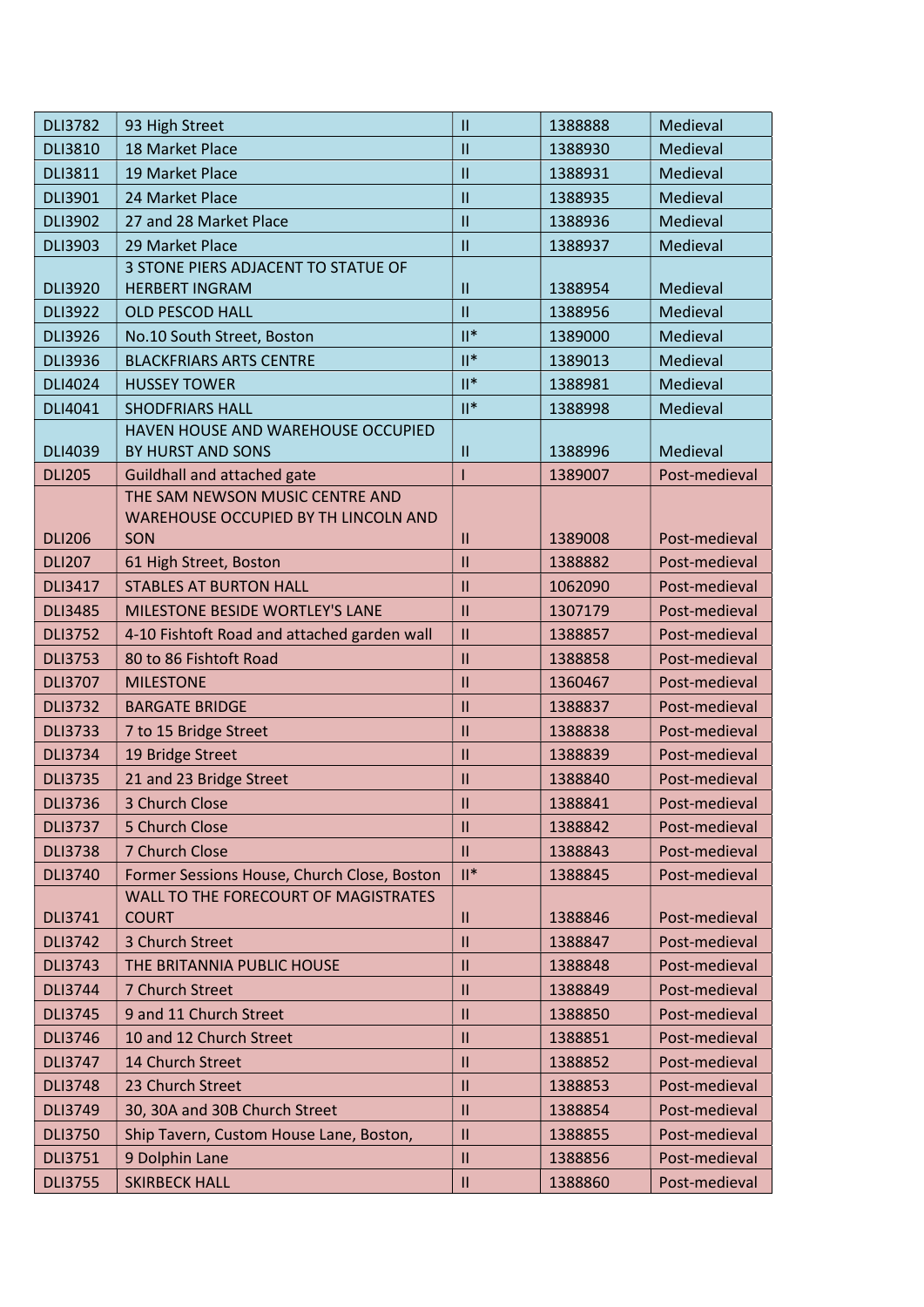| <b>DLI3756</b> | 112 Freiston Road                    | $\mathbf{I}$    | 1388861 | Post-medieval |
|----------------|--------------------------------------|-----------------|---------|---------------|
| <b>DLI3757</b> | <b>BONDED WAREHOUSE</b>              | $\mathbf{II}$   | 1388862 | Post-medieval |
| <b>DLI3758</b> | 2, 4 and 6 Grove Street West         | Ш               | 1388863 | Post-medieval |
| <b>DLI3759</b> | 13 High Street                       | $\mathbf{II}$   | 1388864 | Post-medieval |
| <b>DLI3760</b> | 15 High Street                       | $\mathbf{II}$   | 1388865 | Post-medieval |
| <b>DLI3761</b> | 16A, 18 and 20 High Street           | $\mathbf{II}$   | 1388866 | Post-medieval |
| <b>DLI3763</b> | 21 High Street                       | Ш               | 1388868 | Post-medieval |
| <b>DLI3765</b> | 26, 28 and 30 High Street            | $\mathbf{II}$   | 1388870 | Post-medieval |
| <b>DLI3766</b> | 27 High Street                       | $\mathbf{II}$   | 1388871 | Post-medieval |
| <b>DLI3767</b> | 32 High Street                       | $\mathbf{II}$   | 1388872 | Post-medieval |
| <b>DLI3770</b> | 36 and 38 High Street                | $\mathbf{II}$   | 1388875 | Post-medieval |
| <b>DLI3772</b> | THE GOLDEN LION PUBLIC HOUSE         | $\mathbf{II}$   | 1388877 | Post-medieval |
| <b>DLI3773</b> | 47 High Street                       | $\mathbf{II}$   | 1388878 | Post-medieval |
| <b>DLI3774</b> | 49 High Street                       | Ш               | 1388879 | Post-medieval |
| <b>DLI3775</b> | 50 High Street                       | $\mathbf{II}$   | 1388880 | Post-medieval |
| <b>DLI3776</b> | 51 and 51A High Street               | $\mathbf{II}$   | 1388881 | Post-medieval |
| <b>DLI3777</b> | 76 High Street                       | $\mathbf{II}$   | 1388883 | Post-medieval |
| <b>DLI3778</b> | 83, 85 and 87 High Street            | $\mathbf{II}$   | 1388884 | Post-medieval |
| <b>DLI3779</b> | 84 High Street                       | Ш               | 1388885 | Post-medieval |
| <b>DLI3780</b> | 88 and 90 High Street                | $\mathbf{II}$   | 1388886 | Post-medieval |
| <b>DLI3781</b> | 89 and 91 High Street                | Ш               | 1388887 | Post-medieval |
| <b>DLI3783</b> | THE ROBIN HOOD PUBLIC HOUSE          | $\mathbf{II}$   | 1388889 | Post-medieval |
| <b>DLI3784</b> | 107 High Street                      | $\mathbf{II}$   | 1388890 | Post-medieval |
| <b>DLI3785</b> | 109 High Street                      | $\mathbf{II}$   | 1388891 | Post-medieval |
| <b>DLI3786</b> | 110 High Street                      | $\mathbf{II}$   | 1388892 | Post-medieval |
| <b>DLI3787</b> | 114 High Street                      | $\mathbf{II}$   | 1388893 | Post-medieval |
| <b>DLI3788</b> | 116 High Street                      | $\mathsf{II}^*$ | 1388894 | Post-medieval |
| <b>DLI3789</b> | 117A High Street                     | Ш               | 1388895 | Post-medieval |
| <b>DLI3790</b> | 118A, 120 and 122 High Street        | $  ^*$          | 1388896 | Post-medieval |
| DLI3791        | 119 to 125 High Street               | Ш               | 1388897 | Post-medieval |
| <b>DLI3792</b> | 124 to 136 High Street               | $\mathsf{II}^*$ | 1388898 | Post-medieval |
| <b>DLI3793</b> | BAPTIST CHAPEL AND SCHOOLROOM        | $\mathbf{II}$   | 1388899 | Post-medieval |
| <b>DLI3794</b> | MEMORIAL IN BAPTIST CHAPEL FORECOURT | $\mathbf{II}$   | 1388900 | Post-medieval |
| <b>DLI3795</b> | <b>DRINKING FOUNTAIN</b>             | $\mathbf{II}$   | 1388901 | Post-medieval |
| <b>DLI3796</b> | THE MIDLAND BANK                     | $\mathbf{II}$   | 1388902 | Post-medieval |
| <b>DLI3797</b> | THE WHITE HART HOTEL                 | $\mathbf{II}$   | 1388903 | Post-medieval |
| <b>DLI3798</b> | <b>TOWN BRIDGE</b>                   | $\mathbf{I}$    | 1388904 | Post-medieval |
| <b>DLI3799</b> | 14, 15 and 16 Horncastle Road        | $\mathbf{II}$   | 1388905 | Post-medieval |
| <b>DLI3801</b> | <b>SWING BRIDGE</b>                  | $\mathbf{II}$   | 1388921 | Post-medieval |
|                | LONDON ROAD GATEHOUSE AND SIGNALS    |                 |         |               |
| <b>DLI3802</b> | <b>CABIN</b>                         | Ш               | 1388922 | Post-medieval |
| <b>DLI3803</b> | <b>WEST SKIRBECK HOUSE</b>           | $\mathbf{II}$   | 1388923 | Post-medieval |
| <b>DLI3804</b> | 2 and 4 Main Ridge                   | $\mathbf{II}$   | 1388924 | Post-medieval |
| <b>DLI3805</b> | 6 Main Ridge                         | $\mathbf{II}$   | 1388925 | Post-medieval |
| <b>DLI3806</b> | 12 and 14 Main Ridge                 | Ш               | 1388926 | Post-medieval |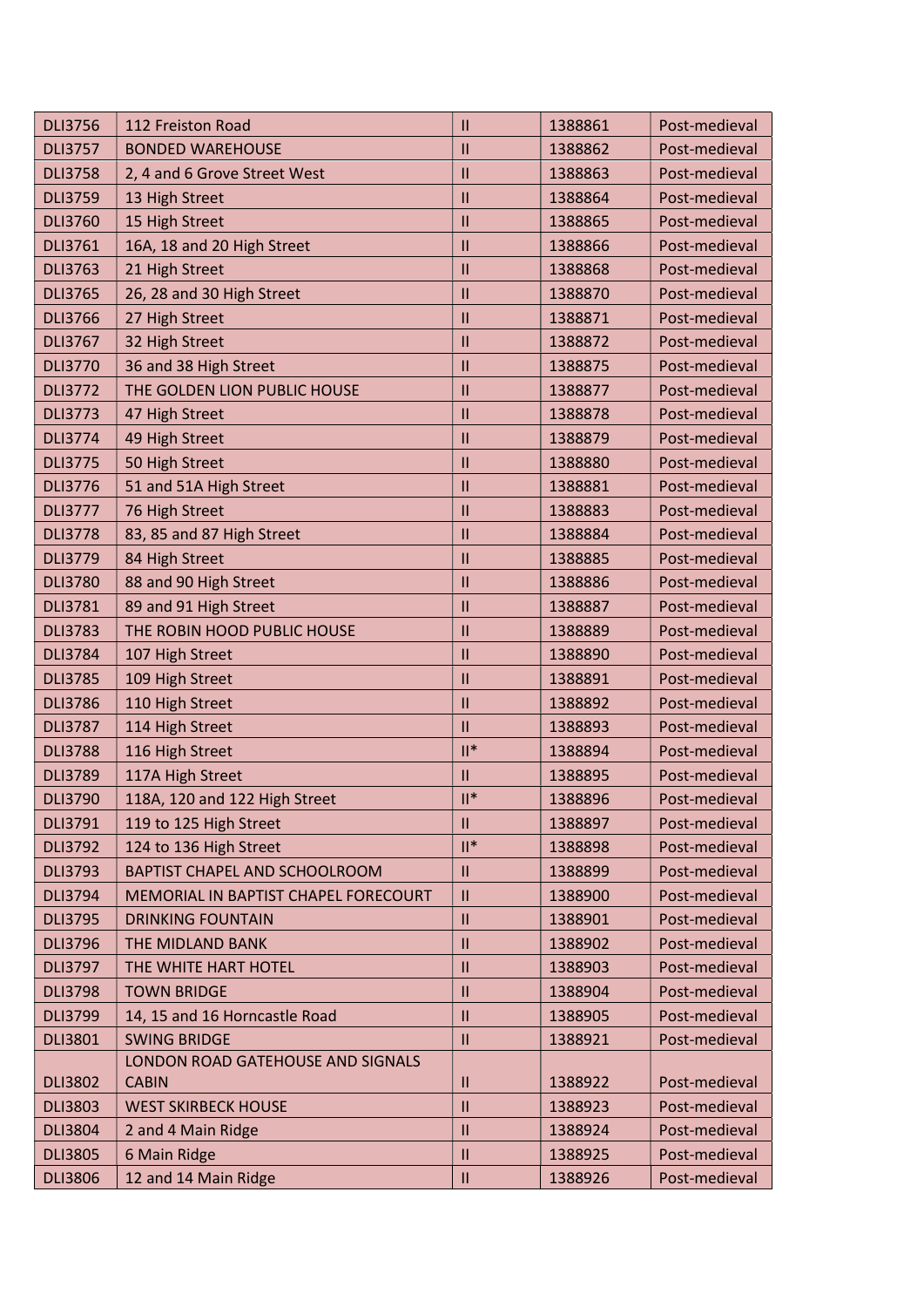| <b>DLI3807</b> | <b>FREEMASONS' HALL</b>                                  | $\mathbb{I}^*$ | 1388927 | Post-medieval |
|----------------|----------------------------------------------------------|----------------|---------|---------------|
| <b>DLI3808</b> | 15 Market Place                                          | Ш              | 1388928 | Post-medieval |
| <b>DLI3809</b> | 16 Market Place                                          | $\mathbf{H}$   | 1388929 | Post-medieval |
| <b>DLI3812</b> | 20 Market Place                                          | $\mathbf{II}$  | 1388932 | Post-medieval |
| <b>DLI3813</b> | 22 Market Place                                          | $\mathbf{II}$  | 1388933 | Post-medieval |
| <b>DLI3886</b> | The Presbytery                                           | $\mathbf{II}$  | 1388906 | Post-medieval |
| <b>DLI3887</b> | 68 Horncastle Road                                       | $\mathbf{II}$  | 1388907 | Post-medieval |
| <b>DLI3888</b> | THE KING'S ARMS                                          | $\mathbf{II}$  | 1388908 | Post-medieval |
| <b>DLI3889</b> | <b>IRBY HOUSE</b>                                        | $\mathbf{II}$  | 1388909 | Post-medieval |
| <b>DLI3890</b> | <b>LAMP STANDARD</b>                                     | $\mathbf{II}$  | 1388910 | Post-medieval |
| <b>DLI3891</b> | 2 and 3 London Road                                      | $\mathbf{II}$  | 1388911 | Post-medieval |
| <b>DLI3892</b> | 4 London Road                                            | $\mathbf{II}$  | 1388912 | Post-medieval |
| <b>DLI3893</b> | <b>SILTSIDE WAREHOUSE</b>                                | $\mathbf{II}$  | 1388913 | Post-medieval |
| <b>DLI3894</b> | THE SHIP INN                                             | Ш              | 1388914 | Post-medieval |
| <b>DLI3895</b> | 10 London Road                                           | $\mathbf{II}$  | 1388915 | Post-medieval |
| <b>DLI3896</b> | No.12 London Road                                        | $\mathbf{H}$   | 1388916 | Post-medieval |
|                | PLAQUE ATTACHED TO NUMBER 21 (21 NOT                     |                |         |               |
| <b>DLI3897</b> | INCLUDED)                                                | $\mathbf{H}$   | 1388917 | Post-medieval |
| <b>DLI3898</b> | 126 London Road                                          | $\mathbf{II}$  | 1388918 | Post-medieval |
| <b>DLI3900</b> | THE STILL PUBLIC HOUSE                                   | $\mathbf{II}$  | 1388934 | Post-medieval |
| <b>DLI3904</b> | 32 and 33 Market Place, Boston                           | $\mathbf{II}$  | 1388938 | Post-medieval |
| <b>DLI3905</b> | <b>NUMBER 34 AND WAREHOUSE</b>                           | $\mathbf{II}$  | 1388939 | Post-medieval |
| <b>DLI3906</b> | Nos.35 to 39 Market Place                                | $\mathbf{II}$  | 1388940 | Post-medieval |
| <b>DLI3907</b> | 36-39 Market Place, Exchange Buildings,<br><b>Boston</b> | $  $ *         | 1388941 | Post-medieval |
|                | <b>3 TELEPHONE BOXES OUTSIDE THE</b>                     |                |         |               |
| <b>DLI3908</b> | <b>EXCHANGE BUILDINGS</b>                                | Ш              | 1388942 | Post-medieval |
| <b>DLI3909</b> | 41, 41A and 41B Market Place                             | $\mathbf{II}$  | 1388943 | Post-medieval |
| <b>DLI3910</b> | 42 and 42A Market Place                                  | $\mathbf{II}$  | 1388944 | Post-medieval |
| <b>DLI3911</b> | 43 and 44 Market Place                                   | $\mathbf{II}$  | 1388945 | Post-medieval |
| <b>DLI3912</b> | 45 to 50 Market Place                                    | $\mathbf{H}$   | 1388946 | Post-medieval |
| <b>DLI3913</b> | <b>LLOYDS BANK</b>                                       | Ш              | 1388947 | Post-medieval |
| <b>DLI3914</b> | <b>BARCLAYS BANK</b>                                     | $\mathbf{II}$  | 1388948 | Post-medieval |
| <b>DLI3915</b> | 53 and 54 Market Place                                   | $\mathbf{II}$  | 1388949 | Post-medieval |
| <b>DLI3916</b> | 57 and 58 Market Place                                   | $\mathbf{II}$  | 1388950 | Post-medieval |
| <b>DLI3917</b> | 60 Market Place                                          | Ш              | 1388951 | Post-medieval |
| <b>DLI3918</b> | <b>MARTHA'S VINEYARD</b>                                 | Ш              | 1388952 | Post-medieval |
| <b>DLI3919</b> | STATUE OF HERBERT INGRAM                                 | $\mathbf{II}$  | 1388953 | Post-medieval |
| <b>DLI3921</b> | THE ASSEMBLY ROOMS                                       | $  $ *         | 1388955 | Post-medieval |
| <b>DLI3923</b> | 6 Pen Street                                             | Ш              | 1388957 | Post-medieval |
| <b>DLI3924</b> | 13 Pen Street                                            | $\mathbf{II}$  | 1388958 | Post-medieval |
| <b>DLI3925</b> | 15 and 17 Pen Street                                     | $\mathbf{H}$   | 1388959 | Post-medieval |
| <b>DLI3927</b> | THE CUSTOMS HOUSE                                        | Ш              | 1389001 | Post-medieval |
| <b>DLI3928</b> | 14 and 16 South Street                                   | $\mathbf{II}$  | 1389002 | Post-medieval |
| <b>DLI3929</b> | 18 South Street                                          | $\mathbf{II}$  | 1389003 | Post-medieval |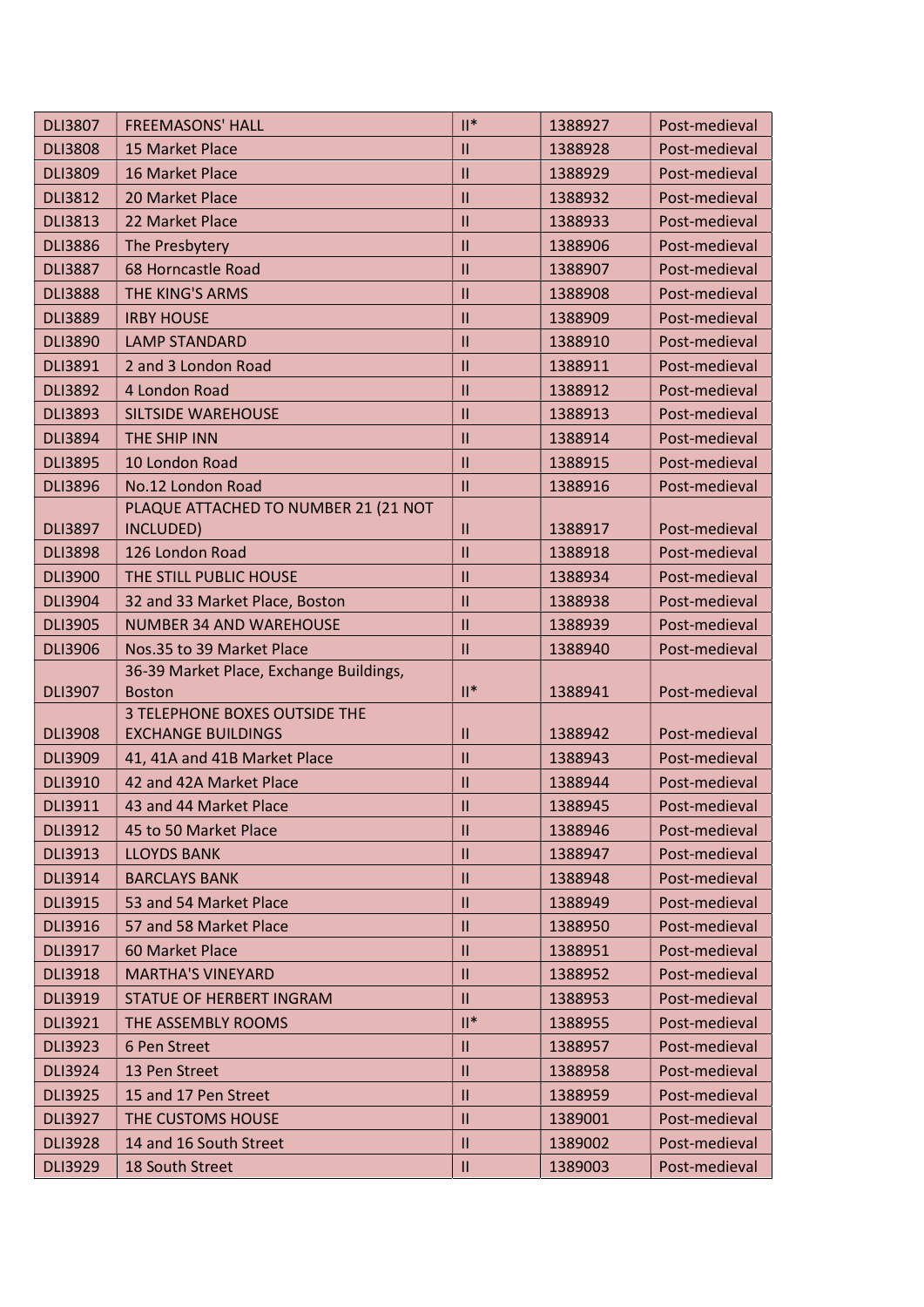| <b>DLI3930</b> | 20 and 22 South Street                      | $\mathbf{II}$                      | 1389004 | Post-medieval |
|----------------|---------------------------------------------|------------------------------------|---------|---------------|
| <b>DLI3931</b> | 24, 26 and 28 South Street                  | $\mathbf{H}$                       | 1389005 | Post-medieval |
|                | PILGRIM MANSIONS AND WAREHOUSE              |                                    |         |               |
|                | OCCUPIED BY HURST ADJACENT TO NUMBER        |                                    |         |               |
| <b>DLI3932</b> | 18                                          | $\mathbf{II}$                      | 1389006 | Post-medieval |
| <b>DLI3933</b> | 1 to 9 South Terrace                        | $\mathbf{II}$                      | 1389010 | Post-medieval |
| <b>DLI3934</b> | 1 to 12 Spain Court                         | $\mathbf{II}$                      | 1389011 | Post-medieval |
| <b>DLI3935</b> | 3 to 9 Spain Lane                           | $  $ *                             | 1389012 | Post-medieval |
| <b>DLI4002</b> | 16 Pen Street                               | $\mathbf{II}$                      | 1388960 | Post-medieval |
| DLI4003        | 23 and 25 Pen Street                        | $\mathbf{II}$                      | 1388961 | Post-medieval |
| <b>DLI4004</b> | 31 and 33 Pen Street                        | $\mathbf{II}$                      | 1388962 | Post-medieval |
| <b>DLI4005</b> | 35 Pen Street                               | $\mathbf{II}$                      | 1388963 | Post-medieval |
| <b>DLI4006</b> | 37 Pen Street                               | $\mathbf{II}$                      | 1388964 | Post-medieval |
| <b>DLI4007</b> | 42 Pen Street                               | $\mathbf{II}$                      | 1388965 | Post-medieval |
| <b>DLI4008</b> | 44 Pen Street                               | $\mathbf{II}$                      | 1388966 | Post-medieval |
| <b>DLI4009</b> | 51 and 53 Pen Street                        | $\mathbf{II}$                      | 1388967 | Post-medieval |
| DLI4010        | 3, 4 and 4A Petticoat Lane                  | $\mathbf{II}$                      | 1388968 | Post-medieval |
| DLI4011        | 1 and 2 Pump Square                         | $\mathbf{II}$                      | 1388969 | Post-medieval |
| <b>DLI4012</b> | 3 and 4 Pump Square                         | $\mathbf{II}$                      | 1388970 | Post-medieval |
| DLI4013        | 5 and 6 Pump Square                         | $\mathbf{II}$                      | 1388971 | Post-medieval |
| DLI4014        | 7 to 10 Pump Square                         | $\mathbf{II}$                      | 1388972 | Post-medieval |
| DLI4015        | 7 Red Lion Street                           | $\mathbf{II}$                      | 1388973 | Post-medieval |
| DLI4016        | 36 Red Lion Street                          | $\mathbf{II}$                      | 1388974 | Post-medieval |
| <b>DLI4017</b> | NUMBERS 47 AND 49 AND ATTACHED WALL         | $\mathbf{II}$                      | 1388975 | Post-medieval |
|                | <b>CENTENARY METHODIST CHURCH AND</b>       |                                    |         |               |
| <b>DLI4018</b> | <b>ATTACHED CHURCH HALL</b>                 | $\mathbb{I}^*$                     | 1388976 | Post-medieval |
| <b>DLI4019</b> | 6 and 8 Sibsey Lane                         | $\mathbf{II}$                      | 1388977 | Post-medieval |
| <b>DLI4020</b> | 2 and 4 Skirbeck Road                       | $\mathbf{  }$                      | 1388978 | Post-medieval |
| DLI4021        | <b>ST JOHN'S PLACE</b>                      | $\mathbf{II}$                      | 1388979 | Post-medieval |
| <b>DLI4023</b> | 86 and 88 Skirbeck Road                     | $\ensuremath{\mathsf{III}}\xspace$ | 1388980 | Post-medieval |
| <b>DLI4025</b> | <b>ST JOHN'S BUILDINGS</b>                  | $\mathbf{H}$                       | 1388982 | Post-medieval |
|                | WALL AND GATEWAY TO ST JOHN'S               |                                    |         |               |
| <b>DLI4026</b> | <b>BUILDINGS</b>                            | $\mathbf{II}$                      | 1388983 | Post-medieval |
| DLI4027        | 5 Sleaford Road                             | $\mathbf{II}$                      | 1388984 | Post-medieval |
| <b>DLI4028</b> | 29, 31 and 33 Sleaford Road                 | $\mathbf{II}$                      | 1388985 | Post-medieval |
| DLI4029        | <b>WEST STREET JUNCTION BOX</b>             | $\mathbf{H}$                       | 1388986 | Post-medieval |
| <b>DLI4030</b> | <b>OLD SCHOOL HOUSE</b>                     | $\mathbf{II}$                      | 1388987 | Post-medieval |
| DLI4031        | <b>QUAYSIDE</b>                             | $\mathbf{II}$                      | 1388988 | Post-medieval |
| <b>DLI4032</b> | <b>BOSTON GRAMMAR SCHOOL</b>                | $\mathbf{II}$                      | 1388989 | Post-medieval |
| DLI4033        | 4 South Square                              | $\mathbf{II}$                      | 1388990 | Post-medieval |
| <b>DLI4034</b> | No.5 South Square                           | $\mathsf{II}^*$                    | 1388991 | Post-medieval |
| <b>DLI4035</b> | <b>GREYFRIARS</b>                           | $\mathbf{II}$                      | 1388992 | Post-medieval |
| <b>DLI4036</b> | 7 South Square                              | $\mathbf{  }$                      | 1388993 | Post-medieval |
| <b>DLI4037</b> | <b>MAGNET TAVERN</b>                        | $\mathbf{II}$                      | 1388994 | Post-medieval |
| <b>DLI4042</b> | 6 and 8 South Street, Pilgrim House, Boston | $\ensuremath{\mathsf{II}}$         | 1388999 | Post-medieval |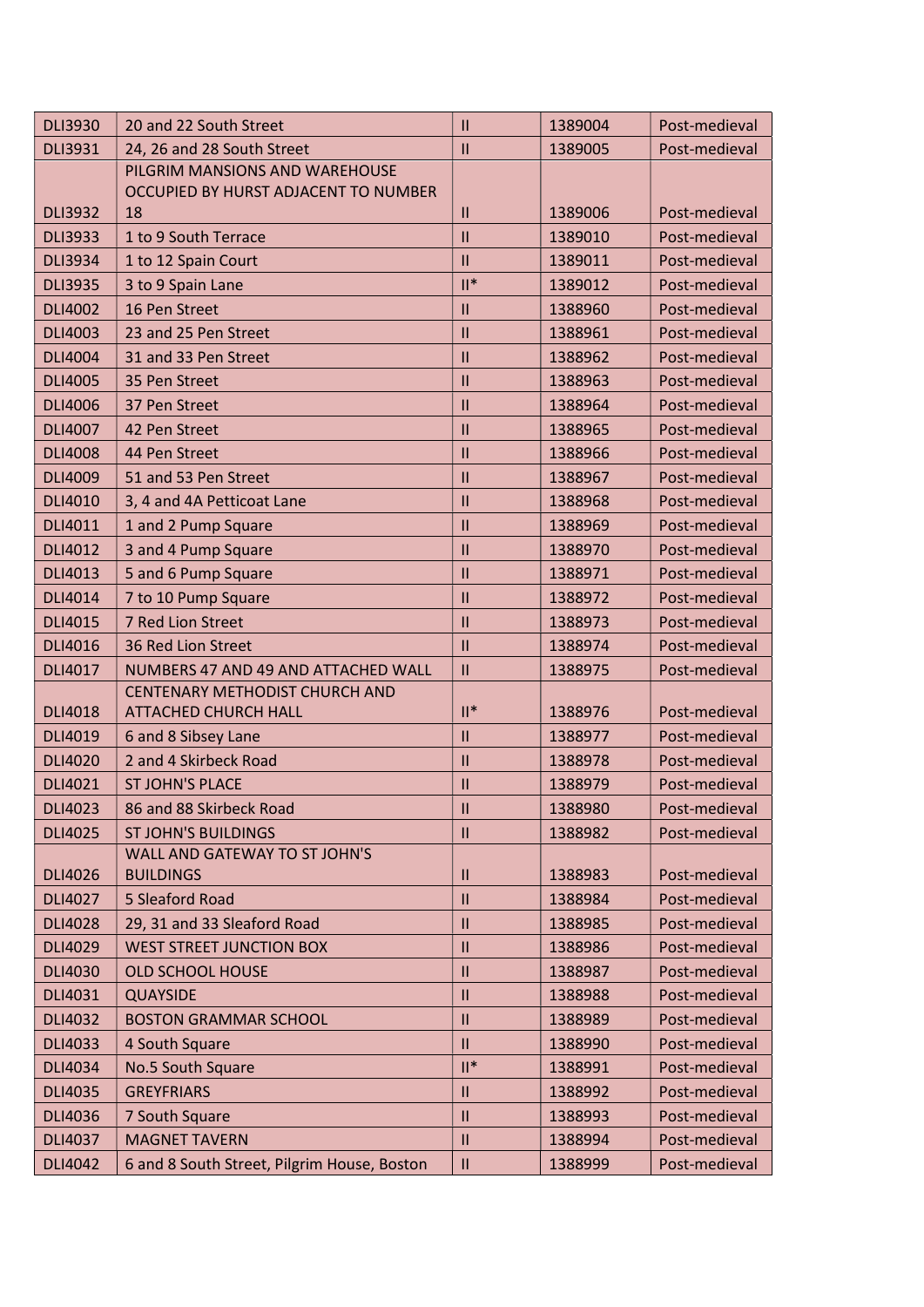|                | <b>FYDELL HOUSE AND WALL AND RAILINGS</b> |               |         |               |
|----------------|-------------------------------------------|---------------|---------|---------------|
| <b>DLI4038</b> | <b>AND 2 URNS</b>                         |               | 1388995 | Post-medieval |
|                | JOHNSON'S WAREHOUSE AND WAREHOUSE         |               |         |               |
|                | OCCUPIED BY AGRICULTURAL SUPPLY           |               |         |               |
| <b>DLI4040</b> | <b>COMPANY</b>                            | Ш             | 1388997 | Post-medieval |
| <b>DLI4043</b> | <b>UNITARIAN CHURCH</b>                   | $\mathbf{II}$ | 1389014 | Post-medieval |
| DLI4044        | 68 and 70 Spilsby Road                    | $\mathbf{II}$ | 1389015 | Post-medieval |
| <b>DLI4045</b> | 72 to 74 Spilsby Road                     | $\mathbf{II}$ | 1389016 | Post-medieval |
| <b>DLI4046</b> | 76 to 82 Spilsby Road                     | $\mathbf{II}$ | 1389017 | Post-medieval |
| DLI4047        | <b>TRINITY HOUSE</b>                      | $\mathbf{II}$ | 1389018 | Post-medieval |
| <b>DLI4048</b> | 132 Spilsby Road                          | $\mathbf{II}$ | 1389019 | Post-medieval |
| DLI4049        | 134 and 136 Spilsby Road                  | $\mathbf{II}$ | 1389020 | Post-medieval |
| <b>DLI4050</b> | 138 Spilsby Road                          | Ш             | 1389021 | Post-medieval |
| DLI4051        | 150 Spilsby Road                          | $\mathbf{II}$ | 1389022 | Post-medieval |
| <b>DLI4052</b> | <b>CHURCH OF THE HOLY TRINITY</b>         | $\mathbf{II}$ | 1389023 | Post-medieval |
| <b>DLI4053</b> | <b>WAREHOUSE</b>                          | $\mathbf{II}$ | 1389024 | Post-medieval |
| <b>DLI4054</b> | 23 Strait Bargate                         | $\mathbf{II}$ | 1389025 | Post-medieval |
| <b>DLI4055</b> | The Barge Inn, Tattershall Road           | $\mathbf{II}$ | 1389026 | Post-medieval |
| <b>DLI4057</b> | 17 Tower Road                             | $\mathbf{II}$ | 1389028 | Post-medieval |
| <b>DLI4058</b> | 1 Tower Street                            | $\mathbf{II}$ | 1389029 | Post-medieval |
| <b>DLI4059</b> | <b>FOGARTY FEATHERS</b>                   | $\mathbf{II}$ | 1389030 | Post-medieval |
| <b>DLI4060</b> | 2 Union Place                             | $\mathbf{II}$ | 1389031 | Post-medieval |
| DLI4061        | 4 Union Place                             | $\mathbf{II}$ | 1389032 | Post-medieval |
| <b>DLI4062</b> | 18, 20 and 22 West Street                 | $\mathbf{II}$ | 1389033 | Post-medieval |
| <b>DLI4063</b> | 24, 26 and 28 West Street                 | $\mathbf{II}$ | 1389034 | Post-medieval |
| <b>DLI4064</b> | 30 West Street                            | $\mathbf{II}$ | 1389035 | Post-medieval |
| <b>DLI4065</b> | 1 Wide Bargate                            | $\mathbf{II}$ | 1389036 | Post-medieval |
| <b>DLI4066</b> | 4 Wide Bargate                            | $\mathbf{II}$ | 1389037 | Post-medieval |
| <b>DLI4067</b> | 5 and 7 Wide Bargate                      | $\mathbf{II}$ | 1389038 | Post-medieval |
| <b>DLI4068</b> | 9 Wide Bargate                            | $\mathbf{II}$ | 1389039 | Post-medieval |
| <b>DLI4069</b> | 11 Wide Bargate                           | $\mathbf{II}$ | 1389040 | Post-medieval |
| <b>DLI4070</b> | 14 Wide Bargate                           | $\mathbf{II}$ | 1389041 | Post-medieval |
| DLI4073        | 19 and 21 Wide Bargate                    | $\mathbf{II}$ | 1389044 | Post-medieval |
| DLI4074        | <b>TRUSTEE SAVINGS BANK</b>               | $\mathbf{II}$ | 1389045 | Post-medieval |
| <b>DLI4075</b> | 22 Wide Bargate                           | Ш             | 1389046 | Post-medieval |
| DLI4076        | 23 and 25 Wide Bargate                    | $\mathbf{II}$ | 1389047 | Post-medieval |
| <b>DLI4077</b> | 24 and 26 Wide Bargate                    | $\mathbf{II}$ | 1389048 | Post-medieval |
| <b>DLI4078</b> | 27 and 29 Wide Bargate                    | Ш             | 1389049 | Post-medieval |
| DLI4079        | 31 Wide Bargate                           | $\mathbf{II}$ | 1389050 | Post-medieval |
| <b>DLI4080</b> | 33 Wide Bargate                           | $\mathbf{II}$ | 1389051 | Post-medieval |
| <b>DLI4081</b> | 40 and 42 Wide Bargate                    | $\mathbf{II}$ | 1389052 | Post-medieval |
| <b>DLI4082</b> | 44 and 46 Wide Bargate                    | $\mathbf{II}$ | 1389053 | Post-medieval |
|                |                                           |               |         |               |
| <b>DLI4083</b> | THE RED COW AND GATE PIERS                | Ш             | 1389054 | Post-medieval |
| <b>DLI4084</b> | <b>THE GEORGIANS</b>                      | $\mathbf{II}$ | 1389055 | Post-medieval |
| <b>DLI4086</b> | 53 and 55 Wide Bargate                    | $\mathbf{H}$  | 1389056 | Post-medieval |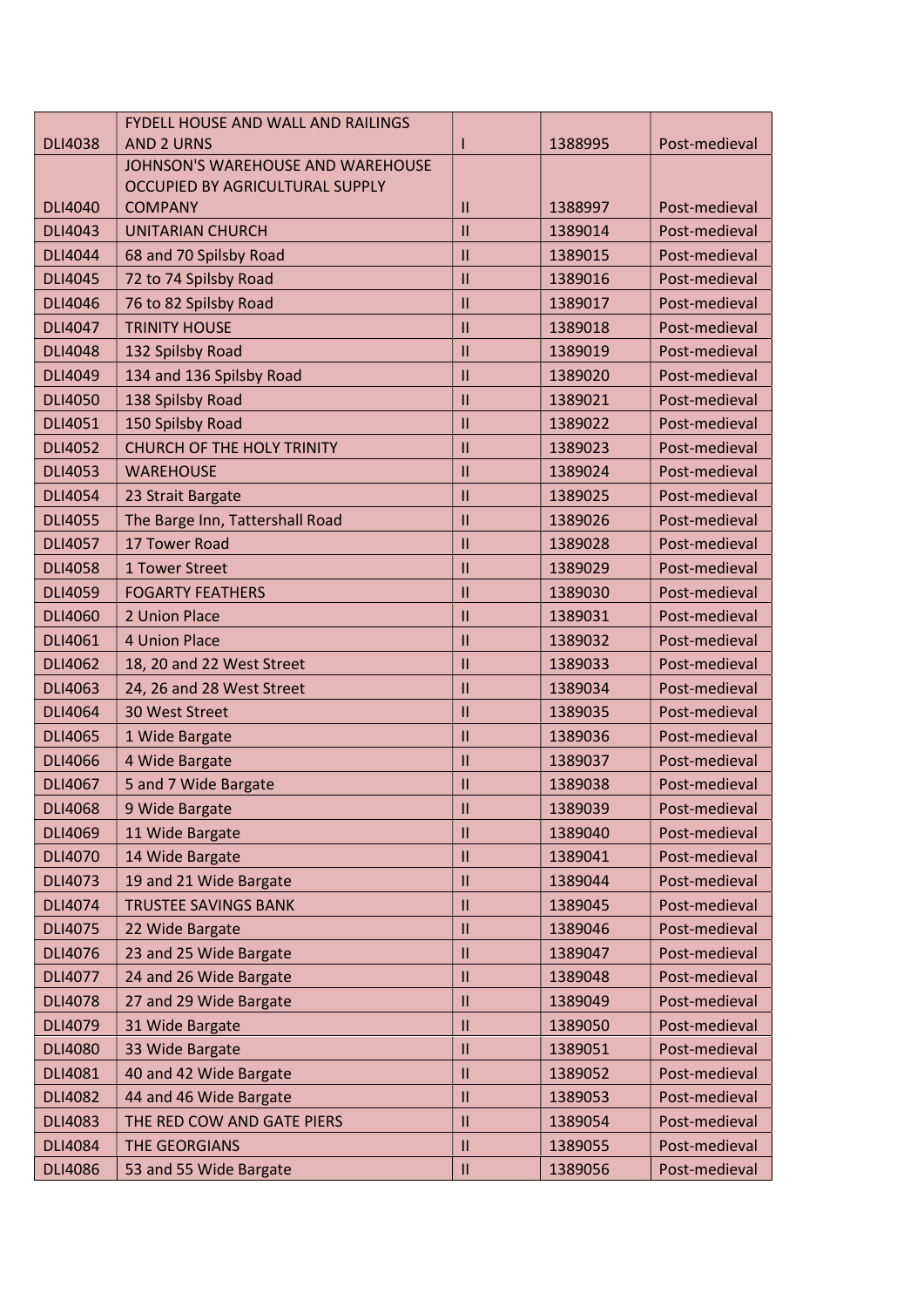| <b>DLI4087</b> | 63 Wide Bargate                            | $\mathbf{II}$             | 1389057 | Post-medieval |
|----------------|--------------------------------------------|---------------------------|---------|---------------|
| <b>DLI4088</b> | 65 and 67 Wide Bargate                     | $\mathbf{II}$             | 1389058 | Post-medieval |
| <b>DLI4089</b> | <b>HOLLAND HOUSE</b>                       | $\mathbf{II}$             | 1389059 | Post-medieval |
| <b>DLI4090</b> | 71 Wide Bargate                            | $\mathbf{II}$             | 1389060 | Post-medieval |
| DLI4091        | <b>BARGATE LODGE HOUSE</b>                 | $\mathbf{II}$             | 1389061 | Post-medieval |
| <b>DLI4092</b> | 84, 86 and 88 Wide Bargate                 | $\mathbf{II}$             | 1389062 | Post-medieval |
| <b>DLI4093</b> | 90 and 90A Wide Bargate                    | $\mathbf{II}$             | 1389063 | Post-medieval |
| <b>DLI4095</b> | <b>WAREHOUSE</b>                           | $\mathbf{II}$             | 1389065 | Post-medieval |
| <b>DLI4096</b> | 3 Willoughby Road                          | Ш                         | 1389066 | Post-medieval |
| <b>DLI4097</b> | 4 to 9 Willoughby Road                     | $\mathbf{II}$             | 1389067 | Post-medieval |
| <b>DLI4098</b> | <b>St Leonard's Bedehouses</b>             | $\mathbf{II}$             | 1389068 | Post-medieval |
| <b>DLI4099</b> | <b>Hospital Footbridge</b>                 | $\mathbf{II}$             | 1389069 | Post-medieval |
|                | MAUD FOSTER DRAIN AND WALLS AND STEPS      |                           |         |               |
| <b>DLI4100</b> | <b>AND RAILINGS</b>                        | $\mathbf{H}$              | 1389070 | Post-medieval |
| <b>DLI4219</b> | MAUD FOSTER WINDMILL AND GRANARY           |                           | 1389071 | Post-medieval |
| <b>DLI4220</b> | <b>MAUD FOSTER SLUICE</b>                  | $\mathbf{II}$             | 1389072 | Post-medieval |
|                | NUMBER 11 AND SCREEN AND GATE AND          |                           |         |               |
| <b>DLI4221</b> | <b>PIERS</b>                               | $\mathsf{II}$             | 1389073 | Post-medieval |
| <b>DLI4222</b> | 13 Witham Bank                             | $\mathbf{H}$              | 1389074 | Post-medieval |
| <b>DLI4223</b> | <b>GRAND SLUICE RAILWAY BRIDGE</b>         | $\mathbf{II}$             | 1389075 | Post-medieval |
| <b>DLI4224</b> | <b>GRAND SLUICE AND BRIDGE AND LIGHTS</b>  | $\mathbf{II}$             | 1389076 | Post-medieval |
| <b>DLI4225</b> | <b>Witham Tavern Public House</b>          | $\mathbf{II}$             | 1389077 | Post-medieval |
| <b>DLI4226</b> | <b>NUMBER 38 AND RAILINGS</b>              | $\mathbf{II}$             | 1389078 | Post-medieval |
| <b>DLI4227</b> | <b>NUMBER 48 AND RAILINGS</b>              | $\mathbf{II}$             | 1389079 | Post-medieval |
| <b>DLI4228</b> | No.50 Witham Bank West                     | $\mathbf{II}$             | 1389080 | Post-medieval |
| <b>DLI4229</b> | 1, 2 and 3 Witham Place                    | $\mathbf{II}$             | 1389081 | Post-medieval |
| <b>DLI4230</b> | 6 to 10 Witham Place                       | $\mathbf{II}$             | 1389082 | Post-medieval |
| <b>DLI4231</b> | 11, 11A and 12 Witham Place                | Ш                         | 1389083 | Post-medieval |
| <b>DLI4232</b> | 13 Witham Place                            | $\mathbf{II}$             | 1389084 | Post-medieval |
| <b>DLI4233</b> | 14 Witham Place                            | $\ensuremath{\mathsf{H}}$ | 1389085 | Post-medieval |
| <b>DLI4234</b> | 14 Witham Street                           | $\mathbf{II}$             | 1389086 | Post-medieval |
| <b>DLI4235</b> | <b>CARPENTERS ARMS PUBLIC HOUSE</b>        | $\mathbf{II}$             | 1389087 | Post-medieval |
| <b>DLI4236</b> | Church House, 1 Wormgate                   | $\mathbf{II}$             | 1389088 | Post-medieval |
| <b>DLI4237</b> | <b>GOODBARNS YARD PUBLIC HOUSE</b>         | $\mathbf{I}$              | 1389089 | Post-medieval |
| <b>DLI4238</b> | 10 Wormgate                                | $\mathbf{II}$             | 1389090 | Post-medieval |
| <b>DLI4239</b> | 12 to 18 Wormgate                          | $\mathbf{II}$             | 1389091 | Post-medieval |
| <b>DLI4240</b> | 15 and 17 Wormgate                         | $\mathbf{II}$             | 1389092 | Post-medieval |
| DLI4241        | 19 and 19A Wormgate                        | $\mathbf{II}$             | 1389093 | Post-medieval |
| <b>DLI4242</b> | 20 and 20A Wormgate                        | $\mathbf{II}$             | 1389094 | Post-medieval |
| <b>DLI4243</b> | 23, 25 and 27 Wormgate                     | Ш                         | 1389095 | Post-medieval |
| <b>DLI4244</b> | 29 Wormgate                                | $\mathbf{II}$             | 1389096 | Post-medieval |
| <b>DLI4245</b> | 31 Wormgate, Boston                        | $\mathbf{II}$             | 1389097 | Post-medieval |
| <b>DLI4246</b> | 33 Wormgate, Boston                        | $\mathbf{II}$             | 1389098 | Post-medieval |
| DLI10488       | <b>Boston Cemetery Lodge</b>               | $\mathbf{II}$             | 1392661 | Post-medieval |
| <b>DLI2777</b> | <b>Boston Cemetery Chapel, Marion Road</b> | $\mathbf{II}$             | 1391801 | Post-medieval |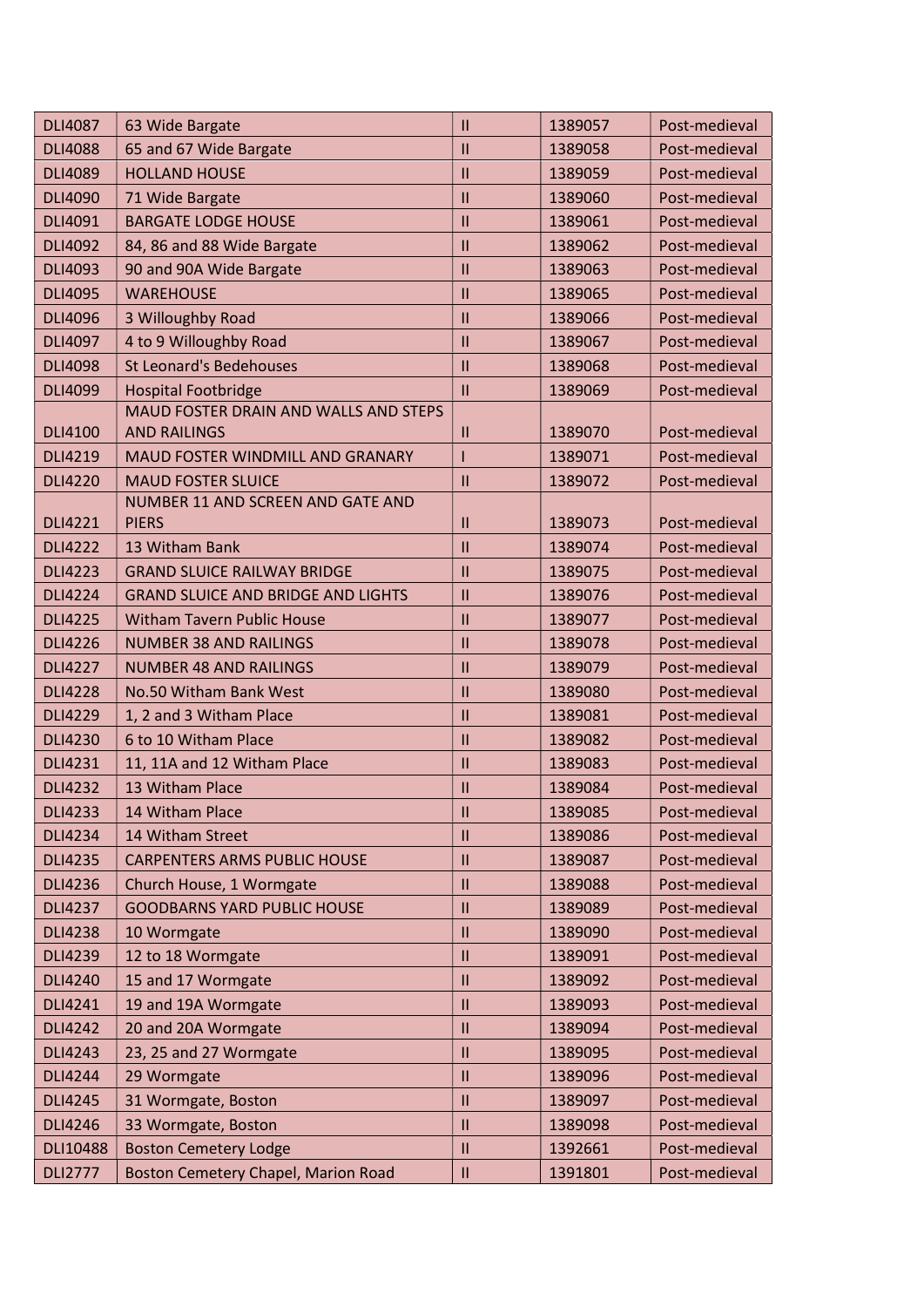| DLI10490        | <b>Former Mortuary</b>               | 1392662 | Post-medieval |
|-----------------|--------------------------------------|---------|---------------|
| DLI11613        | 36-38 and 38A Dolphin Lane           | 1403763 | Post-medieval |
| <b>DLI3800</b>  | <b>CHURCH OF ST THOMAS</b>           | 1388920 | Modern        |
| <b>DLI4071</b>  | <b>CENTRAL POST OFFICE</b>           | 1389042 | Modern        |
| <b>DLI4072</b>  | 3 TELEPHONE KIOSKS OUTSIDE NUMBER 18 | 1389043 | Modern        |
| <b>DLI4094</b>  | <b>WAR MEMORIAL</b>                  | 1389064 | Modern        |
| DLI12911        | <b>Skirbeck Quarter War Memorial</b> | 1434737 | <b>Modern</b> |
| <b>DLI12927</b> | <b>Skirbeck War Memorial</b>         | 1432892 | Modern        |

## Non-designated heritage assets

| HER ID          | Name                                                        | Period                 | Monument Type                            |
|-----------------|-------------------------------------------------------------|------------------------|------------------------------------------|
|                 |                                                             | <b>Early Neolithic</b> |                                          |
| MLI88182        | Prehistoric flint flake on land at Wainfleet Road, Fishtoft | to Bronze Age          | <b>FINDSPOT</b>                          |
| MLI12674        | Greenstone Axe, High Street, Boston                         | Neolithic              | <b>FINDSPOT</b>                          |
| MLI98311        | Prehistoric peat deposits, Boston                           | Neolithic              | <b>NATURAL FEATURE</b>                   |
| MLI80978        | Worked flint flake, Boardsides                              | <b>Bronze Age</b>      | <b>FINDSPOT</b>                          |
| MLI12667        | A Bronze Age looped palstave found in Boston                | <b>Bronze Age</b>      | <b>FINDSPOT</b>                          |
|                 |                                                             | Early Iron Age         |                                          |
| MLI12630        | Iron Age Pottery Sherds, Wyberton                           | to Roman               | <b>ARTEFACT SCATTER</b>                  |
|                 |                                                             |                        | ARTEFACT SCATTER, PIT,                   |
| MLI12648        | Roman Activity, Boston                                      | Roman                  | <b>DITCH</b>                             |
|                 | Roman pit containing pottery, off WHite House Lane,         |                        |                                          |
| MLI83411        | Fishtoft                                                    | Roman                  | PIT                                      |
|                 | Scatter of Romano-British pottery, south of Tytton Lane     |                        |                                          |
| <b>MLI83569</b> | East                                                        | Roman                  | <b>ARTEFACT SCATTER</b>                  |
| <b>MLI88847</b> | Romano-British Occupation, St Thomas Drive, Boston          |                        | DITCH, PIT, BOUNDARY<br>DITCH, FARMSTEAD |
|                 |                                                             | Roman                  | <b>ARTEFACT SCATTER,</b>                 |
| MLI12629        | Romano-British Occupation Debris, Wyberton                  | Roman                  | <b>FARMSTEAD</b>                         |
| MLI12641        | Romano-British Coins, Allington Gardens, Boston             | Roman                  | <b>ARTEFACT SCATTER</b>                  |
| MLI12665        | STONE VAULT AND URN FOUND, BOSTON                           | Roman                  | <b>WALL</b>                              |
| MLI12666        | ROMAN COINS FOUND, HUSSEY TOWER, BOSTON                     | Roman                  | <b>ARTEFACT SCATTER</b>                  |
| MLI12672        | ROMAN POTTERY FOUND, WILLOUGHBY LANE, BOSTON                | Roman                  | <b>ARTEFACT SCATTER</b>                  |
| <b>MLI12680</b> | RB POTTERY AND SHALE PENDANT FOUND, BOSTON                  | Roman                  | <b>ARTEFACT SCATTER</b>                  |
| MLI12724        | RB AND MEDIEVAL POTTERY FOUND, FISHTOFT                     | Roman                  | <b>ARTEFACT SCATTER</b>                  |
| MLI12975        | <b>RB POTTERY FOUND, BOSTON</b>                             | Roman                  | <b>ARTEFACT SCATTER</b>                  |
|                 | Sherd of Samian, Corporation Yard/Old Poultry Market,       |                        |                                          |
| MLI13329        | <b>Boston</b>                                               | Roman                  | <b>FINDSPOT</b>                          |
| MLI13453        | ROMAN POTTERY FOUND, BOSTON GRAMMAR SCHOOL                  | Roman                  | <b>ARTEFACT SCATTER</b>                  |
| MLI13456        | Roman ditches at St Nicholas CE Primary School, Boston      | Roman                  | <b>DITCH</b>                             |
| MLI82641        | Roman pottery sherds of Skirbeck Road                       | Roman                  | <b>FINDSPOT</b>                          |
| <b>MLI82848</b> | Roman Pottery sherd found at West Street                    | Roman                  | <b>FINDSPOT</b>                          |
| MLI82999        | Roman ceramic material at South End                         | Roman                  | <b>FINDSPOT</b>                          |
| MLI124981       | Roman Pottery, Broadfield Lane, Boston                      | Roman                  | <b>FINDSPOT</b>                          |
| MLI13356        | SAXON SITE OFF WHITEHOUSE LANE, FISHTOFT                    | <b>Early Medieval</b>  | SETTLEMENT, DITCH                        |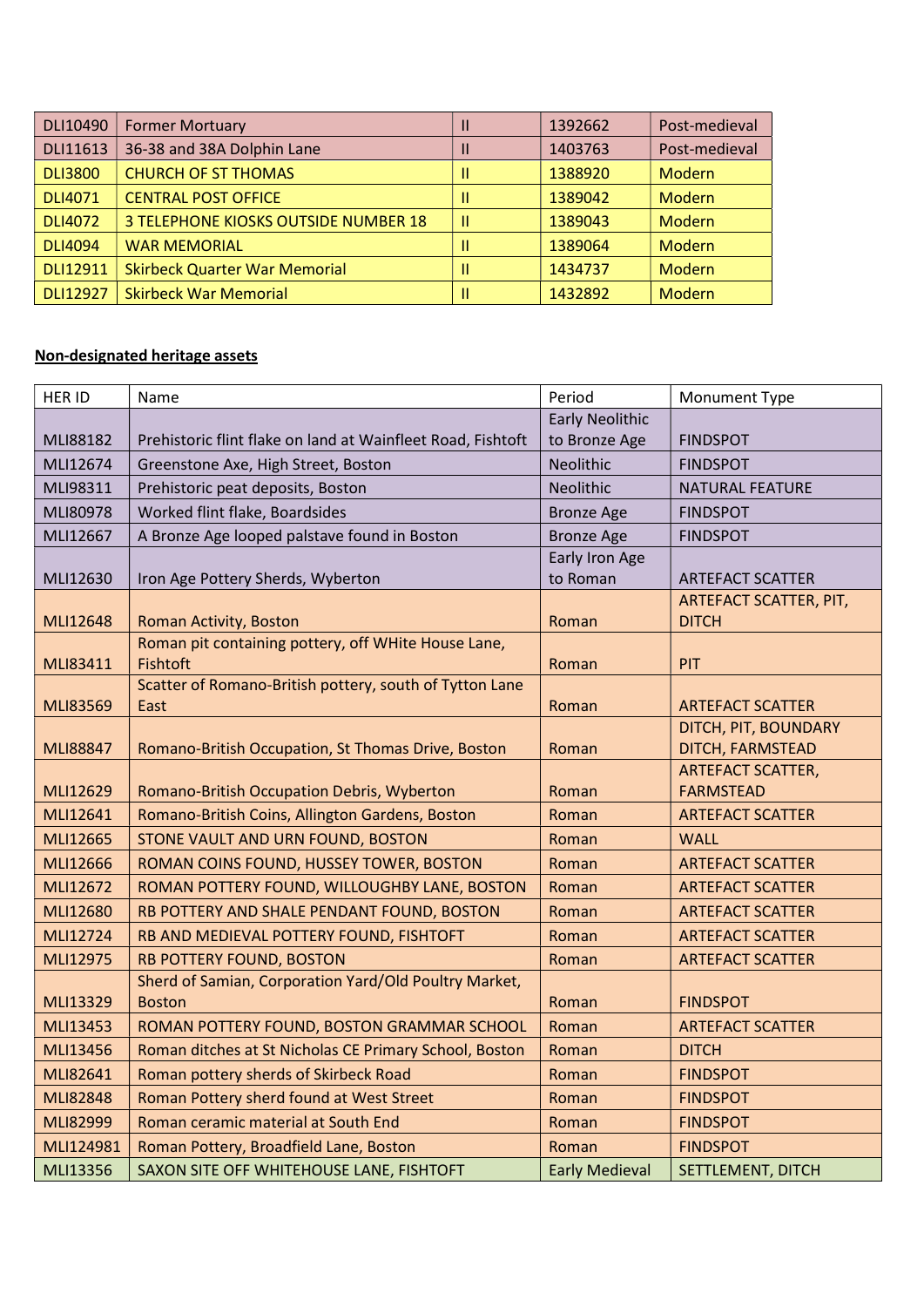| Anglo-Saxon to Medieval find(s) from BOSTON.<br>MLI101009<br><b>Early Medieval</b><br><b>FINDSPOT</b><br><b>GRUBENHAUS,</b><br>A middle Saxon settlement at Church Road, Boston<br><b>Early Medieval</b><br>SETTLEMENT, DITCH<br>MLI13351<br>Medieval pottery and ceramic building material scatter,<br><b>Central Park</b><br><b>Early Medieval</b><br><b>ARTEFACT SCATTER</b><br>MLI89045<br>FRIARY, RELIGIOUS HOUSE,<br>UNDERCROFT, CLOISTER?,<br>MLI10031<br>Dominican Friary, Boston<br>Medieval<br><b>REFECTORY?</b><br>The Augustinian Friary at Boston<br>Medieval<br>MLI12695<br><b>FRIARY, RELIGIOUS HOUSE</b><br>MLI13286<br>Medieval features at Shodfriars Lane, Boston<br>Medieval<br>HEARTH, WALL, DITCH<br><b>TIMBER FRAMED</b><br><b>BUILDING, ARTEFACT</b><br>MLI13287<br>Medieval occupation, 24 and 28-30 Bargate, Boston<br>Medieval<br><b>SCATTER</b><br>MEDIEVAL REMAINS AT RED LION STREET, BOSTON<br>MLI13407<br>Medieval<br>DITCH, MIDDEN, BUILDING<br>Medieval finds at Marsh Lane, Boston<br>MLI80717<br>Medieval<br><b>ARTEFACT SCATTER, PIT</b><br>Medieval pottery sherds found during a watching brief<br>MLI80719<br>Medieval<br><b>FINDSPOT</b><br>PIT, POST HOLE,<br>Medieval site off London Road<br><b>STRUCTURE</b><br>MLI80783<br>Medieval<br>MLI83054<br>Medieval Activity, Johnsons Seeds Site, Boston<br>Medieval<br>SETTLEMENT?, DITCH, PIT<br>Medieval Pit found off White House Lane, Fishtoft<br>MLI83410<br>Medieval<br>PIT<br>MLI83546<br>Medieval pottery scatter, Church Road<br>Medieval<br><b>ARTEFACT SCATTER</b><br>Medieval wall and associated deposits, 71 High Street,<br><b>WALL</b><br>MLI83896<br><b>Boston</b><br>Medieval<br>Medieval features on land at the Mountbridge Works,<br><b>WATERCOURSE, PIT, POST</b><br><b>HOLE</b><br>Fishtoft Road, Boston<br>Medieval<br>MLI86434<br>DITCH, WATERCOURSE,<br>Medieval features on land at the Mountbridge Works,<br>PLOUGH MARKS, PIT, POST<br>Fishtoft Road, Boston<br>Medieval<br><b>HOLE</b><br>MLI86435<br>Medieval artefact scatter on land at Wainfleet Road,<br>Fishtoft<br>Medieval<br>MLI88184<br><b>ARTEFACT SCATTER</b><br>POTTERY KILN?, ARTEFACT<br>MLI97350<br>Possible pottery kiln site<br>Medieval<br><b>SCATTER</b><br>DITCH?, WALL, FLOOR, PIT,<br>METAL WORKING SITE,<br>MLI97396<br>Medieval Deposits on Wide Bargate, Boston<br>Medieval<br><b>IRON WORKING SITE</b><br>13th and 14th century silver coin cache, land at St John's<br>Cemetery, Boston<br>Medieval<br>MLI97591<br><b>ARTEFACT SCATTER</b><br>WALL, FLOOR,<br><b>OCCUPATION SITE, SHELL</b><br>MIDDEN, GULLY, POST<br>MLI97845<br>Medieval occupation and shell processing site, Boston<br>Medieval<br>HOLE, PIT<br>MLI98230<br>Medieval pit, Rider Gardens, Fishtoft<br>Medieval<br>PIT<br>Medieval Activity, Whitehorse Lane, Boston<br>Medieval<br>MLI116041<br>PIT, WALL<br>Moated Site 480m north-east of Wyberton West<br>Medieval<br>MLI10028<br>Hospital<br>MOAT, FISHPOND<br>MLI125528<br>Ridge and Furrow, Carmel Green, Boston<br>Medieval<br><b>RIDGE AND FURROW</b><br>MLI12647<br>Kilns and Remains of Building, Boston<br>Medieval<br><b>TILE KILN</b> | MLI99654 | Anglo-Saxon find(s) from Boston area.        | <b>Early Medieval</b> | <b>FINDSPOT</b>          |
|--------------------------------------------------------------------------------------------------------------------------------------------------------------------------------------------------------------------------------------------------------------------------------------------------------------------------------------------------------------------------------------------------------------------------------------------------------------------------------------------------------------------------------------------------------------------------------------------------------------------------------------------------------------------------------------------------------------------------------------------------------------------------------------------------------------------------------------------------------------------------------------------------------------------------------------------------------------------------------------------------------------------------------------------------------------------------------------------------------------------------------------------------------------------------------------------------------------------------------------------------------------------------------------------------------------------------------------------------------------------------------------------------------------------------------------------------------------------------------------------------------------------------------------------------------------------------------------------------------------------------------------------------------------------------------------------------------------------------------------------------------------------------------------------------------------------------------------------------------------------------------------------------------------------------------------------------------------------------------------------------------------------------------------------------------------------------------------------------------------------------------------------------------------------------------------------------------------------------------------------------------------------------------------------------------------------------------------------------------------------------------------------------------------------------------------------------------------------------------------------------------------------------------------------------------------------------------------------------------------------------------------------------------------------------------------------------------------------------------------------------------------------------------------------------------------------------------------------------------------------------------------------------------------------------------------------------------------------------------------------------------------------------------------------------------------------------------------------------------------------------------------------------------------------------|----------|----------------------------------------------|-----------------------|--------------------------|
|                                                                                                                                                                                                                                                                                                                                                                                                                                                                                                                                                                                                                                                                                                                                                                                                                                                                                                                                                                                                                                                                                                                                                                                                                                                                                                                                                                                                                                                                                                                                                                                                                                                                                                                                                                                                                                                                                                                                                                                                                                                                                                                                                                                                                                                                                                                                                                                                                                                                                                                                                                                                                                                                                                                                                                                                                                                                                                                                                                                                                                                                                                                                                                          |          |                                              |                       |                          |
|                                                                                                                                                                                                                                                                                                                                                                                                                                                                                                                                                                                                                                                                                                                                                                                                                                                                                                                                                                                                                                                                                                                                                                                                                                                                                                                                                                                                                                                                                                                                                                                                                                                                                                                                                                                                                                                                                                                                                                                                                                                                                                                                                                                                                                                                                                                                                                                                                                                                                                                                                                                                                                                                                                                                                                                                                                                                                                                                                                                                                                                                                                                                                                          |          |                                              |                       |                          |
|                                                                                                                                                                                                                                                                                                                                                                                                                                                                                                                                                                                                                                                                                                                                                                                                                                                                                                                                                                                                                                                                                                                                                                                                                                                                                                                                                                                                                                                                                                                                                                                                                                                                                                                                                                                                                                                                                                                                                                                                                                                                                                                                                                                                                                                                                                                                                                                                                                                                                                                                                                                                                                                                                                                                                                                                                                                                                                                                                                                                                                                                                                                                                                          |          |                                              |                       |                          |
|                                                                                                                                                                                                                                                                                                                                                                                                                                                                                                                                                                                                                                                                                                                                                                                                                                                                                                                                                                                                                                                                                                                                                                                                                                                                                                                                                                                                                                                                                                                                                                                                                                                                                                                                                                                                                                                                                                                                                                                                                                                                                                                                                                                                                                                                                                                                                                                                                                                                                                                                                                                                                                                                                                                                                                                                                                                                                                                                                                                                                                                                                                                                                                          |          |                                              |                       |                          |
|                                                                                                                                                                                                                                                                                                                                                                                                                                                                                                                                                                                                                                                                                                                                                                                                                                                                                                                                                                                                                                                                                                                                                                                                                                                                                                                                                                                                                                                                                                                                                                                                                                                                                                                                                                                                                                                                                                                                                                                                                                                                                                                                                                                                                                                                                                                                                                                                                                                                                                                                                                                                                                                                                                                                                                                                                                                                                                                                                                                                                                                                                                                                                                          |          |                                              |                       |                          |
|                                                                                                                                                                                                                                                                                                                                                                                                                                                                                                                                                                                                                                                                                                                                                                                                                                                                                                                                                                                                                                                                                                                                                                                                                                                                                                                                                                                                                                                                                                                                                                                                                                                                                                                                                                                                                                                                                                                                                                                                                                                                                                                                                                                                                                                                                                                                                                                                                                                                                                                                                                                                                                                                                                                                                                                                                                                                                                                                                                                                                                                                                                                                                                          |          |                                              |                       |                          |
|                                                                                                                                                                                                                                                                                                                                                                                                                                                                                                                                                                                                                                                                                                                                                                                                                                                                                                                                                                                                                                                                                                                                                                                                                                                                                                                                                                                                                                                                                                                                                                                                                                                                                                                                                                                                                                                                                                                                                                                                                                                                                                                                                                                                                                                                                                                                                                                                                                                                                                                                                                                                                                                                                                                                                                                                                                                                                                                                                                                                                                                                                                                                                                          |          |                                              |                       |                          |
|                                                                                                                                                                                                                                                                                                                                                                                                                                                                                                                                                                                                                                                                                                                                                                                                                                                                                                                                                                                                                                                                                                                                                                                                                                                                                                                                                                                                                                                                                                                                                                                                                                                                                                                                                                                                                                                                                                                                                                                                                                                                                                                                                                                                                                                                                                                                                                                                                                                                                                                                                                                                                                                                                                                                                                                                                                                                                                                                                                                                                                                                                                                                                                          |          |                                              |                       |                          |
|                                                                                                                                                                                                                                                                                                                                                                                                                                                                                                                                                                                                                                                                                                                                                                                                                                                                                                                                                                                                                                                                                                                                                                                                                                                                                                                                                                                                                                                                                                                                                                                                                                                                                                                                                                                                                                                                                                                                                                                                                                                                                                                                                                                                                                                                                                                                                                                                                                                                                                                                                                                                                                                                                                                                                                                                                                                                                                                                                                                                                                                                                                                                                                          |          |                                              |                       |                          |
|                                                                                                                                                                                                                                                                                                                                                                                                                                                                                                                                                                                                                                                                                                                                                                                                                                                                                                                                                                                                                                                                                                                                                                                                                                                                                                                                                                                                                                                                                                                                                                                                                                                                                                                                                                                                                                                                                                                                                                                                                                                                                                                                                                                                                                                                                                                                                                                                                                                                                                                                                                                                                                                                                                                                                                                                                                                                                                                                                                                                                                                                                                                                                                          |          |                                              |                       |                          |
|                                                                                                                                                                                                                                                                                                                                                                                                                                                                                                                                                                                                                                                                                                                                                                                                                                                                                                                                                                                                                                                                                                                                                                                                                                                                                                                                                                                                                                                                                                                                                                                                                                                                                                                                                                                                                                                                                                                                                                                                                                                                                                                                                                                                                                                                                                                                                                                                                                                                                                                                                                                                                                                                                                                                                                                                                                                                                                                                                                                                                                                                                                                                                                          |          |                                              |                       |                          |
|                                                                                                                                                                                                                                                                                                                                                                                                                                                                                                                                                                                                                                                                                                                                                                                                                                                                                                                                                                                                                                                                                                                                                                                                                                                                                                                                                                                                                                                                                                                                                                                                                                                                                                                                                                                                                                                                                                                                                                                                                                                                                                                                                                                                                                                                                                                                                                                                                                                                                                                                                                                                                                                                                                                                                                                                                                                                                                                                                                                                                                                                                                                                                                          |          |                                              |                       |                          |
|                                                                                                                                                                                                                                                                                                                                                                                                                                                                                                                                                                                                                                                                                                                                                                                                                                                                                                                                                                                                                                                                                                                                                                                                                                                                                                                                                                                                                                                                                                                                                                                                                                                                                                                                                                                                                                                                                                                                                                                                                                                                                                                                                                                                                                                                                                                                                                                                                                                                                                                                                                                                                                                                                                                                                                                                                                                                                                                                                                                                                                                                                                                                                                          |          |                                              |                       |                          |
|                                                                                                                                                                                                                                                                                                                                                                                                                                                                                                                                                                                                                                                                                                                                                                                                                                                                                                                                                                                                                                                                                                                                                                                                                                                                                                                                                                                                                                                                                                                                                                                                                                                                                                                                                                                                                                                                                                                                                                                                                                                                                                                                                                                                                                                                                                                                                                                                                                                                                                                                                                                                                                                                                                                                                                                                                                                                                                                                                                                                                                                                                                                                                                          |          |                                              |                       |                          |
|                                                                                                                                                                                                                                                                                                                                                                                                                                                                                                                                                                                                                                                                                                                                                                                                                                                                                                                                                                                                                                                                                                                                                                                                                                                                                                                                                                                                                                                                                                                                                                                                                                                                                                                                                                                                                                                                                                                                                                                                                                                                                                                                                                                                                                                                                                                                                                                                                                                                                                                                                                                                                                                                                                                                                                                                                                                                                                                                                                                                                                                                                                                                                                          |          |                                              |                       |                          |
|                                                                                                                                                                                                                                                                                                                                                                                                                                                                                                                                                                                                                                                                                                                                                                                                                                                                                                                                                                                                                                                                                                                                                                                                                                                                                                                                                                                                                                                                                                                                                                                                                                                                                                                                                                                                                                                                                                                                                                                                                                                                                                                                                                                                                                                                                                                                                                                                                                                                                                                                                                                                                                                                                                                                                                                                                                                                                                                                                                                                                                                                                                                                                                          |          |                                              |                       |                          |
|                                                                                                                                                                                                                                                                                                                                                                                                                                                                                                                                                                                                                                                                                                                                                                                                                                                                                                                                                                                                                                                                                                                                                                                                                                                                                                                                                                                                                                                                                                                                                                                                                                                                                                                                                                                                                                                                                                                                                                                                                                                                                                                                                                                                                                                                                                                                                                                                                                                                                                                                                                                                                                                                                                                                                                                                                                                                                                                                                                                                                                                                                                                                                                          |          |                                              |                       |                          |
|                                                                                                                                                                                                                                                                                                                                                                                                                                                                                                                                                                                                                                                                                                                                                                                                                                                                                                                                                                                                                                                                                                                                                                                                                                                                                                                                                                                                                                                                                                                                                                                                                                                                                                                                                                                                                                                                                                                                                                                                                                                                                                                                                                                                                                                                                                                                                                                                                                                                                                                                                                                                                                                                                                                                                                                                                                                                                                                                                                                                                                                                                                                                                                          |          |                                              |                       |                          |
|                                                                                                                                                                                                                                                                                                                                                                                                                                                                                                                                                                                                                                                                                                                                                                                                                                                                                                                                                                                                                                                                                                                                                                                                                                                                                                                                                                                                                                                                                                                                                                                                                                                                                                                                                                                                                                                                                                                                                                                                                                                                                                                                                                                                                                                                                                                                                                                                                                                                                                                                                                                                                                                                                                                                                                                                                                                                                                                                                                                                                                                                                                                                                                          |          |                                              |                       |                          |
|                                                                                                                                                                                                                                                                                                                                                                                                                                                                                                                                                                                                                                                                                                                                                                                                                                                                                                                                                                                                                                                                                                                                                                                                                                                                                                                                                                                                                                                                                                                                                                                                                                                                                                                                                                                                                                                                                                                                                                                                                                                                                                                                                                                                                                                                                                                                                                                                                                                                                                                                                                                                                                                                                                                                                                                                                                                                                                                                                                                                                                                                                                                                                                          |          |                                              |                       |                          |
|                                                                                                                                                                                                                                                                                                                                                                                                                                                                                                                                                                                                                                                                                                                                                                                                                                                                                                                                                                                                                                                                                                                                                                                                                                                                                                                                                                                                                                                                                                                                                                                                                                                                                                                                                                                                                                                                                                                                                                                                                                                                                                                                                                                                                                                                                                                                                                                                                                                                                                                                                                                                                                                                                                                                                                                                                                                                                                                                                                                                                                                                                                                                                                          |          |                                              |                       |                          |
|                                                                                                                                                                                                                                                                                                                                                                                                                                                                                                                                                                                                                                                                                                                                                                                                                                                                                                                                                                                                                                                                                                                                                                                                                                                                                                                                                                                                                                                                                                                                                                                                                                                                                                                                                                                                                                                                                                                                                                                                                                                                                                                                                                                                                                                                                                                                                                                                                                                                                                                                                                                                                                                                                                                                                                                                                                                                                                                                                                                                                                                                                                                                                                          |          |                                              |                       |                          |
|                                                                                                                                                                                                                                                                                                                                                                                                                                                                                                                                                                                                                                                                                                                                                                                                                                                                                                                                                                                                                                                                                                                                                                                                                                                                                                                                                                                                                                                                                                                                                                                                                                                                                                                                                                                                                                                                                                                                                                                                                                                                                                                                                                                                                                                                                                                                                                                                                                                                                                                                                                                                                                                                                                                                                                                                                                                                                                                                                                                                                                                                                                                                                                          |          |                                              |                       |                          |
|                                                                                                                                                                                                                                                                                                                                                                                                                                                                                                                                                                                                                                                                                                                                                                                                                                                                                                                                                                                                                                                                                                                                                                                                                                                                                                                                                                                                                                                                                                                                                                                                                                                                                                                                                                                                                                                                                                                                                                                                                                                                                                                                                                                                                                                                                                                                                                                                                                                                                                                                                                                                                                                                                                                                                                                                                                                                                                                                                                                                                                                                                                                                                                          |          |                                              |                       |                          |
|                                                                                                                                                                                                                                                                                                                                                                                                                                                                                                                                                                                                                                                                                                                                                                                                                                                                                                                                                                                                                                                                                                                                                                                                                                                                                                                                                                                                                                                                                                                                                                                                                                                                                                                                                                                                                                                                                                                                                                                                                                                                                                                                                                                                                                                                                                                                                                                                                                                                                                                                                                                                                                                                                                                                                                                                                                                                                                                                                                                                                                                                                                                                                                          |          |                                              |                       |                          |
|                                                                                                                                                                                                                                                                                                                                                                                                                                                                                                                                                                                                                                                                                                                                                                                                                                                                                                                                                                                                                                                                                                                                                                                                                                                                                                                                                                                                                                                                                                                                                                                                                                                                                                                                                                                                                                                                                                                                                                                                                                                                                                                                                                                                                                                                                                                                                                                                                                                                                                                                                                                                                                                                                                                                                                                                                                                                                                                                                                                                                                                                                                                                                                          |          |                                              |                       |                          |
|                                                                                                                                                                                                                                                                                                                                                                                                                                                                                                                                                                                                                                                                                                                                                                                                                                                                                                                                                                                                                                                                                                                                                                                                                                                                                                                                                                                                                                                                                                                                                                                                                                                                                                                                                                                                                                                                                                                                                                                                                                                                                                                                                                                                                                                                                                                                                                                                                                                                                                                                                                                                                                                                                                                                                                                                                                                                                                                                                                                                                                                                                                                                                                          |          |                                              |                       |                          |
|                                                                                                                                                                                                                                                                                                                                                                                                                                                                                                                                                                                                                                                                                                                                                                                                                                                                                                                                                                                                                                                                                                                                                                                                                                                                                                                                                                                                                                                                                                                                                                                                                                                                                                                                                                                                                                                                                                                                                                                                                                                                                                                                                                                                                                                                                                                                                                                                                                                                                                                                                                                                                                                                                                                                                                                                                                                                                                                                                                                                                                                                                                                                                                          |          |                                              |                       |                          |
|                                                                                                                                                                                                                                                                                                                                                                                                                                                                                                                                                                                                                                                                                                                                                                                                                                                                                                                                                                                                                                                                                                                                                                                                                                                                                                                                                                                                                                                                                                                                                                                                                                                                                                                                                                                                                                                                                                                                                                                                                                                                                                                                                                                                                                                                                                                                                                                                                                                                                                                                                                                                                                                                                                                                                                                                                                                                                                                                                                                                                                                                                                                                                                          |          |                                              |                       |                          |
|                                                                                                                                                                                                                                                                                                                                                                                                                                                                                                                                                                                                                                                                                                                                                                                                                                                                                                                                                                                                                                                                                                                                                                                                                                                                                                                                                                                                                                                                                                                                                                                                                                                                                                                                                                                                                                                                                                                                                                                                                                                                                                                                                                                                                                                                                                                                                                                                                                                                                                                                                                                                                                                                                                                                                                                                                                                                                                                                                                                                                                                                                                                                                                          |          |                                              |                       |                          |
|                                                                                                                                                                                                                                                                                                                                                                                                                                                                                                                                                                                                                                                                                                                                                                                                                                                                                                                                                                                                                                                                                                                                                                                                                                                                                                                                                                                                                                                                                                                                                                                                                                                                                                                                                                                                                                                                                                                                                                                                                                                                                                                                                                                                                                                                                                                                                                                                                                                                                                                                                                                                                                                                                                                                                                                                                                                                                                                                                                                                                                                                                                                                                                          |          |                                              |                       |                          |
|                                                                                                                                                                                                                                                                                                                                                                                                                                                                                                                                                                                                                                                                                                                                                                                                                                                                                                                                                                                                                                                                                                                                                                                                                                                                                                                                                                                                                                                                                                                                                                                                                                                                                                                                                                                                                                                                                                                                                                                                                                                                                                                                                                                                                                                                                                                                                                                                                                                                                                                                                                                                                                                                                                                                                                                                                                                                                                                                                                                                                                                                                                                                                                          |          |                                              |                       |                          |
|                                                                                                                                                                                                                                                                                                                                                                                                                                                                                                                                                                                                                                                                                                                                                                                                                                                                                                                                                                                                                                                                                                                                                                                                                                                                                                                                                                                                                                                                                                                                                                                                                                                                                                                                                                                                                                                                                                                                                                                                                                                                                                                                                                                                                                                                                                                                                                                                                                                                                                                                                                                                                                                                                                                                                                                                                                                                                                                                                                                                                                                                                                                                                                          |          |                                              |                       |                          |
|                                                                                                                                                                                                                                                                                                                                                                                                                                                                                                                                                                                                                                                                                                                                                                                                                                                                                                                                                                                                                                                                                                                                                                                                                                                                                                                                                                                                                                                                                                                                                                                                                                                                                                                                                                                                                                                                                                                                                                                                                                                                                                                                                                                                                                                                                                                                                                                                                                                                                                                                                                                                                                                                                                                                                                                                                                                                                                                                                                                                                                                                                                                                                                          |          |                                              |                       |                          |
|                                                                                                                                                                                                                                                                                                                                                                                                                                                                                                                                                                                                                                                                                                                                                                                                                                                                                                                                                                                                                                                                                                                                                                                                                                                                                                                                                                                                                                                                                                                                                                                                                                                                                                                                                                                                                                                                                                                                                                                                                                                                                                                                                                                                                                                                                                                                                                                                                                                                                                                                                                                                                                                                                                                                                                                                                                                                                                                                                                                                                                                                                                                                                                          |          |                                              |                       |                          |
|                                                                                                                                                                                                                                                                                                                                                                                                                                                                                                                                                                                                                                                                                                                                                                                                                                                                                                                                                                                                                                                                                                                                                                                                                                                                                                                                                                                                                                                                                                                                                                                                                                                                                                                                                                                                                                                                                                                                                                                                                                                                                                                                                                                                                                                                                                                                                                                                                                                                                                                                                                                                                                                                                                                                                                                                                                                                                                                                                                                                                                                                                                                                                                          |          |                                              |                       |                          |
|                                                                                                                                                                                                                                                                                                                                                                                                                                                                                                                                                                                                                                                                                                                                                                                                                                                                                                                                                                                                                                                                                                                                                                                                                                                                                                                                                                                                                                                                                                                                                                                                                                                                                                                                                                                                                                                                                                                                                                                                                                                                                                                                                                                                                                                                                                                                                                                                                                                                                                                                                                                                                                                                                                                                                                                                                                                                                                                                                                                                                                                                                                                                                                          |          |                                              |                       |                          |
|                                                                                                                                                                                                                                                                                                                                                                                                                                                                                                                                                                                                                                                                                                                                                                                                                                                                                                                                                                                                                                                                                                                                                                                                                                                                                                                                                                                                                                                                                                                                                                                                                                                                                                                                                                                                                                                                                                                                                                                                                                                                                                                                                                                                                                                                                                                                                                                                                                                                                                                                                                                                                                                                                                                                                                                                                                                                                                                                                                                                                                                                                                                                                                          |          |                                              |                       |                          |
|                                                                                                                                                                                                                                                                                                                                                                                                                                                                                                                                                                                                                                                                                                                                                                                                                                                                                                                                                                                                                                                                                                                                                                                                                                                                                                                                                                                                                                                                                                                                                                                                                                                                                                                                                                                                                                                                                                                                                                                                                                                                                                                                                                                                                                                                                                                                                                                                                                                                                                                                                                                                                                                                                                                                                                                                                                                                                                                                                                                                                                                                                                                                                                          |          |                                              |                       |                          |
|                                                                                                                                                                                                                                                                                                                                                                                                                                                                                                                                                                                                                                                                                                                                                                                                                                                                                                                                                                                                                                                                                                                                                                                                                                                                                                                                                                                                                                                                                                                                                                                                                                                                                                                                                                                                                                                                                                                                                                                                                                                                                                                                                                                                                                                                                                                                                                                                                                                                                                                                                                                                                                                                                                                                                                                                                                                                                                                                                                                                                                                                                                                                                                          |          |                                              |                       |                          |
|                                                                                                                                                                                                                                                                                                                                                                                                                                                                                                                                                                                                                                                                                                                                                                                                                                                                                                                                                                                                                                                                                                                                                                                                                                                                                                                                                                                                                                                                                                                                                                                                                                                                                                                                                                                                                                                                                                                                                                                                                                                                                                                                                                                                                                                                                                                                                                                                                                                                                                                                                                                                                                                                                                                                                                                                                                                                                                                                                                                                                                                                                                                                                                          |          |                                              |                       |                          |
|                                                                                                                                                                                                                                                                                                                                                                                                                                                                                                                                                                                                                                                                                                                                                                                                                                                                                                                                                                                                                                                                                                                                                                                                                                                                                                                                                                                                                                                                                                                                                                                                                                                                                                                                                                                                                                                                                                                                                                                                                                                                                                                                                                                                                                                                                                                                                                                                                                                                                                                                                                                                                                                                                                                                                                                                                                                                                                                                                                                                                                                                                                                                                                          |          |                                              |                       |                          |
|                                                                                                                                                                                                                                                                                                                                                                                                                                                                                                                                                                                                                                                                                                                                                                                                                                                                                                                                                                                                                                                                                                                                                                                                                                                                                                                                                                                                                                                                                                                                                                                                                                                                                                                                                                                                                                                                                                                                                                                                                                                                                                                                                                                                                                                                                                                                                                                                                                                                                                                                                                                                                                                                                                                                                                                                                                                                                                                                                                                                                                                                                                                                                                          |          |                                              |                       |                          |
|                                                                                                                                                                                                                                                                                                                                                                                                                                                                                                                                                                                                                                                                                                                                                                                                                                                                                                                                                                                                                                                                                                                                                                                                                                                                                                                                                                                                                                                                                                                                                                                                                                                                                                                                                                                                                                                                                                                                                                                                                                                                                                                                                                                                                                                                                                                                                                                                                                                                                                                                                                                                                                                                                                                                                                                                                                                                                                                                                                                                                                                                                                                                                                          |          |                                              |                       |                          |
|                                                                                                                                                                                                                                                                                                                                                                                                                                                                                                                                                                                                                                                                                                                                                                                                                                                                                                                                                                                                                                                                                                                                                                                                                                                                                                                                                                                                                                                                                                                                                                                                                                                                                                                                                                                                                                                                                                                                                                                                                                                                                                                                                                                                                                                                                                                                                                                                                                                                                                                                                                                                                                                                                                                                                                                                                                                                                                                                                                                                                                                                                                                                                                          | MLI12650 | The Grey Friars or Franciscan Friary, Boston | Medieval              | FRIARY, RELIGIOUS HOUSE, |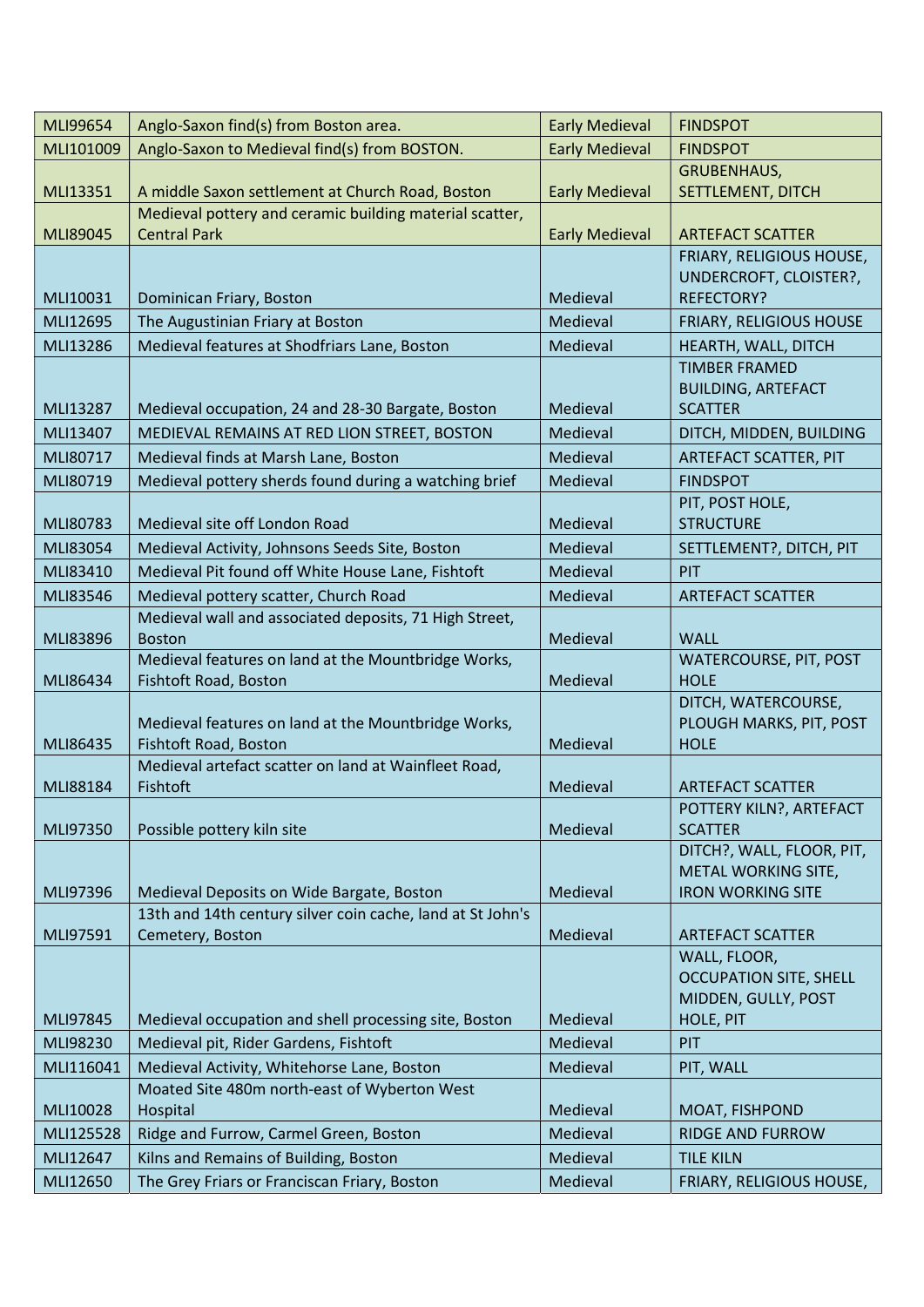|          |                                                             |          | <b>CEMETERY, BURIAL</b>                  |
|----------|-------------------------------------------------------------|----------|------------------------------------------|
| MLI12653 | Coin Hoard, Boston                                          | Medieval | <b>FINDSPOT</b>                          |
| MLI12657 | Angel of Richard III, Boston                                | Medieval | <b>FINDSPOT</b>                          |
| MLI12659 | Medieval Pottery, Boston                                    | Medieval | <b>ARTEFACT SCATTER</b>                  |
| MLI12661 | St Anne's Cross, St Anne's Lane, Boston                     | Medieval | <b>CROSS</b>                             |
| MLI12670 | SKELETON FOUND, ROWLEY ROAD, BOSTON                         | Medieval | <b>BURIAL, CEMETERY</b>                  |
| MLI12673 | MEDIEVAL POTTERY FOUND, MITRE LANE, BOSTON                  | Medieval | <b>ARTEFACT SCATTER</b>                  |
|          | MEDIEVAL POTTERY FOUND, CORNHILL STREET,                    |          |                                          |
| MLI12675 | <b>BOSTON</b>                                               | Medieval | <b>ARTEFACT SCATTER</b>                  |
| MLI12684 | MEDIEVAL POTTERY FOUND, BOSTON                              | Medieval | <b>ARTEFACT SCATTER</b>                  |
| MLI12685 | Medieval Coin, Linden Way, Boston                           | Medieval | <b>FINDSPOT</b>                          |
| MLI12687 | SITE OF ST ANNE'S CHURCH, BOSTON                            | Medieval | <b>CHURCH</b>                            |
| MLI12688 | The Carmelite Friary at Boston                              | Medieval | FRIARY, RELIGIOUS HOUSE                  |
| MLI12690 | ST JOHN'S CHURCH, BOSTON                                    | Medieval | <b>CHURCH</b>                            |
| MLI12691 | ST JOHN THE BAPTIST'S HOSPITAL, BOSTON                      | Medieval | <b>HOSPITAL</b>                          |
| MLI12700 | MEDIEVAL POTTERY FOUND, BOSTON DOCKS, BOSTON                | Medieval | <b>ARTEFACT SCATTER</b>                  |
| MLI12704 | CHURCHYARD CROSS, ST NICHOLAS' CHURCH, BOSTON               | Medieval | <b>CROSS</b>                             |
|          |                                                             |          | <b>ARTEFACT SCATTER,</b>                 |
| MLI12725 | Medieval pottery, Fogarty's factory                         | Medieval | <b>POTTERY KILN</b>                      |
| MLI12996 | MEDIEVAL POTTERY FOUND, FISHTOFT                            | Medieval | <b>ARTEFACT SCATTER</b>                  |
|          | MEDIEVAL FEATURES, CORPORATION YARD/OLD                     |          |                                          |
| MLI13290 | POULTRY MARKET, BOSTON                                      | Medieval | DITCH, PIT                               |
| MLI13307 | MEDIEVAL ACTIVITY, WIDE BARGATE, BOSTON                     | Medieval | PIT, DITCH, METAL<br><b>WORKING SITE</b> |
|          | MEDIEVAL REMAINS AT THE CORN EXCHANGE CLUB,                 |          |                                          |
| MLI13310 | <b>CRAYTHORNE LANE, BOSTON</b>                              | Medieval | <b>BUILDING, WALL</b>                    |
| MLI13313 | MEDIEVAL MASONRY, 35 PADDOCK GROVE, BOSTON                  | Medieval | <b>WALL, TENEMENT</b>                    |
| MLI13315 | MEDIEVAL REMAINS, SPAIN LANE, BOSTON                        | Medieval | PIT                                      |
|          | MEDIEVAL ACTIVITY ON THE GENERAL HOSPITAL SITE,             |          | <b>BUILDING, INDUSTRIAL</b>              |
| MLI13319 | <b>BOSTON</b>                                               | Medieval | SITE, DITCH                              |
|          | MEDIEVAL REMAINS FROM THE JUNCTION OF                       |          |                                          |
| MLI13327 | WORMGATE AND FOUNTAIN LANE, BOSTON                          | Medieval | WALL, HEARTH                             |
| MLI13355 | MEDIEVAL SITE OFF WHITEHOUSE LANE, FISHTOFT                 | Medieval | SALT WORKS, DITCH, PIT                   |
| MLI13360 | MEDIEVAL REMAINS, 3 NEW STREET, BOSTON                      | Medieval | WALL, DITCH, BUILDING                    |
|          | MEDIEVAL OCCUPATION EVIDENCE, 17/19 HIGH STREET,            |          |                                          |
| MLI13364 | <b>BOSTON</b>                                               | Medieval | <b>MIDDEN</b>                            |
| MLI13367 | MEDIEVAL POTTERY FROM 11 WIDE BARGATE                       | Medieval | <b>ARTEFACT SCATTER</b>                  |
| MLI13390 | MEDIEVAL POTTERY, 11 AND 11A UNION STREET,<br><b>BOSTON</b> | Medieval | <b>ARTEFACT SCATTER</b>                  |
| MLI13408 | MEDIEVAL REMAINS AT SOUTH END, BOSTON                       | Medieval | DITCH, PIT, BURIAL                       |
| MLI13409 | MEDIEVAL REMAINS AT PESCOD SQUARE, BOSTON                   | Medieval | PIT, GULLY                               |
|          | MEDIEVAL DEPOSITS FOUND, BOSTON GRAMMAR                     |          |                                          |
| MLI13452 | <b>SCHOOL</b>                                               | Medieval | PIT                                      |
| MLI13475 | MEDIEVAL PITS AT 51 BARGATE, BOSTON                         | Medieval | PIT                                      |
| MLI22089 | Medieval Pottery, Witham Bank, Boston                       | Medieval | <b>ARTEFACT SCATTER</b>                  |
|          |                                                             |          | WALL, POST HOLE, FLOOR,                  |
| MLI80562 | Medieval remains at 61 High Street                          | Medieval | <b>HOUSE</b>                             |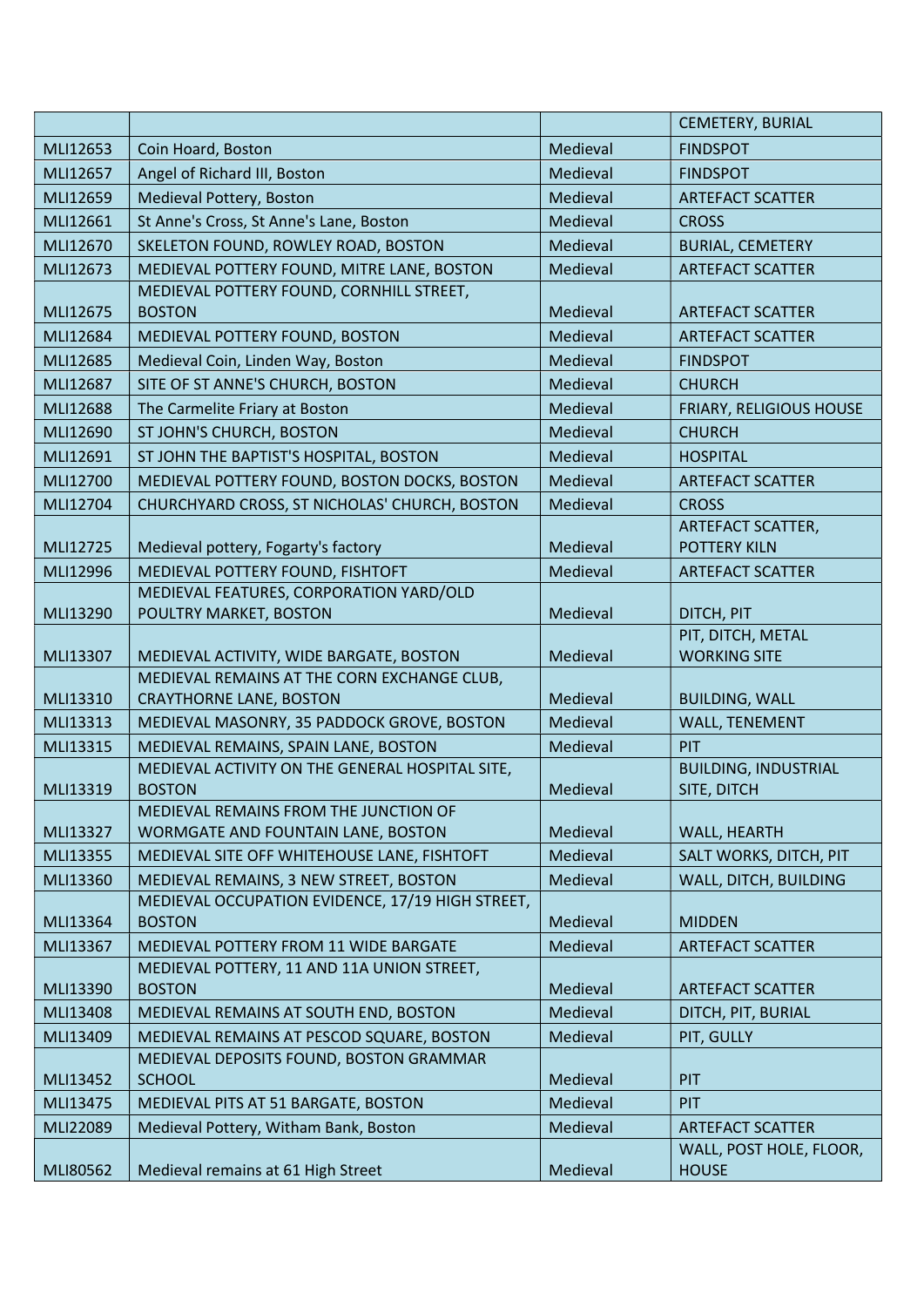| MLI80866  | Medieval stonework at 26 Witham Place, Boston                      | Medieval                     | <b>CARVED STONE</b>          |
|-----------|--------------------------------------------------------------------|------------------------------|------------------------------|
| MLI98214  | Medieval activity, Market Place, Boston                            | Medieval                     | <b>FINDSPOT</b>              |
| MLI98297  | Possible Site of St Mary's Priory, Boston                          | Medieval                     | <b>PRIORY</b>                |
| MLI99502  | Medieval Pottery Sherd, Norfolk Street, Boston                     | Medieval                     | <b>FINDSPOT</b>              |
| MLI116009 | Medieval Tile Fragment, Whitehorse Lane, Boston                    | Medieval                     | <b>FINDSPOT</b>              |
| MLI12682  | Medieval Aquamanile Fragments, Market Place, Boston                | Medieval                     | <b>ARTEFACT SCATTER</b>      |
|           | Medieval artefact scatter on land at 21 Norfolk Street,            |                              |                              |
| MLI87071  | <b>Boston</b>                                                      | Medieval                     | <b>ARTEFACT SCATTER</b>      |
| MLI12662  | Medieval Pottery, Peacock & Royal Hotel, Boston                    | Medieval                     | <b>ARTEFACT SCATTER</b>      |
| MLI12644  | Barditch and Bargate, Boston                                       | Medieval                     | DITCH, WALL                  |
| MLI13280  | Possible Medieval Road from Boston to Wainfleet                    | Medieval                     | <b>ROAD</b>                  |
|           | The 'Roman Bank' medieval sea bank, Boston and                     |                              | SEA DEFENCES, LINEAR         |
| MLI97710  | Wyberton                                                           | Medieval                     | <b>EARTHWORK</b>             |
|           |                                                                    | Medieval to                  | ARTEFACT SCATTER,            |
| MLI12660  | Occupation Debris, Market Place, Boston                            | <b>Post Medieval</b>         | <b>FINDSPOT</b>              |
|           | POTTERY, LEATHER AND WOODEN PIPES FOUND,                           | Medieval to                  |                              |
| MLI12668  | <b>BOSTON</b>                                                      | Post Medieval                | <b>ARTEFACT SCATTER</b>      |
|           | WOODEN PIPES FOUND, DOCK RAILWAY CROSSING,                         | Medieval to                  |                              |
| MLI12671  | <b>BOSTON</b>                                                      | Post Medieval                | <b>WATER PIPE</b>            |
|           |                                                                    | Medieval to                  |                              |
| MLI81562  | Medieval to post-medieval pottery, Birch Court                     | Post Medieval                | <b>FINDSPOT</b>              |
|           | Medieval and post medieval sherds at land between                  | Medieval to                  |                              |
| MLI82660  | <b>Colley street and Archer</b>                                    | Post Medieval<br>Medieval to | FINDSPOT, FINDSPOT           |
| MLI83408  | Unstratified medieval pottery sherd, White House Lane,<br>Fishtoft | Post Medieval                | <b>FINDSPOT</b>              |
|           |                                                                    | Medieval to                  |                              |
| MLI13276  | Butt Lane, Boston                                                  | Post Medieval                | BUTTS?                       |
|           |                                                                    |                              | WALL, ARTEFACT SCATTER,      |
|           |                                                                    |                              | DITCH, PIT, BOUNDARY         |
|           |                                                                    |                              | DITCH, PIT, DITCH, CESS PIT, |
|           |                                                                    |                              | WALL, BUILDING, STAKE        |
|           |                                                                    |                              | HOLE, TIMBER FRAMED          |
|           |                                                                    |                              | BUILDING, COBBLED ROAD,      |
|           |                                                                    |                              | BUILDING, WALL, CELLAR,      |
|           | Medieval to Post-Medieval Activity Relating to Hussey              | Medieval to                  | CESS PIT, TIMBER YARD,       |
| MLI13463  | Tower, Boston                                                      | Post Medieval                | <b>CULVERT, DRAIN</b>        |
|           |                                                                    |                              | STRUCTURE, BEAM SLOT,        |
| MLI80687  | Thirteenth-sixteenth century remains from Haven<br>Cinema site     | Medieval to<br>Post Medieval | PIT, POTTERY KILN, TILE      |
|           |                                                                    | Medieval to                  | KILN, BRICK KILN             |
| MLI82849  | Medieval artefact scatter, West Road                               | Post Medieval                | <b>ARTEFACT SCATTER</b>      |
|           | Medieval to Post medieval Structural Evidence, Petticoat           | Medieval to                  | STRUCTURE, INDUSTRIAL        |
| MLI83171  | Lane and Mitre Lan                                                 | <b>Post Medieval</b>         | SITE?, BUILDING, PIT, DITCH  |
|           |                                                                    | Medieval to                  |                              |
| MLI83372  | Possible site of the Old Custom House, Boston                      | Post Medieval                | <b>BUILDING</b>              |
|           | Late medieval and post medieval activity within Boston             | Medieval to                  |                              |
| MLI83374  | Grammar school                                                     | Post Medieval                | PATH, CISTERN                |
|           | Unstratified pottery scatter at the former site of the             | Medieval to                  |                              |
| MLI85772  | Forbes Road Congregational Church, Boston                          | Post Medieval                | <b>ARTEFACT SCATTER</b>      |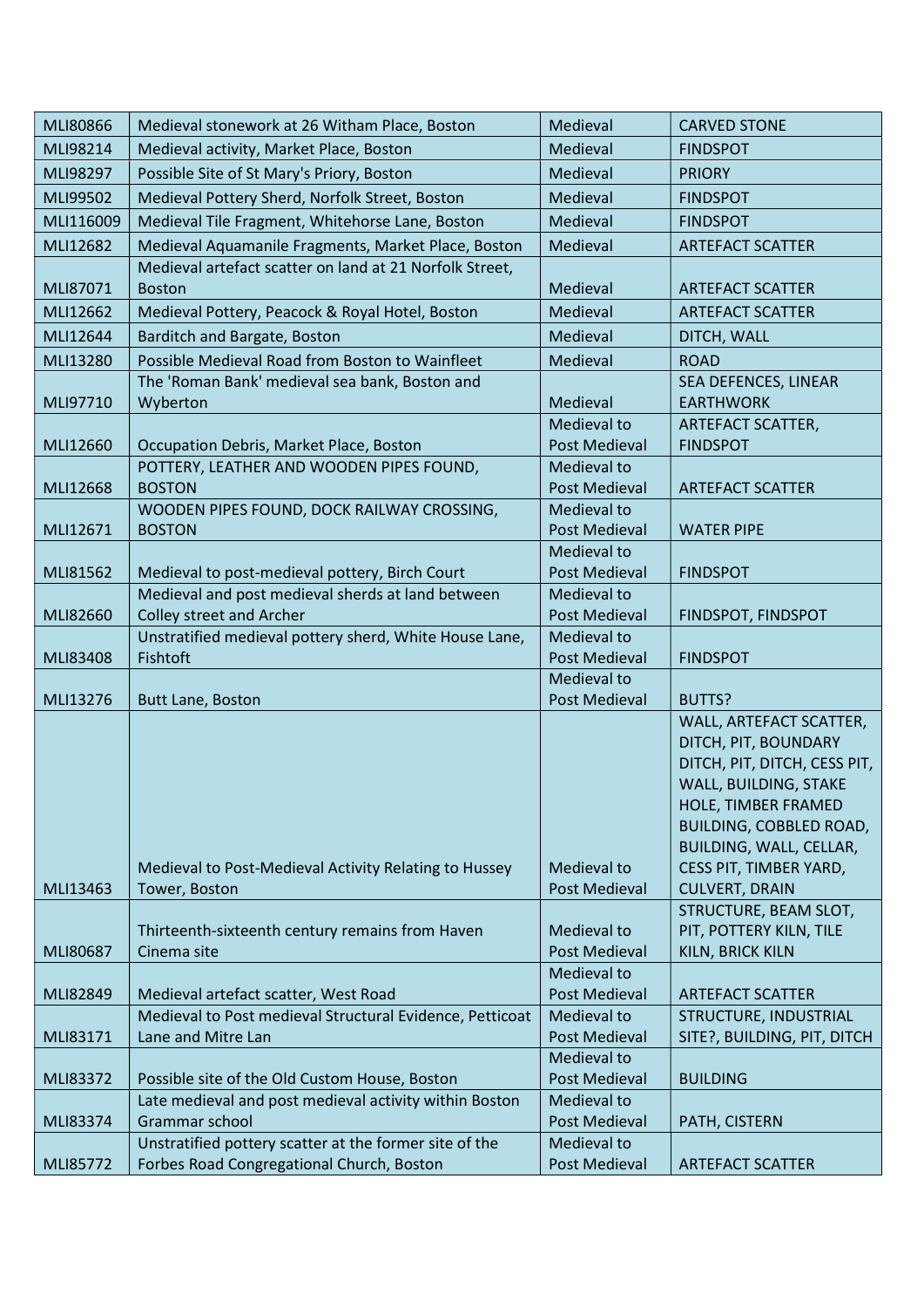|           |                                                       | Medieval to          |                             |
|-----------|-------------------------------------------------------|----------------------|-----------------------------|
| MLI86229  | Late medieval to post-medieval river bank, Boston     | <b>Post Medieval</b> | <b>FLOOD DEFENCES</b>       |
|           |                                                       | Medieval to          |                             |
| MLI88951  | Site of Gysor's Hall, Boston                          | <b>Post Medieval</b> | WEIGH HOUSE, HOUSE          |
|           |                                                       | Medieval to          | STRUCTURE, BOUNDARY,        |
| MLI89035  | Occupation deposits at South Square, Boston           | <b>Post Medieval</b> | CELLAR, BUILDING, TOFT      |
|           | Medieval pits and linear features, 3 Willoughby Road, | Medieval to          |                             |
| MLI98729  | <b>Boston</b>                                         | <b>Post Medieval</b> | PIT, LINEAR FEATURE         |
|           |                                                       | Medieval to          | LINEAR FEATURE, FLOOR,      |
| MLI98730  | Post medieval features, 3 Willoughby Road, Boston     | <b>Post Medieval</b> | <b>POST HOLE</b>            |
|           |                                                       | Medieval to          |                             |
| MLI116247 | Late Medieval Ditch, Wainfleet Road, Fishtoft         | <b>Post Medieval</b> | <b>DITCH</b>                |
|           |                                                       |                      | <b>GUILDHALL, DRAIN,</b>    |
|           |                                                       |                      | STRUCTURE, PRISON,          |
|           |                                                       |                      | TOWN HALL, LAW COURT,       |
|           |                                                       |                      | <b>SOUP KITCHEN,</b>        |
|           |                                                       |                      | RESTAURANT, LOCAL           |
|           |                                                       | Medieval to          | <b>GOVERNMENT OFFICE,</b>   |
| MLI10032  | St Mary's Guildhall, Boston                           | Modern               | MUSEUM, GATE                |
|           |                                                       | Medieval to          |                             |
| MLI12701  | Church of St Botolph (Boston Stump), Boston           | Modern               | <b>CHURCH</b>               |
|           |                                                       |                      | <b>GRANARY, INDUSTRIAL</b>  |
|           | Gysor's Granary, more recently known as Haven Hall,   | Medieval to          | <b>BUILDING, WAREHOUSE,</b> |
| MLI13490  | South Square, Boston                                  | Modern               | <b>WAREHOUSE</b>            |
|           |                                                       |                      | NATURAL FEATURE,            |
|           |                                                       |                      | <b>WATERCOURSE, RUBBISH</b> |
|           | Medieval to modern occupation features, Off Skirbeck  | Medieval to          | PIT, FLOOR, ARTEFACT        |
| MLI81003  | Road.                                                 | Modern               | <b>SCATTER, BUILDING</b>    |
|           |                                                       | Medieval to          |                             |
| MLI92602  | <b>Burton Hall, Fishtoft</b>                          | Modern               | HOUSE, FARMSTEAD            |
|           |                                                       | Medieval to          |                             |
| MLI92674  | Parish Church of St Nicholas, Boston                  | Modern               | <b>CHURCH</b>               |
|           |                                                       |                      | HOUSE, PUBLIC HOUSE,        |
|           |                                                       | Medieval to          | CLUB, TIMBER FRAMED         |
| MLI92684  | Saracens Head, Boston                                 | Modern               | <b>HOUSE</b>                |
|           |                                                       | Medieval to          | SHOP, HOUSE, TIMBER         |
| MLI92688  | 33 High Street, Boston                                | Modern               | <b>FRAMED HOUSE</b>         |
|           |                                                       |                      | HOUSE, SHOP, HALL           |
|           |                                                       | Medieval to          | HOUSE, TIMBER FRAMED        |
| MLI92689  | 35 High Street, Boston                                | Modern               | <b>HOUSE</b>                |
|           |                                                       |                      | SHOP, HOUSE,                |
|           |                                                       | Medieval to          | APARTMENT, TIMBER           |
| MLI92691  | 42 High Street, Boston                                | Modern               | <b>FRAMED HOUSE</b>         |
|           |                                                       | Medieval to          | HOUSE, SHOP, TIMBER         |
| MLI92702  | 93 High Street, Boston                                | Modern               | <b>FRAMED HOUSE</b>         |
|           |                                                       | Medieval to          | HOUSE, SHOP, TIMBER         |
| MLI92744  | 18 Market Place, Boston                               | Modern               | <b>FRAMED HOUSE?</b>        |
|           |                                                       | Medieval to          | SHOP, HOUSE, TIMBER         |
| MLI92745  | 19 Market Place, Boston                               | Modern               | <b>FRAMED HOUSE</b>         |
|           |                                                       | Medieval to          | OFFICE, SHOP, TIMBER        |
| MLI92749  | 24 Market Place, Boston                               | Modern               | <b>FRAMED BUILDING</b>      |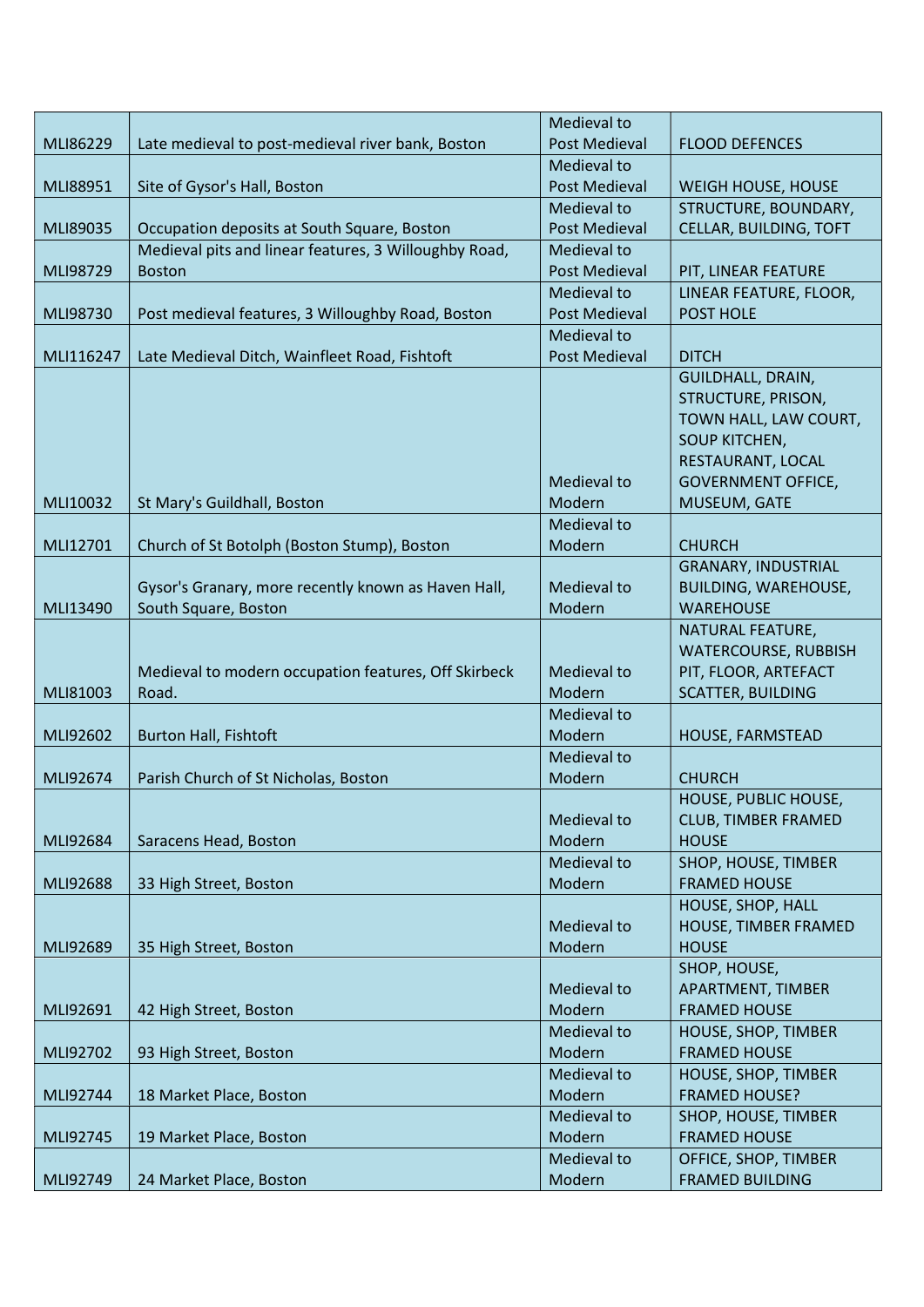|                      |                                                                                                       |                                       | SHOP, HOUSE, TIMBER                          |
|----------------------|-------------------------------------------------------------------------------------------------------|---------------------------------------|----------------------------------------------|
|                      |                                                                                                       | Medieval to                           | FRAMED HOUSE, OFFICE,                        |
| MLI92750             | 27 and 28 Market Place, Boston                                                                        | Modern                                | <b>JETTIED HOUSE</b>                         |
|                      |                                                                                                       | Medieval to                           | SHOP, HOUSE, TIMBER                          |
| MLI92751             | 29 Market Place, Boston                                                                               | Modern                                | <b>FRAMED BUILDING</b>                       |
|                      |                                                                                                       | Medieval to                           | SHOP, OFFICE,                                |
| MLI92815             | 10 South Street, Boston                                                                               | Modern                                | <b>UNDERCROFT</b>                            |
|                      |                                                                                                       |                                       | CLOISTER?, REFECTORY?,                       |
|                      |                                                                                                       | Medieval to                           | <b>STOREHOUSE, ARTS</b>                      |
| MLI98127             | Blackfriars, Spain Lane, Boston                                                                       | Modern                                | <b>CENTRE</b>                                |
|                      |                                                                                                       | Medieval to                           |                                              |
| MLI10029             | Hussey Tower, Boston                                                                                  | Modern                                | <b>HALL HOUSE, TOWER</b>                     |
|                      |                                                                                                       |                                       | <b>TIMBER FRAMED</b>                         |
|                      |                                                                                                       |                                       | <b>BUILDING, MERCHANTS</b>                   |
|                      |                                                                                                       |                                       | HOUSE, HOUSE, HALL                           |
|                      |                                                                                                       | Medieval to                           | HOUSE, WAREHOUSE,                            |
| MLI12651             | Pescod Hall, Mitre Lane, Boston                                                                       | Modern                                | SHOP, SHOP                                   |
|                      |                                                                                                       |                                       | <b>TIMBER FRAMED</b>                         |
|                      |                                                                                                       | Medieval to                           | <b>BUILDING, GUILDHALL,</b>                  |
| MLI10030             | Shodfriars Hall, Boston                                                                               | Modern                                | SHOP, OFFICE, TOWN HALL                      |
|                      |                                                                                                       | Medieval to                           |                                              |
| MLI124846            | Churchyard, Church of St Botolph, Boston                                                              | Modern                                | <b>CHURCHYARD</b>                            |
|                      |                                                                                                       |                                       | DRAIN, WALL, POST HOLE,                      |
|                      |                                                                                                       | Medieval to                           | DITCH, WOOD WORKERS                          |
| MLI12645             | Post-Medieval Remains, Barditch and Bargate, Boston                                                   | Modern                                | <b>WORKSHOP</b>                              |
|                      |                                                                                                       |                                       |                                              |
|                      |                                                                                                       | Medieval to                           |                                              |
| MLI92768             | Three Stone Piers, Boston                                                                             | Modern                                | <b>WALL</b>                                  |
| MLI12669             | Post-Medieval Artefacts, New Haven Bridge, Boston                                                     | <b>Post Medieval</b>                  | <b>ARTEFACT SCATTER</b>                      |
|                      | Post medieval occupation at 24 and 28-30 Strait                                                       |                                       |                                              |
| <b>MLI13288</b>      | Bargate, Boston                                                                                       | Post Medieval                         | PIT                                          |
| MLI13289             | Post medieval features, 4-8 Union Place, Boston                                                       | Post Medieval                         | <b>WALL, BUILDING</b>                        |
|                      |                                                                                                       |                                       | WELL, BUILDING, WALL,                        |
|                      |                                                                                                       |                                       | HEARTH, FLOOR, POST                          |
|                      |                                                                                                       |                                       | HOLE, FLOOR, FLOOR,                          |
| MLI13308             | POST MEDIEVAL FEATURES, WIDE BARGATE, BOSTON                                                          | <b>Post Medieval</b>                  | <b>WALL</b>                                  |
|                      |                                                                                                       |                                       | <b>IRON FOUNDRY,</b>                         |
|                      |                                                                                                       |                                       | <b>FOREMANS HOUSE,</b>                       |
| MLI13466             | Grand Sluice Iron Works (Howden's), Boston                                                            | <b>Post Medieval</b>                  | <b>INDUSTRIAL BUILDING</b>                   |
|                      |                                                                                                       |                                       | <b>INDUSTRIAL BUILDING,</b>                  |
| MLI13488             | <b>Boston and Skirbeck Iron Works (Tuxfords)</b>                                                      | <b>Post Medieval</b>                  | <b>IRON FOUNDRY, WINDMILL</b>                |
|                      | Haven Cinema site, Boston, remains of the seventeenth                                                 |                                       |                                              |
| MLI80688             | century onwards                                                                                       | <b>Post Medieval</b>                  | <b>GARDEN, PIT</b>                           |
|                      |                                                                                                       |                                       | PIT, DITCH, POST HOLE,                       |
|                      |                                                                                                       |                                       | TOILET, WALL, WELL, YARD,                    |
|                      |                                                                                                       |                                       | BOUNDARY, PATH, COAL                         |
| MLI80784             | Post-medieval site off London Road                                                                    | <b>Post Medieval</b>                  | <b>BUNKER, FLOOD DEFENCES</b>                |
|                      |                                                                                                       |                                       | <b>BUILDING, WATER TANK?,</b>                |
|                      |                                                                                                       |                                       | DITCH, PIT, FLOOR, POST                      |
| MLI83055<br>MLI83897 | Post-medieval Activity, Johnsons Seeds Site, Boston<br>Post medieval features, 71 High Street, Boston | <b>Post Medieval</b><br>Post Medieval | <b>HOLE, FLOOR</b><br>DITCH, PIT, POST HOLE, |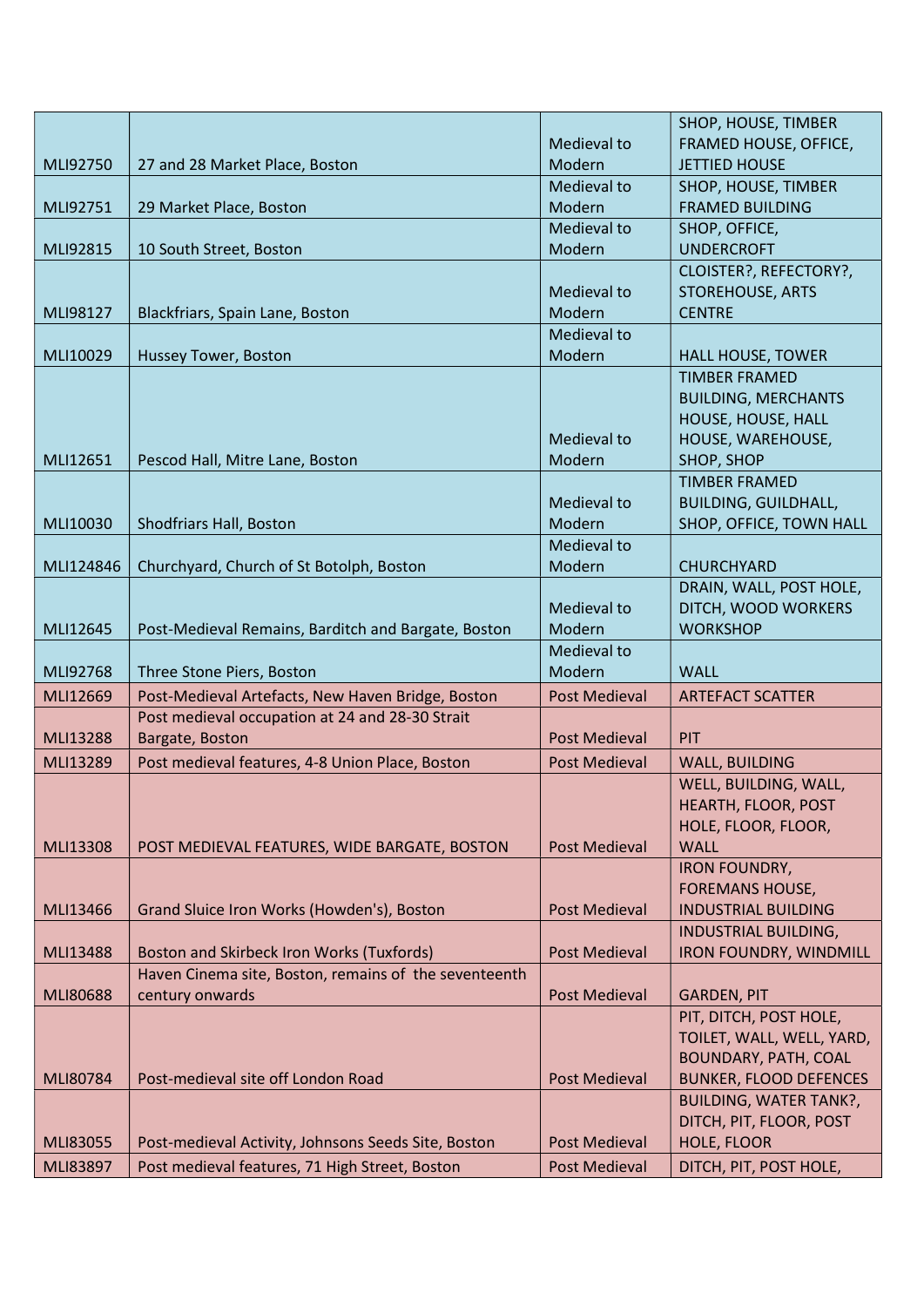|          |                                                                        |                      | <b>DRAIN, IRON WORKING</b>             |
|----------|------------------------------------------------------------------------|----------------------|----------------------------------------|
|          |                                                                        |                      | SITE, RUBBISH PIT                      |
|          |                                                                        |                      | <b>BOUNDARY DITCH,</b>                 |
|          |                                                                        |                      | RUBBISH PIT, WALL,                     |
|          |                                                                        |                      | <b>BUILDING, FLOOR,</b>                |
|          |                                                                        |                      | COURTYARD, HEARTH,                     |
| MLI85102 | Post medieval activity, Boston                                         | <b>Post Medieval</b> | CISTERN?, CESS PIT?                    |
|          |                                                                        |                      | <b>QUARRY, BRICK AND</b>               |
| MLI85103 | Post medieval brick making site, Boston                                | Post Medieval        | <b>TILEMAKING SITE</b>                 |
|          | 19th century wall at land at the northern elevation of St              |                      |                                        |
| MLI87030 | Mary's Guildhall, Boston                                               | <b>Post Medieval</b> | <b>WALL</b>                            |
| MLI88185 | Artefact Scatter, Wainfleet Road, Fishtoft                             | <b>Post Medieval</b> | <b>ARTEFACT SCATTER</b>                |
|          | Post medieval features and deposits on land at The                     |                      |                                        |
| MLI89358 | White Hart Hotel, Boston                                               | Post Medieval        | PIT, YARD                              |
|          | Nineteenth century building remains, Fountain Lane,                    |                      |                                        |
| MLI89614 | <b>Boston</b>                                                          | Post Medieval        | <b>WALL, CELLAR</b>                    |
|          | Site of a woad mill and workers' cottages in Tattershall               |                      | <b>WOAD MILL, TERRACED</b>             |
| MLI89838 | Road, Boston                                                           | <b>Post Medieval</b> | <b>HOUSE</b>                           |
| MLI90654 | 19th century well and other features at Sibsey Lane,<br><b>Boston</b>  | <b>Post Medieval</b> | WELL, CULVERT,<br><b>BOUNDARY WALL</b> |
|          |                                                                        |                      |                                        |
| MLI90826 | 19th Century Brick Cistern, Wainfleet Road, Fishtoft                   | <b>Post Medieval</b> | <b>CISTERN</b>                         |
|          | Site of former Primitive Methodist chapel, George                      |                      | PRIMITIVE METHODIST                    |
| MLI92055 | Street, Boston                                                         | <b>Post Medieval</b> | CHAPEL, SUNDAY SCHOOL                  |
|          | Site of former Primitive Methodist chapel, George                      |                      | PRIMITIVE METHODIST                    |
| MLI92055 | Street, Boston                                                         | <b>Post Medieval</b> | CHAPEL, SUNDAY SCHOOL                  |
| MLI92049 | Site of former Quaker Meeting House, Lincoln Lane,<br><b>Boston</b>    | <b>Post Medieval</b> | <b>FRIENDS MEETING HOUSE</b>           |
|          | Site of former Primitive Methodist Chapel, Innocent                    |                      | PRIMITIVE METHODIST                    |
| MLI92191 | Street, Boston                                                         | <b>Post Medieval</b> | <b>CHAPEL</b>                          |
|          | Site of former Baptist Meeting House, Deal Yard, Wide                  |                      |                                        |
| MLI92023 | Bargate, Boston                                                        | <b>Post Medieval</b> | <b>BAPTIST CHAPEL</b>                  |
|          |                                                                        |                      | <b>GENERAL BAPTIST CHAPEL,</b>         |
|          |                                                                        |                      | <b>BAPTIST BURIAL GROUND,</b>          |
| MLI92180 | Site of former General Baptist Meeting House                           | <b>Post Medieval</b> | <b>GRANARY</b>                         |
| MLI92181 | Site of former Presbyterian Chapel, High Street, Boston                | <b>Post Medieval</b> | PRESBYTERIAN CHAPEL                    |
|          | Former Independent Baptist Chapel, off High Street,                    |                      | <b>BAPTIST CHAPEL, SCHOOL,</b>         |
| MLI92184 | <b>Boston</b>                                                          | Post Medieval        | <b>BAPTIST CHAPEL</b>                  |
| MLI92743 | 16 Market Place, Boston                                                | <b>Post Medieval</b> | <b>SHOP</b>                            |
| MLI97368 | 16th Century Ditch, Norfolk Street, Boston                             | Post Medieval        | <b>DITCH</b>                           |
|          |                                                                        |                      |                                        |
| MLI97471 | Post medieval pit and artefacts, land off Whitehouse<br>Lane, Fishtoft | <b>Post Medieval</b> | <b>PIT</b>                             |
|          | Post medieval sewer and building foundations, 59 to 61                 |                      | SEWER, WALL, PIT, WALL,                |
| MLI97507 | High Street, Boston                                                    | Post Medieval        | <b>WELL</b>                            |
|          | Post medieval domestic debris, Riverside Caravan Park,                 |                      |                                        |
| MLI97816 | <b>Boston</b>                                                          | Post Medieval        | <b>ARTEFACT SCATTER</b>                |
|          |                                                                        |                      | GARDEROBE, CELLAR,                     |
|          |                                                                        |                      | STRUCTURE, FLOOR, PIT,                 |
| MLI97849 | Post medieval occupation, South Square, Boston                         | <b>Post Medieval</b> | <b>WALL</b>                            |
| MLI98215 | Post medieval activity, Market Place, Boston                           | Post Medieval        | <b>ARTEFACT SCATTER, FLOOR</b>         |
| MLI99370 | Nineteenth Century Activity, Rason's Court, Boston                     | Post Medieval        | PIT, POST HOLE, BURIED                 |
|          |                                                                        |                      |                                        |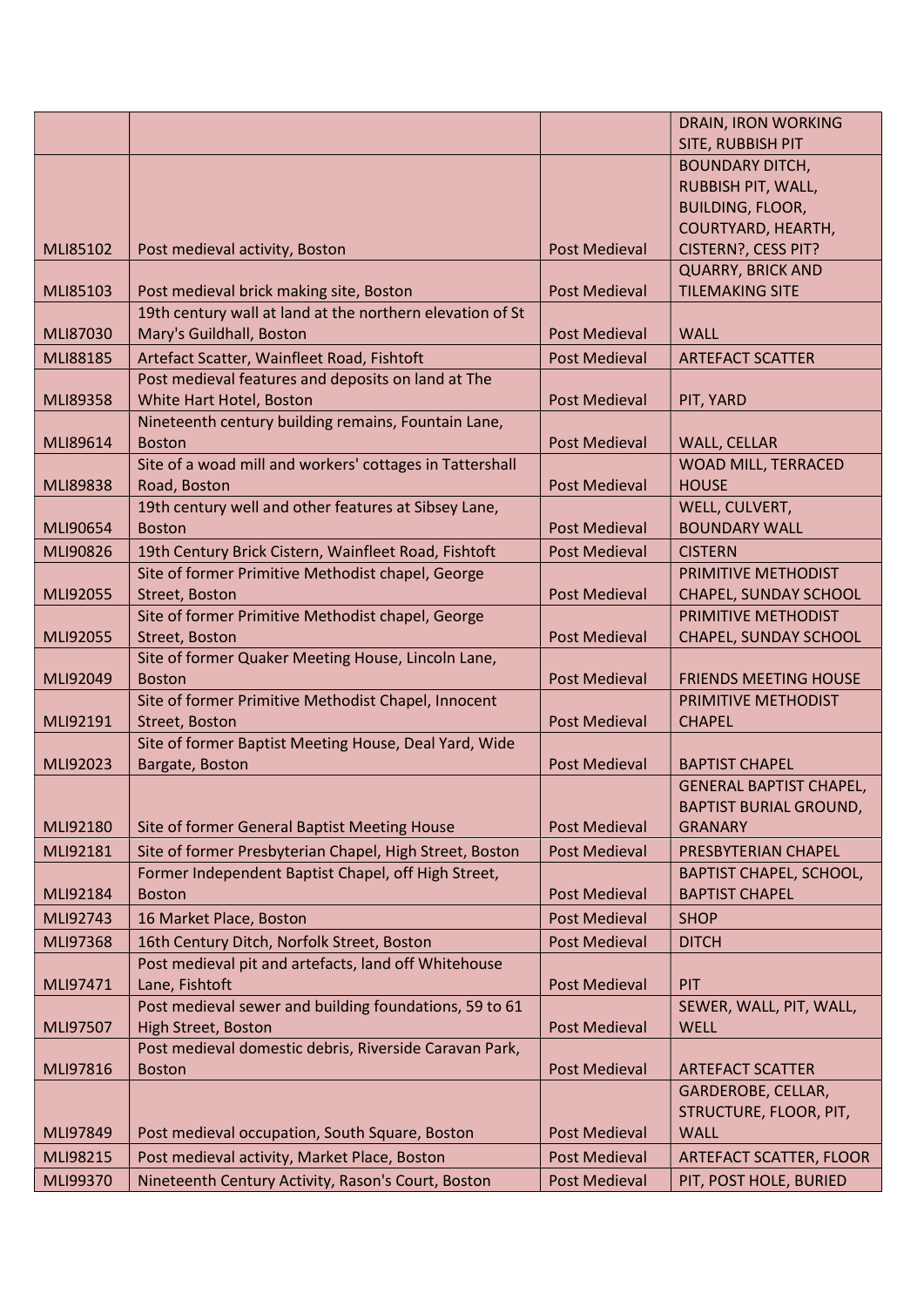| MLI91453<br>Post-Medieval Remains, Field Street, Boston<br><b>Post Medieval</b><br>HOUSE, WELL<br>MLI116027<br>Probable Shipyard Structure, New Haven, Boston<br><b>SHIPYARD</b><br><b>Post Medieval</b><br>Post medieval wall, Boston Grammar School, Boston<br><b>MLI85505</b><br><b>Post Medieval</b><br><b>BOUNDARY WALL</b><br><b>Post Medieval</b><br>Maud Foster Drain, Boston and Fishtoft<br><b>CONDUIT, WALL</b><br>MLI12686<br>to Modern<br>RAILINGS, GATE, WALL,<br><b>Post Medieval</b><br>Wall and Gateways to St John's Buildings, Boston<br><b>GATE PIER</b><br>MLI92798<br>to Modern<br><b>Post Medieval</b><br>to Modern<br>Wall, Sessions House, Boston<br><b>WALL, RAILINGS</b><br>MLI92661<br><b>Post Medieval</b><br>Wall, Sessions House, Boston<br>to Modern<br>MLI92661<br>WALL, RAILINGS<br><b>Post Medieval</b><br>Firsby to Boston Railway<br>to Modern<br>MLI124888<br><b>RAILWAY</b><br><b>Post Medieval</b><br>MLI10034<br>Hospital Bridge Lane Footbridge, Boston<br>to Modern<br><b>BRIDGE, FOOTBRIDGE</b><br><b>Post Medieval</b><br>Charity Cottages, Munster Roll Lane, Boston<br>MLI13263<br>to Modern<br><b>ALMSHOUSE</b><br><b>HOUSE, MANAGERS</b><br><b>HOUSE, FOREMANS</b><br><b>Post Medieval</b><br>HOUSE, WORKERS<br>MLI13271<br>4 to 10 Fishtoft Road, Boston<br>to Modern<br><b>COTTAGE, GARDEN WALL</b><br><b>Post Medieval</b><br><b>WAREHOUSE, ARTISTS</b><br><b>STUDIO</b><br>Public Warehouse, Doughty Quay, Boston<br>MLI13478<br>to Modern<br><b>GRANARY, INDUSTRIAL</b><br><b>Post Medieval</b><br><b>BUILDING, WAREHOUSE,</b><br>MLI13485<br>Middle Granary, South Square, Boston<br>to Modern<br><b>FLATS</b><br><b>Post Medieval</b><br>DOCK, ENGINE HOUSE,<br>MLI13499<br><b>BOSTON DOCK</b><br><b>WAREHOUSE, LOCK</b><br>to Modern<br>GRANARY COMPLEX, LATER KNOWN AS THE CARLTON<br><b>Post Medieval</b><br>WAREHOUSE, GRANARY,<br><b>BANK (FINANCIAL)</b><br><b>WORKS</b><br>to Modern<br>MLI13507<br><b>Post Medieval</b><br>Packhouse Quay, South Street, Boston<br><b>QUAY</b><br>MLI13509<br>to Modern<br><b>Post Medieval</b><br>MILL, INDUSTRIAL<br><b>BUILDING</b><br>MLI13519<br>PHOENIX ROLLER MILLS, BOSTON<br>to Modern<br><b>Post Medieval</b><br><b>TIMBER FRAMED</b><br>MLI80561<br>61 High Street, Boston<br>to Modern<br><b>BUILDING, HOUSE, SHOP</b><br>Modern remains including a possible Second World War<br><b>Post Medieval</b><br>AIR RAID SHELTER, PIT,<br>air raid shelter<br><b>POST HOLE</b><br>MLI80718<br>to Modern<br>19th century Features, St Johns Workhouse, Skirbeck<br><b>Post Medieval</b><br>MLI82340<br>Road.<br>to Modern<br>DRAIN, DITCH<br><b>Post Medieval</b><br>to Modern<br>MLI82949<br>Maud Foster or Ostler's Mill, Boston<br><b>WINDMILL</b><br><b>Post Medieval</b><br>to Modern<br>MLI83227<br><b>Black Sluice, Boston</b><br>SLUICE, SLUICE, SLUICE<br><b>Post Medieval</b><br>The former Boston Guardian building, West Street<br>to Modern<br>MLI83361<br><b>OFFICE</b><br>HOUSE, FLOOR, WASH<br><b>Post Medieval</b><br>HOUSE, HEARTH, YARD,<br>to Modern<br><b>CISTERN</b><br>MLI83373<br>Haven House (site of), Boston |  | <b>LAND SURFACE</b> |
|----------------------------------------------------------------------------------------------------------------------------------------------------------------------------------------------------------------------------------------------------------------------------------------------------------------------------------------------------------------------------------------------------------------------------------------------------------------------------------------------------------------------------------------------------------------------------------------------------------------------------------------------------------------------------------------------------------------------------------------------------------------------------------------------------------------------------------------------------------------------------------------------------------------------------------------------------------------------------------------------------------------------------------------------------------------------------------------------------------------------------------------------------------------------------------------------------------------------------------------------------------------------------------------------------------------------------------------------------------------------------------------------------------------------------------------------------------------------------------------------------------------------------------------------------------------------------------------------------------------------------------------------------------------------------------------------------------------------------------------------------------------------------------------------------------------------------------------------------------------------------------------------------------------------------------------------------------------------------------------------------------------------------------------------------------------------------------------------------------------------------------------------------------------------------------------------------------------------------------------------------------------------------------------------------------------------------------------------------------------------------------------------------------------------------------------------------------------------------------------------------------------------------------------------------------------------------------------------------------------------------------------------------------------------------------------------------------------------------------------------------------------------------------------------------------------------------------------------------------------------------------------------------------------------------------------------------------------------------------------------------------------------------------------------------------------------------------------------------------------------------------------------|--|---------------------|
|                                                                                                                                                                                                                                                                                                                                                                                                                                                                                                                                                                                                                                                                                                                                                                                                                                                                                                                                                                                                                                                                                                                                                                                                                                                                                                                                                                                                                                                                                                                                                                                                                                                                                                                                                                                                                                                                                                                                                                                                                                                                                                                                                                                                                                                                                                                                                                                                                                                                                                                                                                                                                                                                                                                                                                                                                                                                                                                                                                                                                                                                                                                                              |  |                     |
|                                                                                                                                                                                                                                                                                                                                                                                                                                                                                                                                                                                                                                                                                                                                                                                                                                                                                                                                                                                                                                                                                                                                                                                                                                                                                                                                                                                                                                                                                                                                                                                                                                                                                                                                                                                                                                                                                                                                                                                                                                                                                                                                                                                                                                                                                                                                                                                                                                                                                                                                                                                                                                                                                                                                                                                                                                                                                                                                                                                                                                                                                                                                              |  |                     |
|                                                                                                                                                                                                                                                                                                                                                                                                                                                                                                                                                                                                                                                                                                                                                                                                                                                                                                                                                                                                                                                                                                                                                                                                                                                                                                                                                                                                                                                                                                                                                                                                                                                                                                                                                                                                                                                                                                                                                                                                                                                                                                                                                                                                                                                                                                                                                                                                                                                                                                                                                                                                                                                                                                                                                                                                                                                                                                                                                                                                                                                                                                                                              |  |                     |
|                                                                                                                                                                                                                                                                                                                                                                                                                                                                                                                                                                                                                                                                                                                                                                                                                                                                                                                                                                                                                                                                                                                                                                                                                                                                                                                                                                                                                                                                                                                                                                                                                                                                                                                                                                                                                                                                                                                                                                                                                                                                                                                                                                                                                                                                                                                                                                                                                                                                                                                                                                                                                                                                                                                                                                                                                                                                                                                                                                                                                                                                                                                                              |  |                     |
|                                                                                                                                                                                                                                                                                                                                                                                                                                                                                                                                                                                                                                                                                                                                                                                                                                                                                                                                                                                                                                                                                                                                                                                                                                                                                                                                                                                                                                                                                                                                                                                                                                                                                                                                                                                                                                                                                                                                                                                                                                                                                                                                                                                                                                                                                                                                                                                                                                                                                                                                                                                                                                                                                                                                                                                                                                                                                                                                                                                                                                                                                                                                              |  |                     |
|                                                                                                                                                                                                                                                                                                                                                                                                                                                                                                                                                                                                                                                                                                                                                                                                                                                                                                                                                                                                                                                                                                                                                                                                                                                                                                                                                                                                                                                                                                                                                                                                                                                                                                                                                                                                                                                                                                                                                                                                                                                                                                                                                                                                                                                                                                                                                                                                                                                                                                                                                                                                                                                                                                                                                                                                                                                                                                                                                                                                                                                                                                                                              |  |                     |
|                                                                                                                                                                                                                                                                                                                                                                                                                                                                                                                                                                                                                                                                                                                                                                                                                                                                                                                                                                                                                                                                                                                                                                                                                                                                                                                                                                                                                                                                                                                                                                                                                                                                                                                                                                                                                                                                                                                                                                                                                                                                                                                                                                                                                                                                                                                                                                                                                                                                                                                                                                                                                                                                                                                                                                                                                                                                                                                                                                                                                                                                                                                                              |  |                     |
|                                                                                                                                                                                                                                                                                                                                                                                                                                                                                                                                                                                                                                                                                                                                                                                                                                                                                                                                                                                                                                                                                                                                                                                                                                                                                                                                                                                                                                                                                                                                                                                                                                                                                                                                                                                                                                                                                                                                                                                                                                                                                                                                                                                                                                                                                                                                                                                                                                                                                                                                                                                                                                                                                                                                                                                                                                                                                                                                                                                                                                                                                                                                              |  |                     |
|                                                                                                                                                                                                                                                                                                                                                                                                                                                                                                                                                                                                                                                                                                                                                                                                                                                                                                                                                                                                                                                                                                                                                                                                                                                                                                                                                                                                                                                                                                                                                                                                                                                                                                                                                                                                                                                                                                                                                                                                                                                                                                                                                                                                                                                                                                                                                                                                                                                                                                                                                                                                                                                                                                                                                                                                                                                                                                                                                                                                                                                                                                                                              |  |                     |
|                                                                                                                                                                                                                                                                                                                                                                                                                                                                                                                                                                                                                                                                                                                                                                                                                                                                                                                                                                                                                                                                                                                                                                                                                                                                                                                                                                                                                                                                                                                                                                                                                                                                                                                                                                                                                                                                                                                                                                                                                                                                                                                                                                                                                                                                                                                                                                                                                                                                                                                                                                                                                                                                                                                                                                                                                                                                                                                                                                                                                                                                                                                                              |  |                     |
|                                                                                                                                                                                                                                                                                                                                                                                                                                                                                                                                                                                                                                                                                                                                                                                                                                                                                                                                                                                                                                                                                                                                                                                                                                                                                                                                                                                                                                                                                                                                                                                                                                                                                                                                                                                                                                                                                                                                                                                                                                                                                                                                                                                                                                                                                                                                                                                                                                                                                                                                                                                                                                                                                                                                                                                                                                                                                                                                                                                                                                                                                                                                              |  |                     |
|                                                                                                                                                                                                                                                                                                                                                                                                                                                                                                                                                                                                                                                                                                                                                                                                                                                                                                                                                                                                                                                                                                                                                                                                                                                                                                                                                                                                                                                                                                                                                                                                                                                                                                                                                                                                                                                                                                                                                                                                                                                                                                                                                                                                                                                                                                                                                                                                                                                                                                                                                                                                                                                                                                                                                                                                                                                                                                                                                                                                                                                                                                                                              |  |                     |
|                                                                                                                                                                                                                                                                                                                                                                                                                                                                                                                                                                                                                                                                                                                                                                                                                                                                                                                                                                                                                                                                                                                                                                                                                                                                                                                                                                                                                                                                                                                                                                                                                                                                                                                                                                                                                                                                                                                                                                                                                                                                                                                                                                                                                                                                                                                                                                                                                                                                                                                                                                                                                                                                                                                                                                                                                                                                                                                                                                                                                                                                                                                                              |  |                     |
|                                                                                                                                                                                                                                                                                                                                                                                                                                                                                                                                                                                                                                                                                                                                                                                                                                                                                                                                                                                                                                                                                                                                                                                                                                                                                                                                                                                                                                                                                                                                                                                                                                                                                                                                                                                                                                                                                                                                                                                                                                                                                                                                                                                                                                                                                                                                                                                                                                                                                                                                                                                                                                                                                                                                                                                                                                                                                                                                                                                                                                                                                                                                              |  |                     |
|                                                                                                                                                                                                                                                                                                                                                                                                                                                                                                                                                                                                                                                                                                                                                                                                                                                                                                                                                                                                                                                                                                                                                                                                                                                                                                                                                                                                                                                                                                                                                                                                                                                                                                                                                                                                                                                                                                                                                                                                                                                                                                                                                                                                                                                                                                                                                                                                                                                                                                                                                                                                                                                                                                                                                                                                                                                                                                                                                                                                                                                                                                                                              |  |                     |
|                                                                                                                                                                                                                                                                                                                                                                                                                                                                                                                                                                                                                                                                                                                                                                                                                                                                                                                                                                                                                                                                                                                                                                                                                                                                                                                                                                                                                                                                                                                                                                                                                                                                                                                                                                                                                                                                                                                                                                                                                                                                                                                                                                                                                                                                                                                                                                                                                                                                                                                                                                                                                                                                                                                                                                                                                                                                                                                                                                                                                                                                                                                                              |  |                     |
|                                                                                                                                                                                                                                                                                                                                                                                                                                                                                                                                                                                                                                                                                                                                                                                                                                                                                                                                                                                                                                                                                                                                                                                                                                                                                                                                                                                                                                                                                                                                                                                                                                                                                                                                                                                                                                                                                                                                                                                                                                                                                                                                                                                                                                                                                                                                                                                                                                                                                                                                                                                                                                                                                                                                                                                                                                                                                                                                                                                                                                                                                                                                              |  |                     |
|                                                                                                                                                                                                                                                                                                                                                                                                                                                                                                                                                                                                                                                                                                                                                                                                                                                                                                                                                                                                                                                                                                                                                                                                                                                                                                                                                                                                                                                                                                                                                                                                                                                                                                                                                                                                                                                                                                                                                                                                                                                                                                                                                                                                                                                                                                                                                                                                                                                                                                                                                                                                                                                                                                                                                                                                                                                                                                                                                                                                                                                                                                                                              |  |                     |
|                                                                                                                                                                                                                                                                                                                                                                                                                                                                                                                                                                                                                                                                                                                                                                                                                                                                                                                                                                                                                                                                                                                                                                                                                                                                                                                                                                                                                                                                                                                                                                                                                                                                                                                                                                                                                                                                                                                                                                                                                                                                                                                                                                                                                                                                                                                                                                                                                                                                                                                                                                                                                                                                                                                                                                                                                                                                                                                                                                                                                                                                                                                                              |  |                     |
|                                                                                                                                                                                                                                                                                                                                                                                                                                                                                                                                                                                                                                                                                                                                                                                                                                                                                                                                                                                                                                                                                                                                                                                                                                                                                                                                                                                                                                                                                                                                                                                                                                                                                                                                                                                                                                                                                                                                                                                                                                                                                                                                                                                                                                                                                                                                                                                                                                                                                                                                                                                                                                                                                                                                                                                                                                                                                                                                                                                                                                                                                                                                              |  |                     |
|                                                                                                                                                                                                                                                                                                                                                                                                                                                                                                                                                                                                                                                                                                                                                                                                                                                                                                                                                                                                                                                                                                                                                                                                                                                                                                                                                                                                                                                                                                                                                                                                                                                                                                                                                                                                                                                                                                                                                                                                                                                                                                                                                                                                                                                                                                                                                                                                                                                                                                                                                                                                                                                                                                                                                                                                                                                                                                                                                                                                                                                                                                                                              |  |                     |
|                                                                                                                                                                                                                                                                                                                                                                                                                                                                                                                                                                                                                                                                                                                                                                                                                                                                                                                                                                                                                                                                                                                                                                                                                                                                                                                                                                                                                                                                                                                                                                                                                                                                                                                                                                                                                                                                                                                                                                                                                                                                                                                                                                                                                                                                                                                                                                                                                                                                                                                                                                                                                                                                                                                                                                                                                                                                                                                                                                                                                                                                                                                                              |  |                     |
|                                                                                                                                                                                                                                                                                                                                                                                                                                                                                                                                                                                                                                                                                                                                                                                                                                                                                                                                                                                                                                                                                                                                                                                                                                                                                                                                                                                                                                                                                                                                                                                                                                                                                                                                                                                                                                                                                                                                                                                                                                                                                                                                                                                                                                                                                                                                                                                                                                                                                                                                                                                                                                                                                                                                                                                                                                                                                                                                                                                                                                                                                                                                              |  |                     |
|                                                                                                                                                                                                                                                                                                                                                                                                                                                                                                                                                                                                                                                                                                                                                                                                                                                                                                                                                                                                                                                                                                                                                                                                                                                                                                                                                                                                                                                                                                                                                                                                                                                                                                                                                                                                                                                                                                                                                                                                                                                                                                                                                                                                                                                                                                                                                                                                                                                                                                                                                                                                                                                                                                                                                                                                                                                                                                                                                                                                                                                                                                                                              |  |                     |
|                                                                                                                                                                                                                                                                                                                                                                                                                                                                                                                                                                                                                                                                                                                                                                                                                                                                                                                                                                                                                                                                                                                                                                                                                                                                                                                                                                                                                                                                                                                                                                                                                                                                                                                                                                                                                                                                                                                                                                                                                                                                                                                                                                                                                                                                                                                                                                                                                                                                                                                                                                                                                                                                                                                                                                                                                                                                                                                                                                                                                                                                                                                                              |  |                     |
|                                                                                                                                                                                                                                                                                                                                                                                                                                                                                                                                                                                                                                                                                                                                                                                                                                                                                                                                                                                                                                                                                                                                                                                                                                                                                                                                                                                                                                                                                                                                                                                                                                                                                                                                                                                                                                                                                                                                                                                                                                                                                                                                                                                                                                                                                                                                                                                                                                                                                                                                                                                                                                                                                                                                                                                                                                                                                                                                                                                                                                                                                                                                              |  |                     |
|                                                                                                                                                                                                                                                                                                                                                                                                                                                                                                                                                                                                                                                                                                                                                                                                                                                                                                                                                                                                                                                                                                                                                                                                                                                                                                                                                                                                                                                                                                                                                                                                                                                                                                                                                                                                                                                                                                                                                                                                                                                                                                                                                                                                                                                                                                                                                                                                                                                                                                                                                                                                                                                                                                                                                                                                                                                                                                                                                                                                                                                                                                                                              |  |                     |
|                                                                                                                                                                                                                                                                                                                                                                                                                                                                                                                                                                                                                                                                                                                                                                                                                                                                                                                                                                                                                                                                                                                                                                                                                                                                                                                                                                                                                                                                                                                                                                                                                                                                                                                                                                                                                                                                                                                                                                                                                                                                                                                                                                                                                                                                                                                                                                                                                                                                                                                                                                                                                                                                                                                                                                                                                                                                                                                                                                                                                                                                                                                                              |  |                     |
|                                                                                                                                                                                                                                                                                                                                                                                                                                                                                                                                                                                                                                                                                                                                                                                                                                                                                                                                                                                                                                                                                                                                                                                                                                                                                                                                                                                                                                                                                                                                                                                                                                                                                                                                                                                                                                                                                                                                                                                                                                                                                                                                                                                                                                                                                                                                                                                                                                                                                                                                                                                                                                                                                                                                                                                                                                                                                                                                                                                                                                                                                                                                              |  |                     |
|                                                                                                                                                                                                                                                                                                                                                                                                                                                                                                                                                                                                                                                                                                                                                                                                                                                                                                                                                                                                                                                                                                                                                                                                                                                                                                                                                                                                                                                                                                                                                                                                                                                                                                                                                                                                                                                                                                                                                                                                                                                                                                                                                                                                                                                                                                                                                                                                                                                                                                                                                                                                                                                                                                                                                                                                                                                                                                                                                                                                                                                                                                                                              |  |                     |
|                                                                                                                                                                                                                                                                                                                                                                                                                                                                                                                                                                                                                                                                                                                                                                                                                                                                                                                                                                                                                                                                                                                                                                                                                                                                                                                                                                                                                                                                                                                                                                                                                                                                                                                                                                                                                                                                                                                                                                                                                                                                                                                                                                                                                                                                                                                                                                                                                                                                                                                                                                                                                                                                                                                                                                                                                                                                                                                                                                                                                                                                                                                                              |  |                     |
|                                                                                                                                                                                                                                                                                                                                                                                                                                                                                                                                                                                                                                                                                                                                                                                                                                                                                                                                                                                                                                                                                                                                                                                                                                                                                                                                                                                                                                                                                                                                                                                                                                                                                                                                                                                                                                                                                                                                                                                                                                                                                                                                                                                                                                                                                                                                                                                                                                                                                                                                                                                                                                                                                                                                                                                                                                                                                                                                                                                                                                                                                                                                              |  |                     |
|                                                                                                                                                                                                                                                                                                                                                                                                                                                                                                                                                                                                                                                                                                                                                                                                                                                                                                                                                                                                                                                                                                                                                                                                                                                                                                                                                                                                                                                                                                                                                                                                                                                                                                                                                                                                                                                                                                                                                                                                                                                                                                                                                                                                                                                                                                                                                                                                                                                                                                                                                                                                                                                                                                                                                                                                                                                                                                                                                                                                                                                                                                                                              |  |                     |
|                                                                                                                                                                                                                                                                                                                                                                                                                                                                                                                                                                                                                                                                                                                                                                                                                                                                                                                                                                                                                                                                                                                                                                                                                                                                                                                                                                                                                                                                                                                                                                                                                                                                                                                                                                                                                                                                                                                                                                                                                                                                                                                                                                                                                                                                                                                                                                                                                                                                                                                                                                                                                                                                                                                                                                                                                                                                                                                                                                                                                                                                                                                                              |  |                     |
|                                                                                                                                                                                                                                                                                                                                                                                                                                                                                                                                                                                                                                                                                                                                                                                                                                                                                                                                                                                                                                                                                                                                                                                                                                                                                                                                                                                                                                                                                                                                                                                                                                                                                                                                                                                                                                                                                                                                                                                                                                                                                                                                                                                                                                                                                                                                                                                                                                                                                                                                                                                                                                                                                                                                                                                                                                                                                                                                                                                                                                                                                                                                              |  |                     |
|                                                                                                                                                                                                                                                                                                                                                                                                                                                                                                                                                                                                                                                                                                                                                                                                                                                                                                                                                                                                                                                                                                                                                                                                                                                                                                                                                                                                                                                                                                                                                                                                                                                                                                                                                                                                                                                                                                                                                                                                                                                                                                                                                                                                                                                                                                                                                                                                                                                                                                                                                                                                                                                                                                                                                                                                                                                                                                                                                                                                                                                                                                                                              |  |                     |
|                                                                                                                                                                                                                                                                                                                                                                                                                                                                                                                                                                                                                                                                                                                                                                                                                                                                                                                                                                                                                                                                                                                                                                                                                                                                                                                                                                                                                                                                                                                                                                                                                                                                                                                                                                                                                                                                                                                                                                                                                                                                                                                                                                                                                                                                                                                                                                                                                                                                                                                                                                                                                                                                                                                                                                                                                                                                                                                                                                                                                                                                                                                                              |  |                     |
|                                                                                                                                                                                                                                                                                                                                                                                                                                                                                                                                                                                                                                                                                                                                                                                                                                                                                                                                                                                                                                                                                                                                                                                                                                                                                                                                                                                                                                                                                                                                                                                                                                                                                                                                                                                                                                                                                                                                                                                                                                                                                                                                                                                                                                                                                                                                                                                                                                                                                                                                                                                                                                                                                                                                                                                                                                                                                                                                                                                                                                                                                                                                              |  |                     |
|                                                                                                                                                                                                                                                                                                                                                                                                                                                                                                                                                                                                                                                                                                                                                                                                                                                                                                                                                                                                                                                                                                                                                                                                                                                                                                                                                                                                                                                                                                                                                                                                                                                                                                                                                                                                                                                                                                                                                                                                                                                                                                                                                                                                                                                                                                                                                                                                                                                                                                                                                                                                                                                                                                                                                                                                                                                                                                                                                                                                                                                                                                                                              |  |                     |
|                                                                                                                                                                                                                                                                                                                                                                                                                                                                                                                                                                                                                                                                                                                                                                                                                                                                                                                                                                                                                                                                                                                                                                                                                                                                                                                                                                                                                                                                                                                                                                                                                                                                                                                                                                                                                                                                                                                                                                                                                                                                                                                                                                                                                                                                                                                                                                                                                                                                                                                                                                                                                                                                                                                                                                                                                                                                                                                                                                                                                                                                                                                                              |  |                     |
|                                                                                                                                                                                                                                                                                                                                                                                                                                                                                                                                                                                                                                                                                                                                                                                                                                                                                                                                                                                                                                                                                                                                                                                                                                                                                                                                                                                                                                                                                                                                                                                                                                                                                                                                                                                                                                                                                                                                                                                                                                                                                                                                                                                                                                                                                                                                                                                                                                                                                                                                                                                                                                                                                                                                                                                                                                                                                                                                                                                                                                                                                                                                              |  |                     |
|                                                                                                                                                                                                                                                                                                                                                                                                                                                                                                                                                                                                                                                                                                                                                                                                                                                                                                                                                                                                                                                                                                                                                                                                                                                                                                                                                                                                                                                                                                                                                                                                                                                                                                                                                                                                                                                                                                                                                                                                                                                                                                                                                                                                                                                                                                                                                                                                                                                                                                                                                                                                                                                                                                                                                                                                                                                                                                                                                                                                                                                                                                                                              |  |                     |
|                                                                                                                                                                                                                                                                                                                                                                                                                                                                                                                                                                                                                                                                                                                                                                                                                                                                                                                                                                                                                                                                                                                                                                                                                                                                                                                                                                                                                                                                                                                                                                                                                                                                                                                                                                                                                                                                                                                                                                                                                                                                                                                                                                                                                                                                                                                                                                                                                                                                                                                                                                                                                                                                                                                                                                                                                                                                                                                                                                                                                                                                                                                                              |  |                     |
|                                                                                                                                                                                                                                                                                                                                                                                                                                                                                                                                                                                                                                                                                                                                                                                                                                                                                                                                                                                                                                                                                                                                                                                                                                                                                                                                                                                                                                                                                                                                                                                                                                                                                                                                                                                                                                                                                                                                                                                                                                                                                                                                                                                                                                                                                                                                                                                                                                                                                                                                                                                                                                                                                                                                                                                                                                                                                                                                                                                                                                                                                                                                              |  |                     |
|                                                                                                                                                                                                                                                                                                                                                                                                                                                                                                                                                                                                                                                                                                                                                                                                                                                                                                                                                                                                                                                                                                                                                                                                                                                                                                                                                                                                                                                                                                                                                                                                                                                                                                                                                                                                                                                                                                                                                                                                                                                                                                                                                                                                                                                                                                                                                                                                                                                                                                                                                                                                                                                                                                                                                                                                                                                                                                                                                                                                                                                                                                                                              |  |                     |
|                                                                                                                                                                                                                                                                                                                                                                                                                                                                                                                                                                                                                                                                                                                                                                                                                                                                                                                                                                                                                                                                                                                                                                                                                                                                                                                                                                                                                                                                                                                                                                                                                                                                                                                                                                                                                                                                                                                                                                                                                                                                                                                                                                                                                                                                                                                                                                                                                                                                                                                                                                                                                                                                                                                                                                                                                                                                                                                                                                                                                                                                                                                                              |  |                     |
|                                                                                                                                                                                                                                                                                                                                                                                                                                                                                                                                                                                                                                                                                                                                                                                                                                                                                                                                                                                                                                                                                                                                                                                                                                                                                                                                                                                                                                                                                                                                                                                                                                                                                                                                                                                                                                                                                                                                                                                                                                                                                                                                                                                                                                                                                                                                                                                                                                                                                                                                                                                                                                                                                                                                                                                                                                                                                                                                                                                                                                                                                                                                              |  |                     |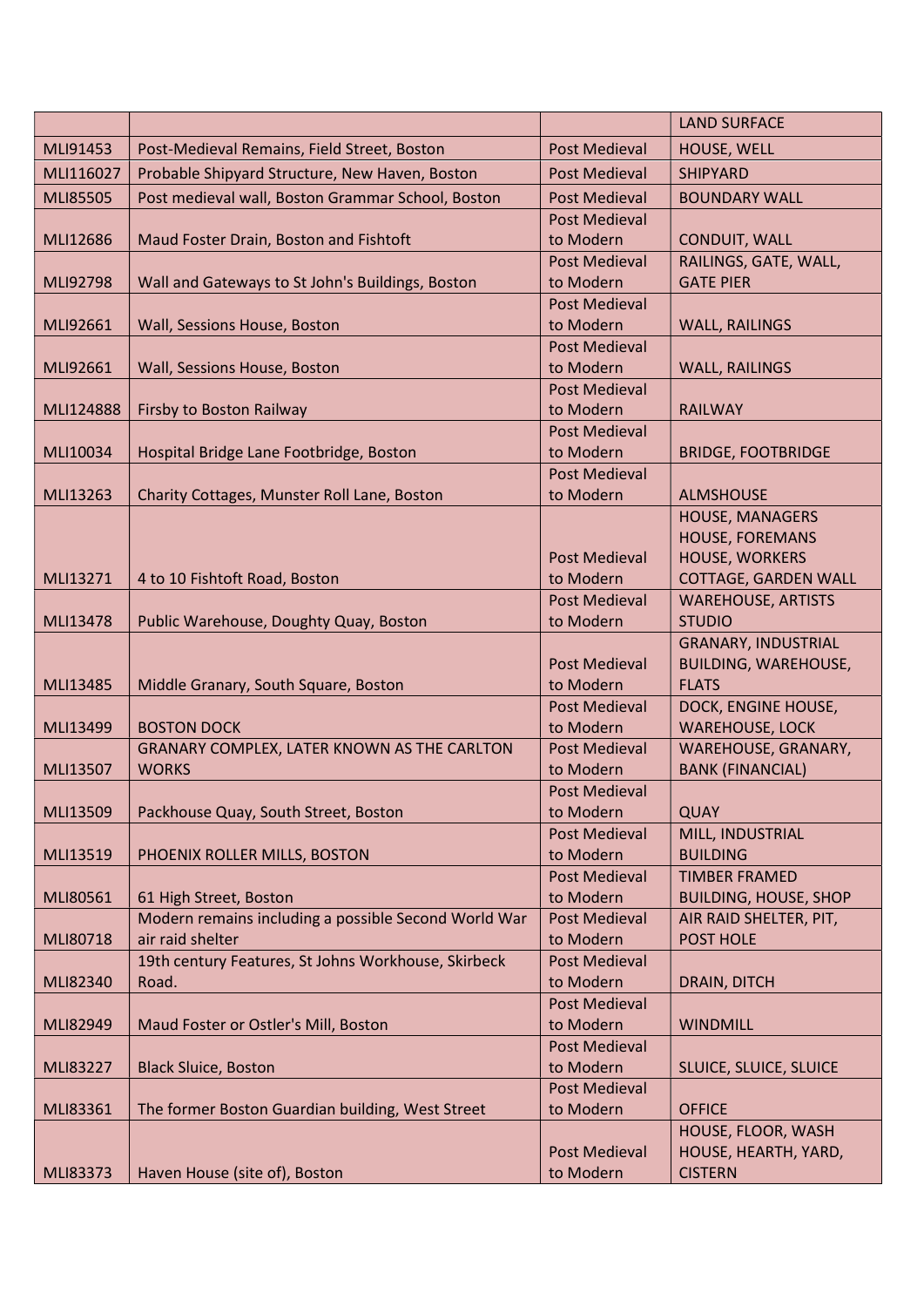|          |                                                        | <b>Post Medieval</b>              |                         |
|----------|--------------------------------------------------------|-----------------------------------|-------------------------|
| MLI83895 | Boston Town Cemetery and park                          | to Modern                         | <b>CEMETERY, PARK</b>   |
|          |                                                        | <b>Post Medieval</b>              |                         |
| MLI85761 | Day's Mill, Boston                                     | to Modern                         | <b>WINDMILL</b>         |
|          |                                                        | <b>Post Medieval</b>              |                         |
| MLI85762 | Thompson's Mill, Skirbeck, Boston                      | to Modern                         | <b>WINDMILL</b>         |
|          | Post-medieval riverbank and associated features, High  | <b>Post Medieval</b>              | CELLAR, PIT, GULLY,     |
| MLI85833 | Street, Boston                                         | to Modern                         | <b>STRUCTURE</b>        |
|          | Post-medieval building evidence on land at 4-5 Witham  | <b>Post Medieval</b>              |                         |
| MLI86929 | Place, Boston                                          | to Modern                         | HOUSE, WALL             |
|          |                                                        |                                   | WALL, CONGREGATIONAL    |
|          |                                                        |                                   | CHAPEL,                 |
|          | Site of former Congregational Chapel, Red Lion Street, | <b>Post Medieval</b>              | CONGREGATIONAL          |
| MLI88903 | <b>Boston</b>                                          | to Modern                         | CHAPEL, SCHOOL          |
|          |                                                        | <b>Post Medieval</b>              |                         |
| MLI88913 | <b>Grand Sluice, Boston</b>                            | to Modern                         | SLUICE, BRIDGE, LOCK    |
|          |                                                        | <b>Post Medieval</b>              |                         |
| MLI88916 | Grand Sluice railway bridge, Boston                    | to Modern                         | RAILWAY BRIDGE, BRIDGE  |
|          |                                                        | <b>Post Medieval</b>              | ROAD BRIDGE, BRIDGE,    |
| MLI88920 | Bargate Bridge, Boston                                 | to Modern                         | <b>BRIDGE</b>           |
|          |                                                        | <b>Post Medieval</b><br>to Modern | <b>SLUICE</b>           |
| MLI88928 | Maud Foster Sluice, Boston                             | Post Medieval                     | OIL MILL, WAREHOUSE,    |
| MLI88939 | Britannia Oil Mill, Boston                             | to Modern                         | <b>FLATS</b>            |
|          |                                                        | <b>Post Medieval</b>              |                         |
| MLI88958 | Doughty Quay, Boston                                   | to Modern                         | <b>QUAY</b>             |
|          |                                                        | <b>Post Medieval</b>              |                         |
| MLI88973 | Feather factory, Trinity Street                        | to Modern                         | <b>FACTORY, FLATS</b>   |
|          |                                                        | <b>Post Medieval</b>              |                         |
| MLI89008 | Boston railway station                                 | to Modern                         | <b>RAILWAY STATION</b>  |
|          |                                                        | <b>Post Medieval</b>              |                         |
| MLI89009 | <b>GNR signal box, Boston</b>                          | to Modern                         | <b>SIGNAL BOX</b>       |
|          |                                                        | <b>Post Medieval</b>              |                         |
| MLI98398 | Parkland associated with West Skirbeck House, Boston   | to Modern                         | <b>PARK</b>             |
|          |                                                        | <b>Post Medieval</b>              |                         |
| MLI90064 | Number 179 and gateway, London Road, Boston            | to Modern                         | LODGE, GATE             |
|          |                                                        | <b>Post Medieval</b>              |                         |
| MLI90064 | Number 179 and gateway, London Road, Boston            | to Modern                         | LODGE, GATE             |
|          |                                                        | <b>Post Medieval</b>              |                         |
| MLI90065 | Number 126 London Road, Boston                         | to Modern                         | <b>HOUSE, OFFICE</b>    |
|          |                                                        | <b>Post Medieval</b>              | UNITARIAN CHAPEL,       |
| MLI90701 | Boston Unitarian Meeting House, Spain Lane, Boston     | to Modern                         | <b>CEMETERY</b>         |
|          |                                                        | <b>Post Medieval</b>              | <b>CEMETERY CHAPEL,</b> |
| MLI90790 | <b>Boston Cemetery Chapel</b>                          | to Modern                         | <b>CHAPEL</b>           |
|          | Site of former brick works to the north of Tytton Lane | <b>Post Medieval</b>              |                         |
| MLI91511 | West, Wyberton                                         | to Modern                         | <b>BRICKWORKS</b>       |
|          |                                                        | <b>Post Medieval</b>              |                         |
| MLI92060 | Gas works (former), Boston                             | to Modern                         | <b>GAS WORKS</b>        |
|          |                                                        | <b>Post Medieval</b>              |                         |
| MLI92171 | Vauxhall Bridge, Boston                                | to Modern                         | <b>FOOTBRIDGE</b>       |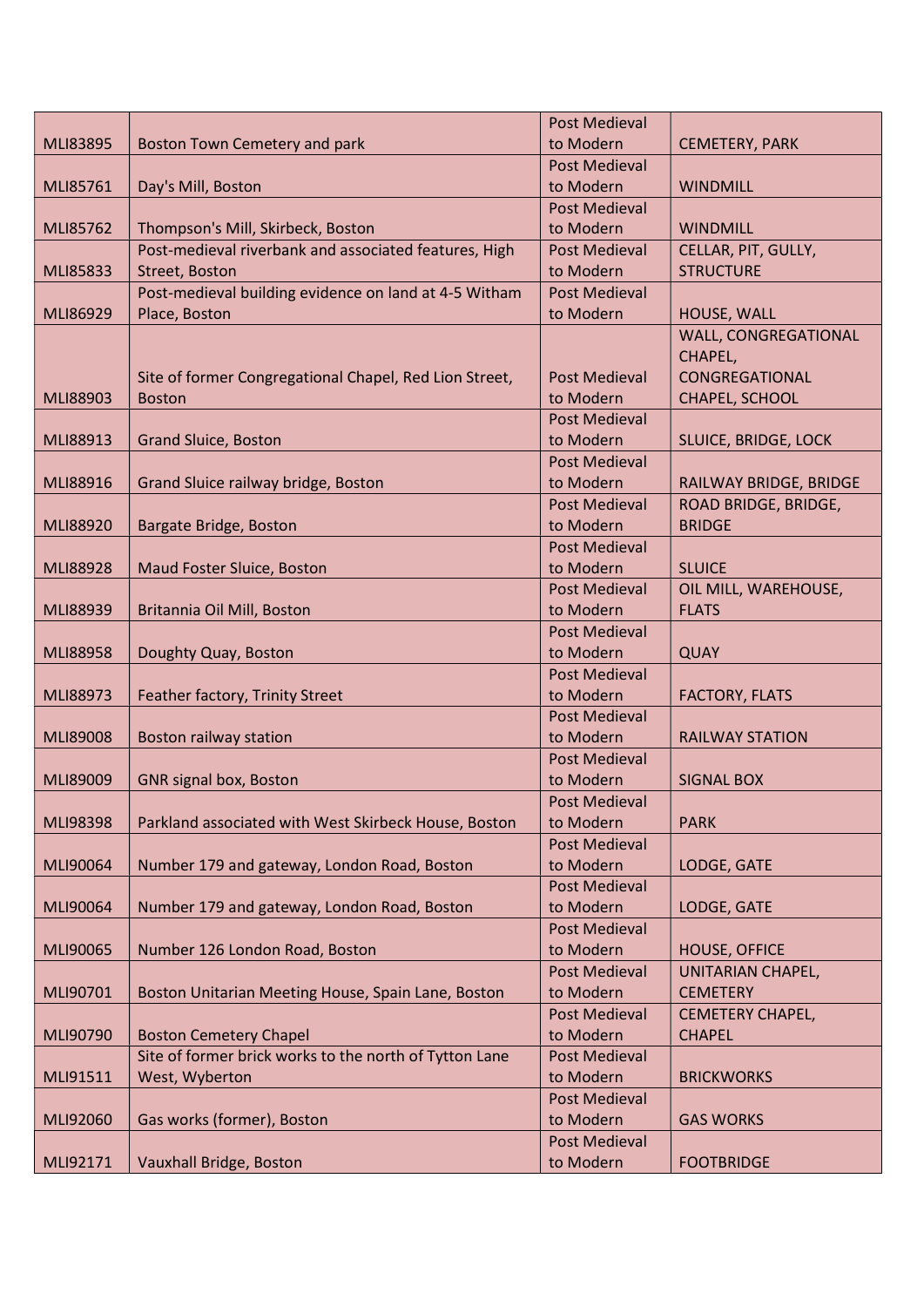|          |                                                        |                      | <b>WESLEYAN METHODIST</b>     |
|----------|--------------------------------------------------------|----------------------|-------------------------------|
|          |                                                        |                      | CHAPEL, SCHOOL,               |
|          |                                                        |                      | <b>WESLEYAN METHODIST</b>     |
|          | Boston Wesleyan Centenary Chapel and attached          | <b>Post Medieval</b> | CHAPEL, CHURCH HALL,          |
| MLI91953 | Church Hall, Red Lion Street, Boston                   | to Modern            | <b>CEMETERY</b>               |
|          |                                                        |                      | UNITED METHODIST FREE         |
|          |                                                        | <b>Post Medieval</b> | CHAPEL, SUNDAY SCHOOL,        |
| MLI91959 | The Old Chapel, Pump Square, Boston                    | to Modern            | <b>BUSINESS CENTRE</b>        |
|          |                                                        |                      | PRIMITIVE METHODIST           |
|          |                                                        |                      | CHAPEL, BUSINESS CENTRE,      |
|          | Former Primitive Methodist Chapel and School, West     | <b>Post Medieval</b> | <b>SCHOOL, PRIMITIVE</b>      |
| MLI91964 | Street, Boston                                         | to Modern            | <b>METHODIST CHAPEL</b>       |
|          |                                                        |                      | PARTICULAR BAPTIST            |
|          |                                                        |                      | CHAPEL, TEXTILE               |
|          |                                                        |                      | WORKSHOP,                     |
|          |                                                        |                      | SCHOOLROOM,                   |
|          | Former Particular Salem Baptist Chapel and School      | <b>Post Medieval</b> | PARTICULAR BAPTIST            |
| MLI91965 | Room, Liquorpond Street, Boston                        | to Modern            | <b>CHAPEL</b>                 |
|          | Hospital Bridge Methodist Church, Norfolk Street,      | <b>Post Medieval</b> | <b>WESLEYAN METHODIST</b>     |
| MLI91973 | <b>Boston</b>                                          | to Modern            | <b>CHAPEL, SUNDAY SCHOOL</b>  |
|          |                                                        |                      | CONGREGATIONAL                |
|          |                                                        |                      | CHAPEL, SHOWROOM,             |
|          |                                                        |                      | <b>SUNDAY SCHOOL, PUBLIC</b>  |
|          | Former Grove Street Congregational Chapel, Grove       | <b>Post Medieval</b> | HOUSE, WAREHOUSE,             |
| MLI91977 | <b>Street West, Boston</b>                             | to Modern            | <b>OFFICE</b>                 |
|          |                                                        | Post Medieval        | <b>NONCONFORMIST</b>          |
| MLI91979 | Trinity Street Gospel Hall, Trinity Street, Boston     | to Modern            | <b>MEETING HOUSE</b>          |
|          |                                                        |                      | PENTECOSTALIST CHURCH,        |
|          | Boston Christian Fellowship Assemblies of God, Tower   | <b>Post Medieval</b> | STOREHOUSE,                   |
| MLI91980 | <b>Street, Boston</b>                                  | to Modern            | NONCONFORMIST CHAPEL?         |
|          |                                                        |                      | <b>WESLEYAN METHODIST</b>     |
|          |                                                        |                      | CHAPEL, CLERGY HOUSE,         |
|          |                                                        |                      | SEMI DETACHED HOUSE,          |
|          | Former Wesleyan Methodist Chapel and Sunday School     | <b>Post Medieval</b> | <b>SUNDAY SCHOOL, MEETING</b> |
| MLI92194 | and Congregational School, Red Lion Street, Boston     | to Modern            | HALL, SUNDAY SCHOOL           |
|          | Site of former nonconformist Cemetery chapel, Boston   | <b>Post Medieval</b> |                               |
| MLI92040 | Cemetery, Marian Road                                  | to Modern            | <b>CEMETERY CHAPEL</b>        |
|          |                                                        |                      | UNITARIAN CHAPEL,             |
|          |                                                        |                      | FRIENDS MEETING HOUSE,        |
|          |                                                        |                      | PARTICULAR BAPTIST            |
|          |                                                        |                      | CHAPEL, METHODIST             |
|          |                                                        | <b>Post Medieval</b> | REFORM CHAPEL, SCHOOL,        |
| MLI92050 | Site of Former Universalist Chapel, Chapel Row, Boston | to Modern            | <b>STOREHOUSE</b>             |
|          |                                                        |                      | <b>METHODIST NEW</b>          |
|          |                                                        |                      | <b>CONNEXION CHAPEL,</b>      |
|          | Former Zion New Connexion Methodist Chapel, West       | <b>Post Medieval</b> | <b>SUNDAY SCHOOL, SUNDAY</b>  |
| MLI92058 | Street, Boston                                         | to Modern            | <b>SCHOOL</b>                 |
|          |                                                        |                      | PARTICULAR BAPTIST            |
|          | Site of former Particular Calvin Baptist chapel,       | <b>Post Medieval</b> | CHAPEL, PENTECOSTALIST        |
| MLI92059 | Liquorpond Street, Boston                              | to Modern            | <b>CHURCH</b>                 |
| MLI92228 | Site of former Wesleyan Reformers Day School, Ralph's  | <b>Post Medieval</b> | <b>SCHOOLROOM</b>             |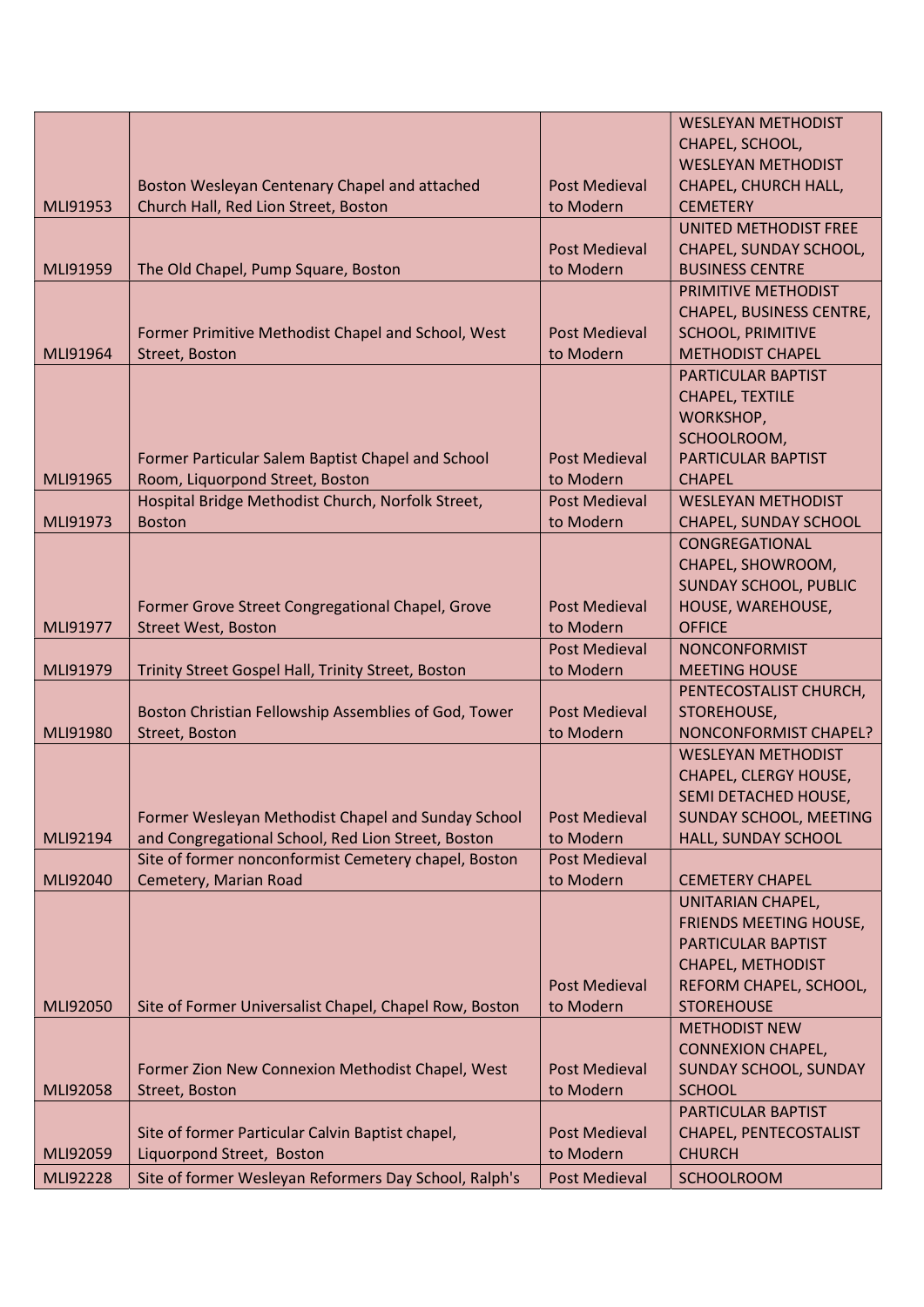|          | Lane, Wyberton                                   | to Modern            |                                 |
|----------|--------------------------------------------------|----------------------|---------------------------------|
|          | Site of former Wesleyan Methodist Mission Ragged | <b>Post Medieval</b> |                                 |
| MLI92201 | School, Lincoln Lane, Boston                     | to Modern            | <b>RAGGED SCHOOL</b>            |
|          |                                                  | <b>Post Medieval</b> |                                 |
| MLI92274 | East Skirbeck Park, Fishtoft                     | to Modern            | <b>PARK</b>                     |
|          |                                                  | <b>Post Medieval</b> |                                 |
| MLI92275 | The Elms Park, Fishtoft                          | to Modern            | <b>PARK</b>                     |
|          |                                                  | <b>Post Medieval</b> | <b>TIMBER FRAMED</b>            |
| MLI92522 | <b>Stables at Burton Hall, Fishtoft</b>          | to Modern            | <b>BUILDING, STABLE</b>         |
|          |                                                  | <b>Post Medieval</b> | <b>HOUSE, INFECTIOUS</b>        |
| MLI92523 | Old Fever Hospital, Fishtoft                     | to Modern            | <b>DISEASES HOSPITAL, HOUSE</b> |
|          |                                                  | <b>Post Medieval</b> |                                 |
| MLI92650 | Number 44 Witham Bank West, Boston               | to Modern            | RAILINGS, HOUSE                 |
|          |                                                  | <b>Post Medieval</b> | SHOP, TERRACE,                  |
| MLI92653 | 7 to 15 Bridge Street, Boston                    | to Modern            | <b>APARTMENT</b>                |
|          |                                                  | <b>Post Medieval</b> |                                 |
| MLI92654 | 19 Bridge Street, Boston                         | to Modern            | <b>HOUSE, SHOP</b>              |
|          |                                                  | <b>Post Medieval</b> |                                 |
| MLI92655 | 21 and 23 Bridge Street, Boston                  | to Modern            | <b>HOUSE, SHOP</b>              |
|          |                                                  | <b>Post Medieval</b> |                                 |
| MLI92660 | <b>Sessions House, Boston</b>                    | to Modern            | <b>MAGISTRATES COURT</b>        |
|          |                                                  | <b>Post Medieval</b> |                                 |
| MLI92663 | The Britannia Public House, Boston               | to Modern            | <b>SHOP, PUBLIC HOUSE</b>       |
|          |                                                  | Post Medieval        | HOUSE, SHOP,                    |
| MLI92664 | 7 Church Street, Boston                          | to Modern            | <b>STOREHOUSE</b>               |
|          |                                                  | <b>Post Medieval</b> | SHOP, HOUSE,                    |
| MLI92665 | 9 and 11 Church Street, Boston                   | to Modern            | <b>STOREHOUSE, OFFICE</b>       |
|          |                                                  | <b>Post Medieval</b> |                                 |
| MLI92666 | 10 and 12 Church Street, Boston                  | to Modern            | HOUSE, SHOP, APARTMENT          |
|          |                                                  | <b>Post Medieval</b> | HOUSE, SHOP,                    |
| MLI92667 | 14 Church Street, Boston                         | to Modern            | <b>STOREHOUSE</b>               |
|          |                                                  | <b>Post Medieval</b> |                                 |
| MLI92670 | Ship Tavern, Custom House Lane, Boston           | to Modern            | <b>PUBLIC HOUSE</b>             |
|          |                                                  | <b>Post Medieval</b> |                                 |
| MLI92671 | 9 Dolphin Lane, Boston                           | to Modern            | <b>HOUSE, SHOP</b>              |
|          |                                                  | <b>Post Medieval</b> |                                 |
| MLI92673 | 80 to 86 Fishtoft Road, Boston                   | to Modern            | <b>ROW HOUSE</b>                |
|          |                                                  | <b>Post Medieval</b> |                                 |
| MLI92675 | Skirbeck Hall, Boston                            | to Modern            | <b>VICARAGE</b>                 |
|          |                                                  | <b>Post Medieval</b> |                                 |
| MLI92676 | 112 Freiston Road, Boston                        | to Modern            | <b>HOUSE</b>                    |
|          |                                                  | <b>Post Medieval</b> |                                 |
| MLI92677 | Warehouse, Boston                                | to Modern            | <b>BONDED WAREHOUSE</b>         |
|          |                                                  | <b>Post Medieval</b> | TERRACE, TERRACED               |
| MLI92678 | 2, 4 and 6 Grove Street West, Boston             | to Modern            | <b>HOUSE</b>                    |
|          |                                                  | <b>Post Medieval</b> |                                 |
| MLI92679 | 13 High Street, Boston                           | to Modern            | SHOP, HOUSE                     |
|          |                                                  | <b>Post Medieval</b> |                                 |
| MLI92680 | 15 High Street, Boston                           | to Modern            | <b>HOUSE, SHOP</b>              |
| MLI92681 | 16A, 18 and 20 High Street, Boston               | <b>Post Medieval</b> | SHOP, HOUSE, TIMBER             |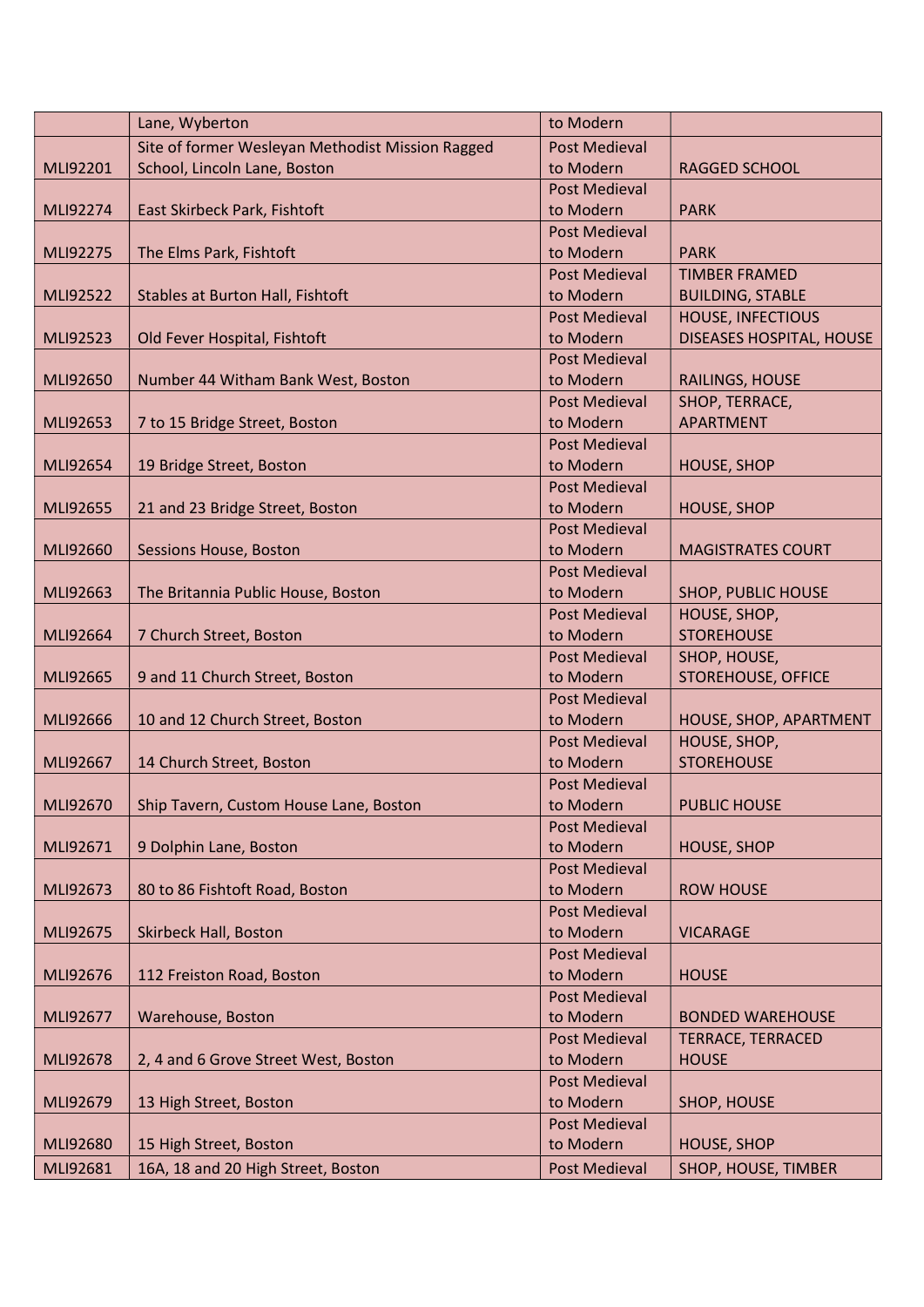|          |                                       | to Modern                         | <b>FRAMED HOUSE, OFFICE</b>    |
|----------|---------------------------------------|-----------------------------------|--------------------------------|
|          |                                       | <b>Post Medieval</b>              |                                |
| MLI92682 | 19 High Street, Boston                | to Modern                         | <b>HOUSE, SHOP</b>             |
|          |                                       | <b>Post Medieval</b>              |                                |
| MLI92683 | 21 High Street, Boston                | to Modern                         | <b>HOUSE, SHOP</b>             |
|          |                                       | <b>Post Medieval</b>              |                                |
| MLI92685 | 26, 28 and 30 High Street, Boston     | to Modern                         | HOUSE, SHOP, ROW               |
|          |                                       | <b>Post Medieval</b>              |                                |
| MLI92686 | 27 High Street, Boston                | to Modern                         | SHOP, HOUSE                    |
|          |                                       | <b>Post Medieval</b>              |                                |
| MLI92687 | 32 High Street, Boston                | to Modern                         | HOUSE, SHOP, APARTMENT         |
|          |                                       | <b>Post Medieval</b>              | HOUSE, SHOP,                   |
| MLI92690 | 36 and 38 High Street, Boston         | to Modern                         | <b>STOREHOUSE</b>              |
|          |                                       | <b>Post Medieval</b>              |                                |
| MLI92692 | The Golden Lion Public House, Boston  | to Modern                         | <b>PUBLIC HOUSE</b>            |
|          |                                       | <b>Post Medieval</b>              |                                |
| MLI92693 | 47 High Street, Boston                | to Modern                         | <b>HOUSE, OFFICE</b>           |
|          |                                       | <b>Post Medieval</b>              |                                |
| MLI92694 | 49 High Street, Boston                | to Modern                         | <b>HOUSE, OFFICE</b>           |
|          |                                       | <b>Post Medieval</b>              |                                |
| MLI92696 | 51 and 51A High Street, Boston        | to Modern                         | <b>HOUSE, OFFICE</b>           |
|          |                                       | <b>Post Medieval</b>              |                                |
| MLI92697 | 76 High Street, Boston                | to Modern                         | <b>HOUSE</b>                   |
|          |                                       | <b>Post Medieval</b>              | <b>TERRACE, TERRACED</b>       |
| MLI92698 | 83, 85 and 87 High Street, Boston     | to Modern                         | <b>HOUSE</b>                   |
|          |                                       | <b>Post Medieval</b>              |                                |
| MLI92699 | 84 High Street, Boston                | to Modern                         | SHOP, HOUSE                    |
|          |                                       | <b>Post Medieval</b>              |                                |
| MLI92700 | 88 and 90 High Street, Boston         | to Modern                         | <b>HOUSE, SHOP</b>             |
|          |                                       | <b>Post Medieval</b>              |                                |
| MLI92701 | 89 and 91 High Street, Boston         | to Modern                         | HOUSE, SHOP, APARTMENT         |
|          |                                       | <b>Post Medieval</b>              |                                |
| MLI92703 | The Robin Hood Public House, Boston   | to Modern                         | <b>PUBLIC HOUSE</b>            |
|          |                                       | <b>Post Medieval</b>              |                                |
| MLI92704 | 107 High Street, Boston               | to Modern                         | <b>HOUSE</b>                   |
|          |                                       | <b>Post Medieval</b>              |                                |
| MLI92705 | 109 High Street, Boston               | to Modern                         | SHOP, HOUSE, APARTMENT         |
|          |                                       | <b>Post Medieval</b>              |                                |
| MLI92706 | 110 High Street, Boston               | to Modern                         | <b>HOUSE</b>                   |
|          |                                       |                                   | SHOP, HOUSE,                   |
| MLI92707 | 114 High Street, Boston               | <b>Post Medieval</b><br>to Modern | APARTMENT, BANK<br>(FINANCIAL) |
|          |                                       | <b>Post Medieval</b>              |                                |
| MLI92708 | 116 High Street, Boston               | to Modern                         | <b>HOUSE, OFFICE</b>           |
|          |                                       | <b>Post Medieval</b>              |                                |
| MLI92709 | 117A High Street, Boston              | to Modern                         | <b>WORKSHOP, STABLE</b>        |
|          |                                       | <b>Post Medieval</b>              |                                |
| MLI92710 | 118A, 120 and 122 High Street, Boston | to Modern                         | HOUSE, APARTMENT               |
|          |                                       | <b>Post Medieval</b>              | <b>TERRACED HOUSE,</b>         |
| MLI92711 | 119 to 125 High Street, Boston        | to Modern                         | <b>TERRACE</b>                 |
|          |                                       |                                   |                                |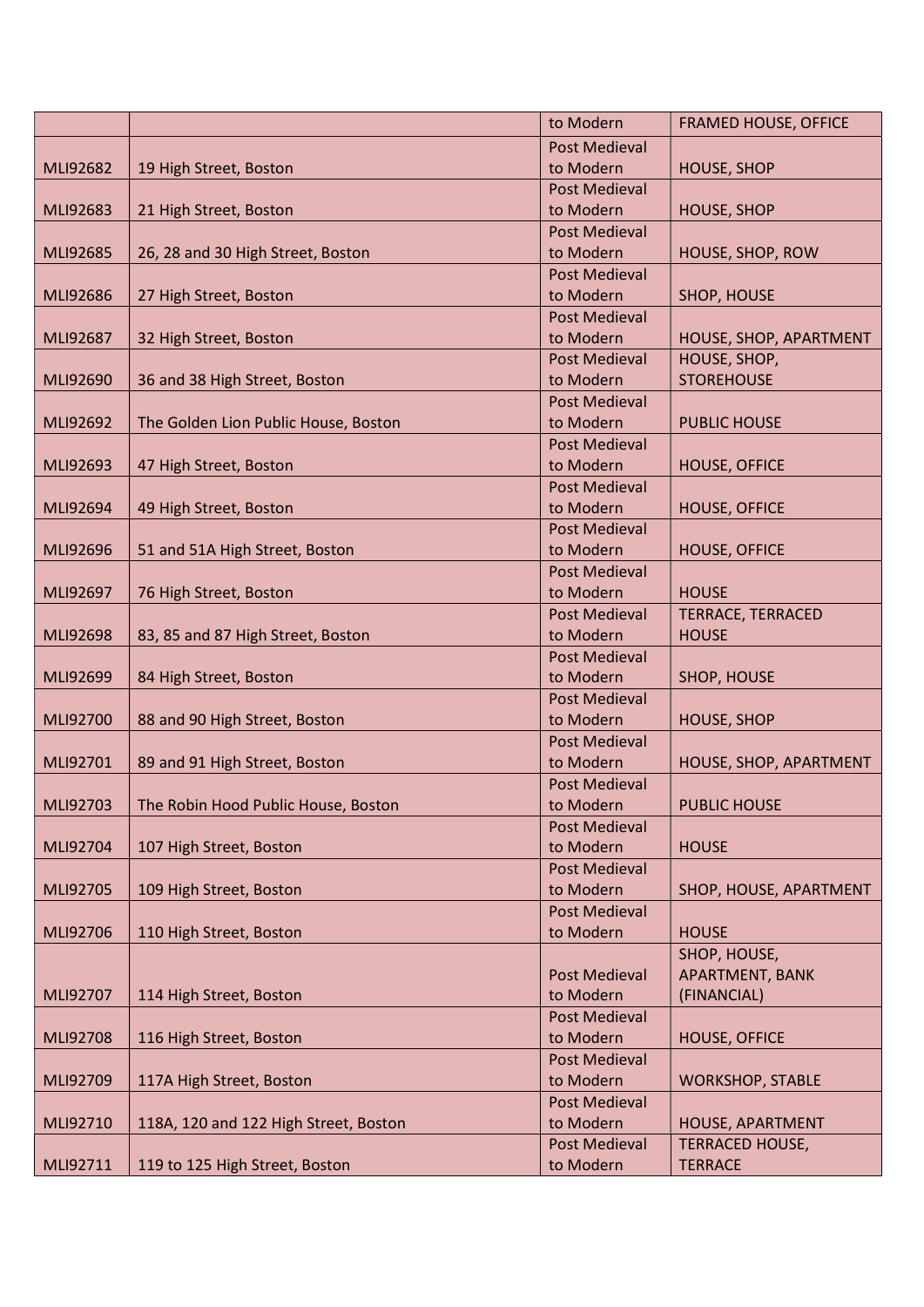|          |                                                      | <b>Post Medieval</b> | <b>TERRACE, TERRACED</b> |
|----------|------------------------------------------------------|----------------------|--------------------------|
| MLI92712 | 124 to 136 High Street, Boston                       | to Modern            | HOUSE, APARTMENT         |
|          | Memorial in forecourt of the General Baptist Church, | <b>Post Medieval</b> | <b>COMMEMORATIVE</b>     |
| MLI92714 | <b>Boston</b>                                        | to Modern            | <b>MONUMENT</b>          |
|          |                                                      | <b>Post Medieval</b> |                          |
| MLI92716 | Premises occupied by Midland Bank, Boston            | to Modern            | <b>BANK (FINANCIAL)</b>  |
|          |                                                      | <b>Post Medieval</b> |                          |
| MLI92717 | The Unicorn, Boston                                  | to Modern            | <b>HOTEL</b>             |
|          |                                                      | <b>Post Medieval</b> | <b>TERRACED HOUSE,</b>   |
| MLI92719 | 14, 15 and 16 Horncastle Road, Boston                | to Modern            | <b>TERRACE</b>           |
|          |                                                      | <b>Post Medieval</b> |                          |
| MLI92720 | The Presbytery, Boston                               | to Modern            | <b>PRIESTS HOUSE</b>     |
|          |                                                      | <b>Post Medieval</b> |                          |
| MLI92721 | 68 Horncastle Road, Lincoln                          | to Modern            | <b>HOUSE</b>             |
|          |                                                      | <b>Post Medieval</b> |                          |
| MLI92722 | Kings Arms Public House, Boston                      | to Modern            | <b>PUBLIC HOUSE</b>      |
|          |                                                      | <b>Post Medieval</b> |                          |
| MLI92723 | Cheshire, Boston                                     | to Modern            | <b>HOUSE, OFFICE</b>     |
|          |                                                      | <b>Post Medieval</b> |                          |
| MLI92725 | 2 and 3 London Road, Boston                          | to Modern            | <b>HOUSE</b>             |
|          |                                                      | <b>Post Medieval</b> |                          |
| MLI92726 | 4 London Road, Boston                                | to Modern            | <b>HOUSE</b>             |
|          |                                                      | <b>Post Medieval</b> |                          |
| MLI92727 | Warehouse of Burton Alton and Co, Boston             | to Modern            | <b>WAREHOUSE</b>         |
|          |                                                      | <b>Post Medieval</b> |                          |
| MLI92728 | The Ship Inn, Boston                                 | to Modern            | <b>PUBLIC HOUSE</b>      |
|          |                                                      | <b>Post Medieval</b> |                          |
| MLI92729 | 10 London Road, Boston                               | to Modern            | HOUSE, APARTMENT         |
|          |                                                      | <b>Post Medieval</b> |                          |
| MLI92730 | The Old Vicarage, Boston                             | to Modern            | VICARAGE, APARTMENT      |
|          |                                                      | <b>Post Medieval</b> | PLAQUE, PLAQUE, PUBLIC   |
| MLI92731 | Crown and Anchor Public House, Boston                | to Modern            | <b>HOUSE</b>             |
|          |                                                      | <b>Post Medieval</b> |                          |
| MLI92738 | 2 and 4 Main Ridge, Boston                           | to Modern            | <b>HOUSE, OFFICE</b>     |
|          |                                                      | <b>Post Medieval</b> |                          |
| MLI92739 | 6 Main Ridge, Boston                                 | to Modern            | <b>HOUSE</b>             |
|          |                                                      | <b>Post Medieval</b> |                          |
| MLI92740 | 12 and 14 Main Ridge, Boston                         | to Modern            | <b>HOUSE</b>             |
|          |                                                      | <b>Post Medieval</b> |                          |
| MLI92741 | Freemason's Hall, Boston                             | to Modern            | <b>FREEMASONS HALL</b>   |
|          |                                                      | <b>Post Medieval</b> |                          |
| MLI92742 | 15 Market Place, Boston                              | to Modern            | SHOP, OFFICE             |
|          |                                                      | <b>Post Medieval</b> |                          |
| MLI92746 | 20 Market Place, Boston                              | to Modern            | <b>SHOP</b>              |
|          |                                                      | <b>Post Medieval</b> |                          |
| MLI92747 | 22 Market Place, Boston                              | to Modern            | <b>SHOP</b>              |
|          |                                                      | <b>Post Medieval</b> |                          |
| MLI92748 | The Still Public House, Boston                       | to Modern            | <b>PUBLIC HOUSE</b>      |
|          |                                                      | <b>Post Medieval</b> |                          |
| MLI92752 | 32 and 33 Market Place, Boston                       | to Modern            | <b>HOUSE, OFFICE</b>     |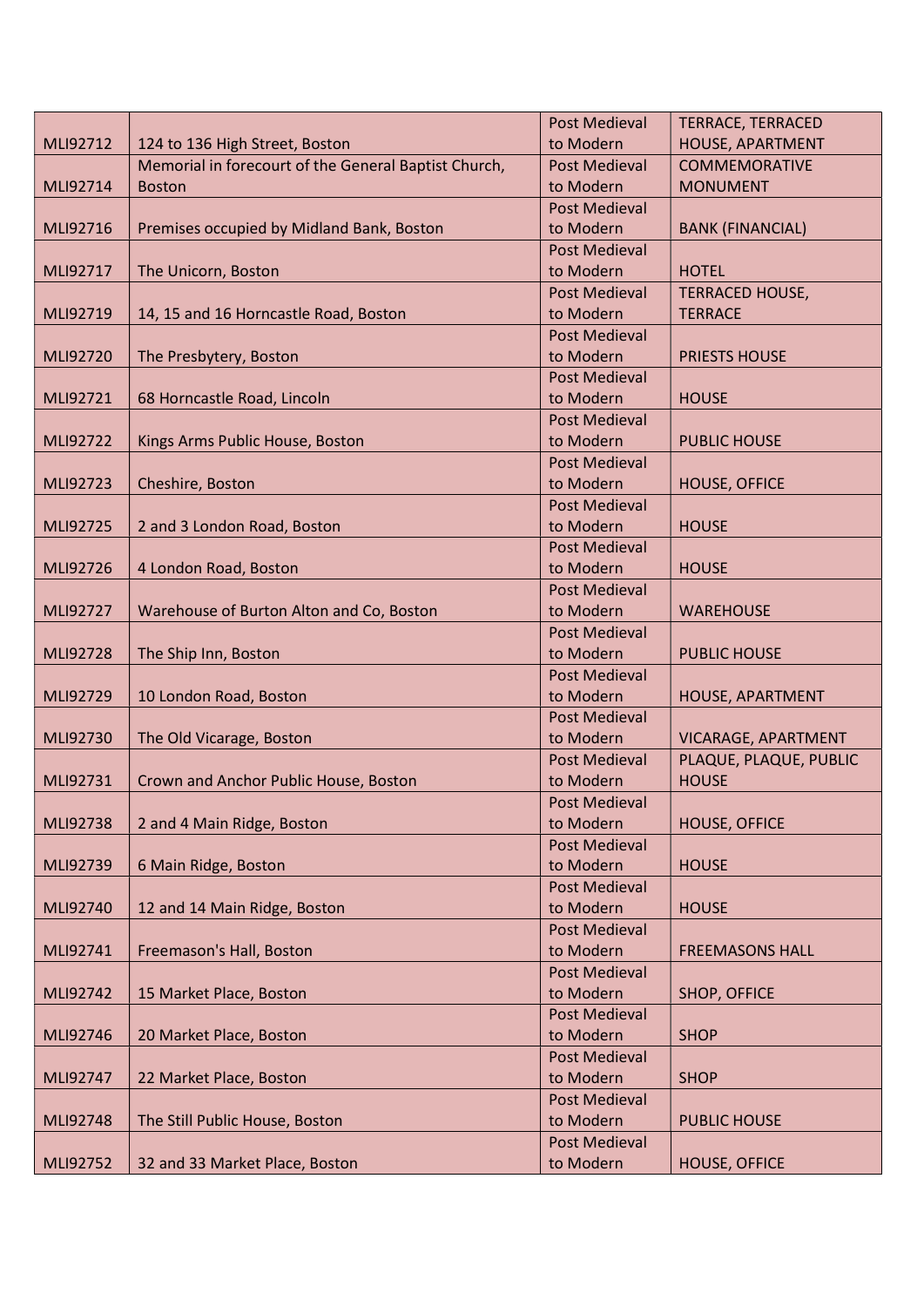|          |                                            | <b>Post Medieval</b>              |                        |
|----------|--------------------------------------------|-----------------------------------|------------------------|
| MLI92753 | 34 and Warehouse, Market Place, Boston     | to Modern                         | <b>WAREHOUSE, SHOP</b> |
|          |                                            | <b>Post Medieval</b>              |                        |
| MLI92754 | Exchange Building, 35 Market Place, Boston | to Modern                         | <b>HOUSE, OFFICE</b>   |
|          |                                            | <b>Post Medieval</b>              |                        |
| MLI92757 | 41, 41A and 41B Market Place, Boston       | to Modern                         | SHOP, HOUSE            |
|          |                                            | <b>Post Medieval</b>              | HOUSE, SHOP,           |
| MLI92758 | 42 and 42A Market Place, Boston            | to Modern                         | <b>RESTAURANT</b>      |
|          |                                            | <b>Post Medieval</b>              | SHOP, HOUSE,           |
| MLI92759 | 43 and 44 Market Place, Boston             | to Modern                         | APARTMENT, RESTAURANT  |
|          |                                            | <b>Post Medieval</b>              | SHOP, TERRACED HOUSE,  |
| MLI92760 | 45 to 50 Market Place, Boston              | to Modern                         | <b>TERRACE</b>         |
|          |                                            | <b>Post Medieval</b>              |                        |
| MLI92763 | 53 and 54 Market Place, Boston             | to Modern                         | <b>HOUSE, SHOP</b>     |
|          |                                            | <b>Post Medieval</b>              |                        |
| MLI92764 | 57 and 58 Market Place, Boston             | to Modern                         | <b>SHOP</b>            |
|          |                                            | <b>Post Medieval</b>              |                        |
| MLI92765 | 60 Market Place, Boston                    | to Modern                         | <b>HOUSE, SHOP</b>     |
|          |                                            | <b>Post Medieval</b>              |                        |
| MLI92766 | Rum Puncheon Public House, Boston          | to Modern                         | <b>PUBLIC HOUSE</b>    |
|          |                                            | <b>Post Medieval</b>              |                        |
| MLI92771 | 6 Pen Street, Boston                       | to Modern                         | SHOP, HOUSE, OFFICE    |
|          |                                            | <b>Post Medieval</b>              |                        |
| MLI92772 | 13 Pen Street, Boston                      | to Modern                         | <b>HOUSE</b>           |
|          |                                            | <b>Post Medieval</b>              |                        |
| MLI92773 | 15 and 17 Pen Street, Boston               | to Modern                         | HOUSE, SHOP, OFFICE    |
|          |                                            | <b>Post Medieval</b>              |                        |
| MLI92774 | 16 Pen Street, Boston                      | to Modern                         | <b>HOUSE</b>           |
| MLI92775 | 23 and 25 Pen Street, Boston               | <b>Post Medieval</b><br>to Modern | <b>HOUSE</b>           |
|          |                                            | <b>Post Medieval</b>              |                        |
| MLI92776 | 31 and 33 Pen Street, Boston               | to Modern                         | SHOP, HOUSE            |
|          |                                            | <b>Post Medieval</b>              |                        |
| MLI92777 | 35 Pen Street, Boston                      | to Modern                         | <b>HOUSE</b>           |
|          |                                            | <b>Post Medieval</b>              |                        |
| MLI92778 | 37 Pen Street, Boston                      | to Modern                         | <b>HOUSE</b>           |
|          |                                            | <b>Post Medieval</b>              |                        |
| MLI92779 | 42 Pen Street, Boston                      | to Modern                         | <b>TERRACED HOUSE</b>  |
|          |                                            | <b>Post Medieval</b>              |                        |
| MLI92780 | 44 Pen Street, Boston                      | to Modern                         | <b>TERRACED HOUSE</b>  |
|          |                                            | <b>Post Medieval</b>              |                        |
| MLI92781 | 51 and 53 Pen Street, Boston               | to Modern                         | <b>HOUSE</b>           |
|          |                                            | <b>Post Medieval</b>              |                        |
| MLI92782 | 3, 4 and 4A Petticoat Lane, Boston         | to Modern                         | SHOP, OFFICE           |
|          |                                            | <b>Post Medieval</b>              |                        |
| MLI92783 | 1 and 2 Pump Square, Boston                | to Modern                         | SHOP, HOUSE            |
|          |                                            | <b>Post Medieval</b>              |                        |
| MLI92784 | 3 and 4 Pump Square, Boston                | to Modern                         | <b>SHOP, HOUSE</b>     |
|          |                                            | <b>Post Medieval</b>              |                        |
| MLI92785 | 5 and 6 Pump Square, Boston                | to Modern                         | <b>HOUSE, OFFICE</b>   |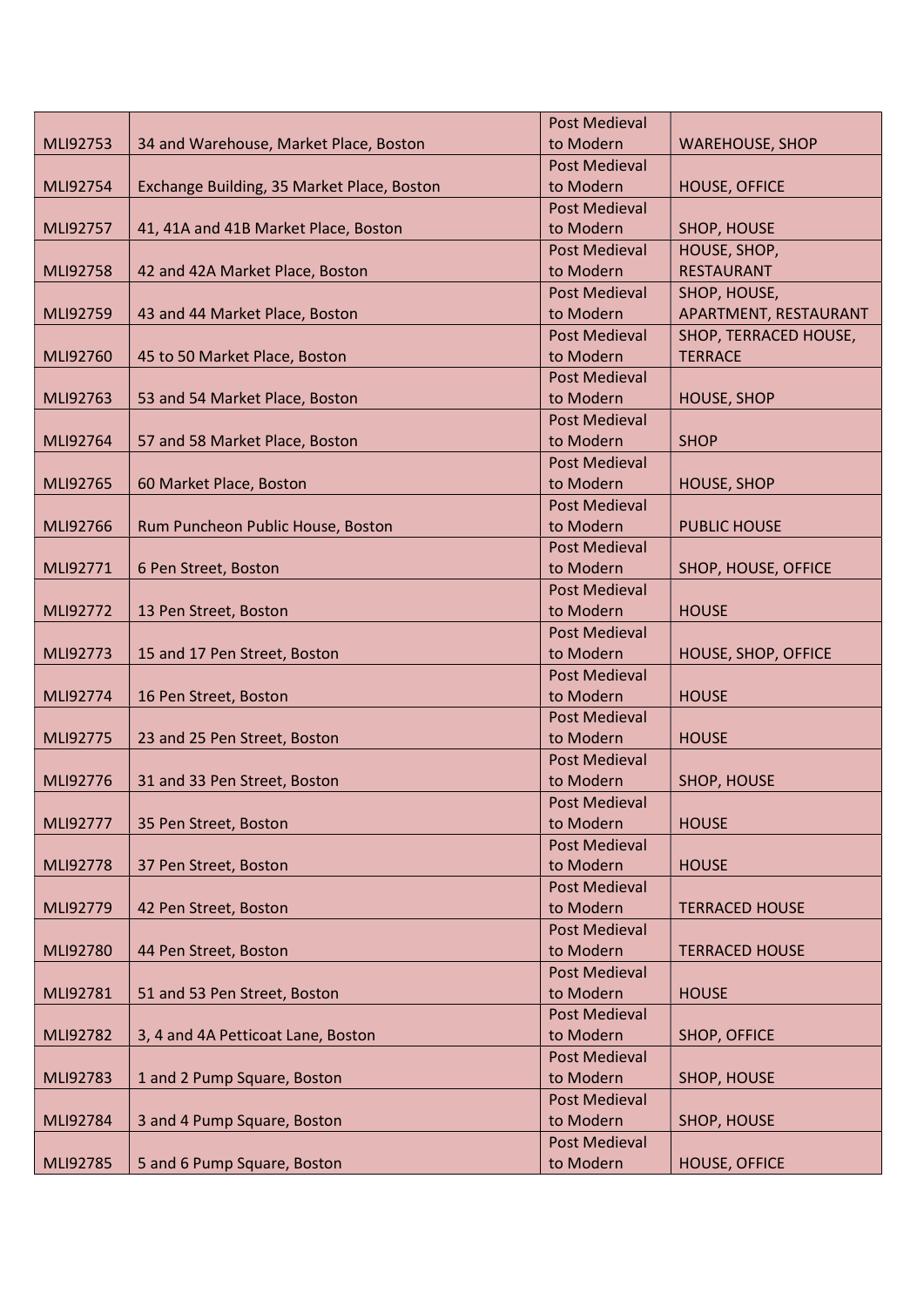|          |                                                      | <b>Post Medieval</b> | <b>TERRACE, TERRACED</b>    |
|----------|------------------------------------------------------|----------------------|-----------------------------|
| MLI92786 | 7 to 10 Pump Square, Boston                          | to Modern            | <b>HOUSE</b>                |
|          |                                                      | <b>Post Medieval</b> |                             |
| MLI92787 | 7 Red Lion Street, Boston                            | to Modern            | <b>HOUSE</b>                |
|          |                                                      | <b>Post Medieval</b> |                             |
| MLI92788 | 36 Red Lion Street, Boston                           | to Modern            | <b>HOUSE</b>                |
|          |                                                      | <b>Post Medieval</b> |                             |
| MLI92789 | 47 and 49 and attached wall, Red Lion Street, Boston | to Modern            | SHOP, HOUSE, WALL           |
|          |                                                      | <b>Post Medieval</b> |                             |
| MLI92791 | 6 and 8 Sibsey Lane, Boston                          | to Modern            | <b>HOUSE</b>                |
|          |                                                      | <b>Post Medieval</b> |                             |
| MLI92792 | 2 and 4 Skirbeck Road, Boston                        | to Modern            | <b>HOUSE</b>                |
|          |                                                      | <b>Post Medieval</b> |                             |
| MLI92793 | St John's Place, Boston                              | to Modern            | <b>HOUSE</b>                |
|          |                                                      | <b>Post Medieval</b> |                             |
| MLI92794 | Conway House, Boston                                 | to Modern            | <b>HOUSE</b>                |
|          |                                                      | <b>Post Medieval</b> |                             |
| MLI92795 | 86 and 88 Skirbeck Road, Boston                      | to Modern            | <b>HOUSE</b>                |
|          | Former Workhouse and Gatepiers and Wall to former    | <b>Post Medieval</b> |                             |
| MLI92797 | Workhouse, Boston                                    | to Modern            | <b>WORKHOUSE</b>            |
|          |                                                      | <b>Post Medieval</b> |                             |
| MLI92799 | 5 Sleaford Road, Boston                              | to Modern            | <b>HOUSE</b>                |
|          |                                                      | <b>Post Medieval</b> |                             |
| MLI92800 | 29, 31 and 33 Sleaford Road, Boston                  | to Modern            | ROW, HOUSE, TERRACE         |
|          |                                                      | <b>Post Medieval</b> | <b>APARTMENT, TEACHERS</b>  |
| MLI92802 | School House, Boston                                 | to Modern            | <b>HOUSE</b>                |
|          |                                                      | <b>Post Medieval</b> |                             |
| MLI92803 | Quayside, Boston                                     | to Modern            | <b>HOUSE</b>                |
|          |                                                      | <b>Post Medieval</b> |                             |
| MLI92805 | 4 South Square, Boston                               | to Modern            | <b>HOUSE, OFFICE</b>        |
|          |                                                      | <b>Post Medieval</b> |                             |
| MLI92806 | 5 South Square, formerly Lindum House, Boston        | to Modern            | <b>HOUSE, OFFICE</b>        |
|          |                                                      | <b>Post Medieval</b> |                             |
| MLI92808 | 7 South Square, Boston                               | to Modern            | <b>HOUSE</b>                |
|          |                                                      | <b>Post Medieval</b> | <b>HOUSE, FURTHER</b>       |
| MLI92810 | Fydell House and Forecourt, Boston                   | to Modern            | <b>EDUCATION COLLEGE</b>    |
|          |                                                      | <b>Post Medieval</b> | SHOP, DATE STONE,           |
| MLI92814 | 6 and 8 South Street, Pilgrim House, Boston          | to Modern            | OFFICE, HOUSE               |
|          |                                                      | <b>Post Medieval</b> |                             |
| MLI92816 | The Customs House, Boston                            | to Modern            | <b>CUSTOM HOUSE, OFFICE</b> |
|          |                                                      | <b>Post Medieval</b> |                             |
| MLI92817 | 14 and 16 South Street, Boston                       | to Modern            | <b>HOUSE</b>                |
|          |                                                      | <b>Post Medieval</b> |                             |
| MLI92818 | 18 South Street, Boston                              | to Modern            | SHOP, HOUSE, OFFICE         |
|          |                                                      | <b>Post Medieval</b> |                             |
| MLI92819 | 20 and 22 South Street, Boston                       | to Modern            | SHOP, HOUSE                 |
|          |                                                      | <b>Post Medieval</b> |                             |
| MLI92820 | 24, 26 and 28 South Street, Boston                   | to Modern            | SHOP, HOUSE                 |
|          |                                                      | <b>Post Medieval</b> | <b>TERRACED HOUSE,</b>      |
| MLI92822 | 1 to 9 South Terrace, Boston                         | to Modern            | <b>TERRACE</b>              |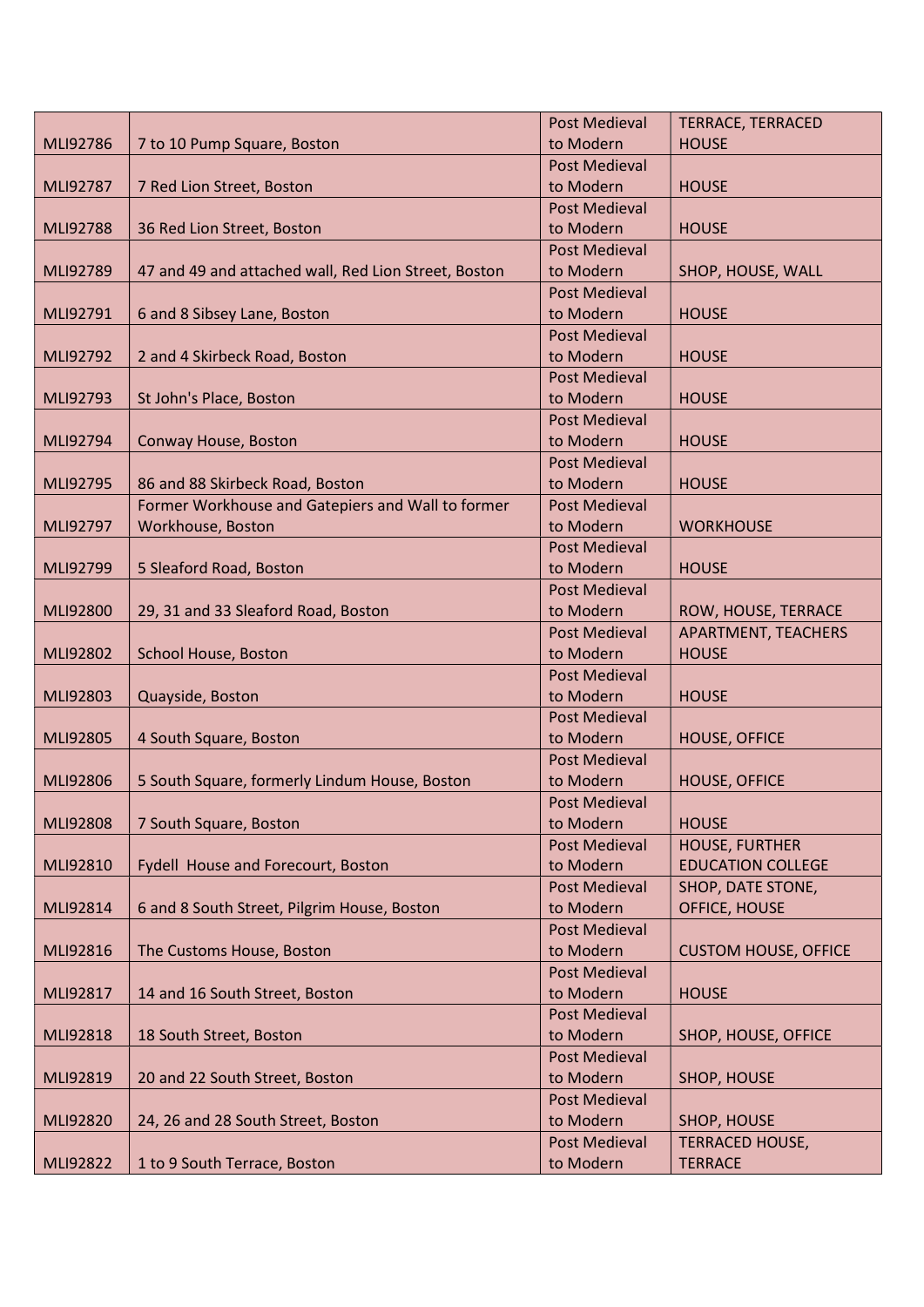|          |                                    | <b>Post Medieval</b>              | ARTS CENTRE, TERRACE,        |
|----------|------------------------------------|-----------------------------------|------------------------------|
| MLI92823 | 1 to 12 Spain Court, Boston        | to Modern                         | <b>TERRACED HOUSE</b>        |
|          |                                    | <b>Post Medieval</b>              | <b>TERRACE, TERRACED</b>     |
| MLI92824 | 3 to 9 Spain Lane, Boston          | to Modern                         | HOUSE, HOUSE                 |
|          |                                    | <b>Post Medieval</b>              |                              |
| MLI92827 | 68 and 70 Spilsby Road, Boston     | to Modern                         | <b>HOUSE</b>                 |
|          |                                    | <b>Post Medieval</b>              |                              |
| MLI92828 | 72 to 74 Spilsby Road, Boston      | to Modern                         | <b>HOUSE</b>                 |
|          |                                    | <b>Post Medieval</b>              | <b>TERRACED HOUSE,</b>       |
| MLI92829 | 76 to 82 Spilsby Road, Boston      | to Modern                         | <b>TERRACE</b>               |
|          |                                    | <b>Post Medieval</b>              |                              |
| MLI92830 | <b>Trinity House, Boston</b>       | to Modern                         | HOUSE, APARTMENT             |
|          |                                    | <b>Post Medieval</b>              |                              |
| MLI92831 | 132 Spilsby Road, Boston           | to Modern                         | <b>HOUSE</b>                 |
|          |                                    | <b>Post Medieval</b>              |                              |
| MLI92832 | 134 and 136 Spilsby Road, Boston   | to Modern                         | <b>HOUSE</b>                 |
|          |                                    | <b>Post Medieval</b>              |                              |
| MLI92833 | 138 Spilsby Road, Boston           | to Modern                         | <b>HOUSE</b>                 |
|          |                                    | <b>Post Medieval</b>              |                              |
| MLI92834 | 150 Spilsby Road, Boston           | to Modern                         | <b>HOUSE</b>                 |
|          |                                    | <b>Post Medieval</b>              |                              |
| MLI92835 | Church of the Holy Trinity, Boston | to Modern                         | <b>PARISH CHURCH</b>         |
|          |                                    | <b>Post Medieval</b>              |                              |
| MLI92836 | Warehouse, Boston                  | to Modern                         | <b>WAREHOUSE, STOREHOUSE</b> |
|          |                                    | <b>Post Medieval</b>              |                              |
| MLI92837 | 23 Strait Bargate, Boston          | to Modern                         | <b>SHOP</b>                  |
|          |                                    | <b>Post Medieval</b>              | INN, APARTMENT, STABLE,      |
| MLI92838 | The Barge Inn and Stabling, Boston | to Modern                         | <b>MANAGERS HOUSE</b>        |
|          |                                    | <b>Post Medieval</b>              |                              |
| MLI92840 | 17 Tower Road, Boston              | to Modern                         | HOUSE, APARTMENT             |
|          |                                    |                                   |                              |
|          |                                    | <b>Post Medieval</b>              |                              |
| MLI92841 | 1 Tower Street, Boston             | to Modern                         | <b>HOUSE</b>                 |
|          |                                    | <b>Post Medieval</b>              |                              |
| MLI92843 | 2 Union Place, Boston              | to Modern                         | <b>HOUSE</b>                 |
|          |                                    | <b>Post Medieval</b>              |                              |
| MLI92844 | 4 Union Place, Boston              | to Modern                         | <b>HOUSE</b>                 |
|          |                                    | <b>Post Medieval</b>              |                              |
| MLI92845 | 18, 20 and 22 West Street, Boston  | to Modern                         | SHOP, TERRACE                |
|          |                                    | <b>Post Medieval</b>              |                              |
| MLI92846 | 24, 26 and 28 West Street, Boston  | to Modern                         | SHOP, TERRACE                |
|          |                                    | <b>Post Medieval</b>              |                              |
| MLI92847 | 30 West Street, Boston             | to Modern                         | <b>SHOP</b>                  |
|          |                                    | <b>Post Medieval</b>              |                              |
| MLI92848 | 1 Wide Bargate, Boston             | to Modern                         | <b>SHOP</b>                  |
|          |                                    | <b>Post Medieval</b>              |                              |
| MLI92849 | 4 Wide Bargate, Boston             | to Modern                         | <b>SHOP</b>                  |
|          |                                    | <b>Post Medieval</b>              |                              |
| MLI92850 | 5 and 7 Wide Bargate, Boston       | to Modern                         | <b>SHOP</b>                  |
| MLI92851 | 9 Wide Bargate, Boston             | <b>Post Medieval</b><br>to Modern | <b>SHOP</b>                  |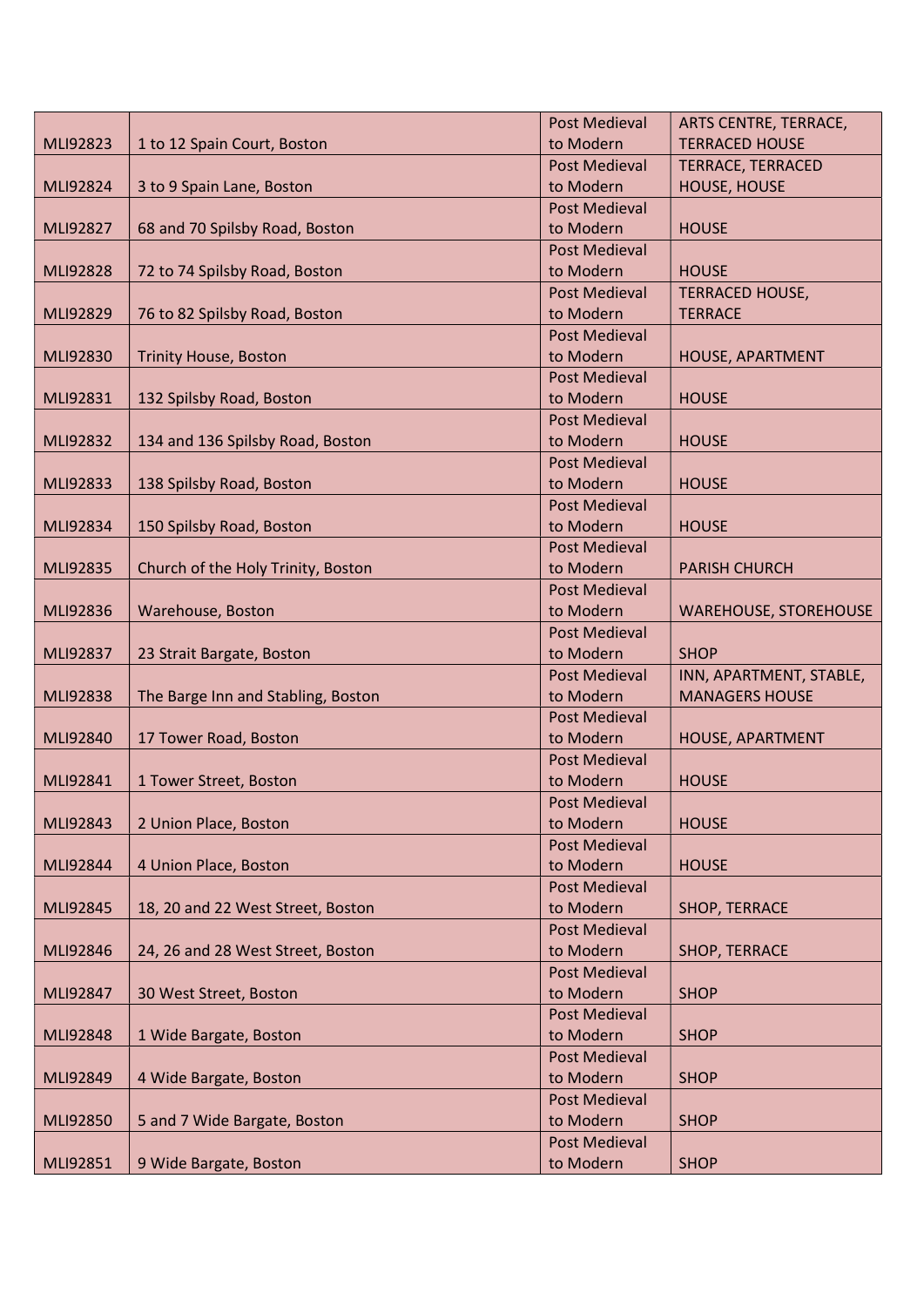|          |                                                    | <b>Post Medieval</b>              |                             |
|----------|----------------------------------------------------|-----------------------------------|-----------------------------|
| MLI92852 | 11 Wide Bargate, Boston                            | to Modern                         | SHOP, INN                   |
|          |                                                    | <b>Post Medieval</b>              |                             |
| MLI92853 | 14 Wide Bargate, Boston                            | to Modern                         | <b>SHOP</b>                 |
|          |                                                    | <b>Post Medieval</b>              |                             |
| MLI92856 | 19 and 21 Wide Bargate, Boston                     | to Modern                         | <b>SHOP</b>                 |
|          |                                                    | <b>Post Medieval</b>              |                             |
| MLI92857 | <b>Trustee Savings Bank, Boston</b>                | to Modern                         | HOUSE, BANK (FINANCIAL)     |
|          |                                                    | <b>Post Medieval</b>              |                             |
| MLI92858 | 22 Wide Bargate, Boston                            | to Modern                         | <b>OFFICE</b>               |
|          |                                                    | <b>Post Medieval</b>              |                             |
| MLI92859 | 23 and 25 Wide Bargate, Boston                     | to Modern                         | <b>SHOP</b>                 |
|          |                                                    | <b>Post Medieval</b>              |                             |
| MLI92860 | 24 and 26 Wide Bargate, Boston                     | to Modern                         | HOUSE, SHOP, OFFICE         |
|          |                                                    | <b>Post Medieval</b>              |                             |
| MLI92861 | 27 and 29 Wide Bargate, Boston                     | to Modern                         | <b>HOUSE, OFFICE</b>        |
|          |                                                    | <b>Post Medieval</b>              |                             |
| MLI92862 | 31 Wide Bargate, Boston                            | to Modern                         | SHOP, HOUSE                 |
|          |                                                    | <b>Post Medieval</b>              |                             |
| MLI92863 | 33 Wide Bargate, Boston                            | to Modern                         | <b>SHOP</b>                 |
|          |                                                    | <b>Post Medieval</b>              |                             |
| MLI92864 | 40 and 42 Wide Bargate, Boston                     | to Modern                         | <b>HOUSE, SHOP</b>          |
|          |                                                    | <b>Post Medieval</b>              |                             |
| MLI92865 | 44 and 46 Wide Bargate, Boston                     | to Modern                         | SHOP, HOUSE                 |
|          |                                                    | <b>Post Medieval</b>              |                             |
| MLI92866 | The Red Cow, Boston                                | to Modern                         | PUBLIC HOUSE, GATE PIER     |
|          |                                                    | <b>Post Medieval</b>              |                             |
| MLI92867 | The Georgians, Boston                              | to Modern                         | HOUSE, NURSING HOME         |
|          |                                                    | <b>Post Medieval</b>              |                             |
| MLI92868 | 51 Wide Bargate, Boston                            | to Modern                         | <b>SHOP</b>                 |
| MLI92869 |                                                    | <b>Post Medieval</b><br>to Modern | <b>SHOP</b>                 |
|          | 53 and 55 Wide Bargate, Boston                     | <b>Post Medieval</b>              |                             |
| MLI92870 | 63 Wide Bargate, Boston                            | to Modern                         | <b>HOUSE</b>                |
|          |                                                    | <b>Post Medieval</b>              |                             |
| MLI92871 | 65 and 67 Wide Bargate, Boston                     | to Modern                         | HOUSE, SHOP, OFFICE         |
|          |                                                    | <b>Post Medieval</b>              | HOUSE, SURGERY,             |
| MLI92872 | <b>Holland House, Boston</b>                       | to Modern                         | <b>BOARDING SCHOOL</b>      |
|          |                                                    | <b>Post Medieval</b>              |                             |
| MLI92873 | 71 Wide Bargate, Boston                            | to Modern                         | <b>HOUSE, SHOP</b>          |
|          |                                                    | <b>Post Medieval</b>              |                             |
| MLI92874 | Bargate Lodge House, Boston                        | to Modern                         | <b>HOUSE, OFFICE</b>        |
|          |                                                    | <b>Post Medieval</b>              |                             |
| MLI92875 | 84, 86 and 88 Wide Bargate, Boston                 | to Modern                         | SHOP, HOUSE, OPTICIANS      |
|          |                                                    | <b>Post Medieval</b>              |                             |
| MLI92876 | 90 and 90A Wide Bargate, Boston                    | to Modern                         | <b>SHOP</b>                 |
|          |                                                    | <b>Post Medieval</b>              |                             |
| MLI92878 | Warehouse occupied by J.H. Thomas and Sons, Boston | to Modern                         | <b>WAREHOUSE, APARTMENT</b> |
|          |                                                    | <b>Post Medieval</b>              |                             |
| MLI92879 | 3 Willoughby Road, Boston                          | to Modern                         | <b>HOUSE</b>                |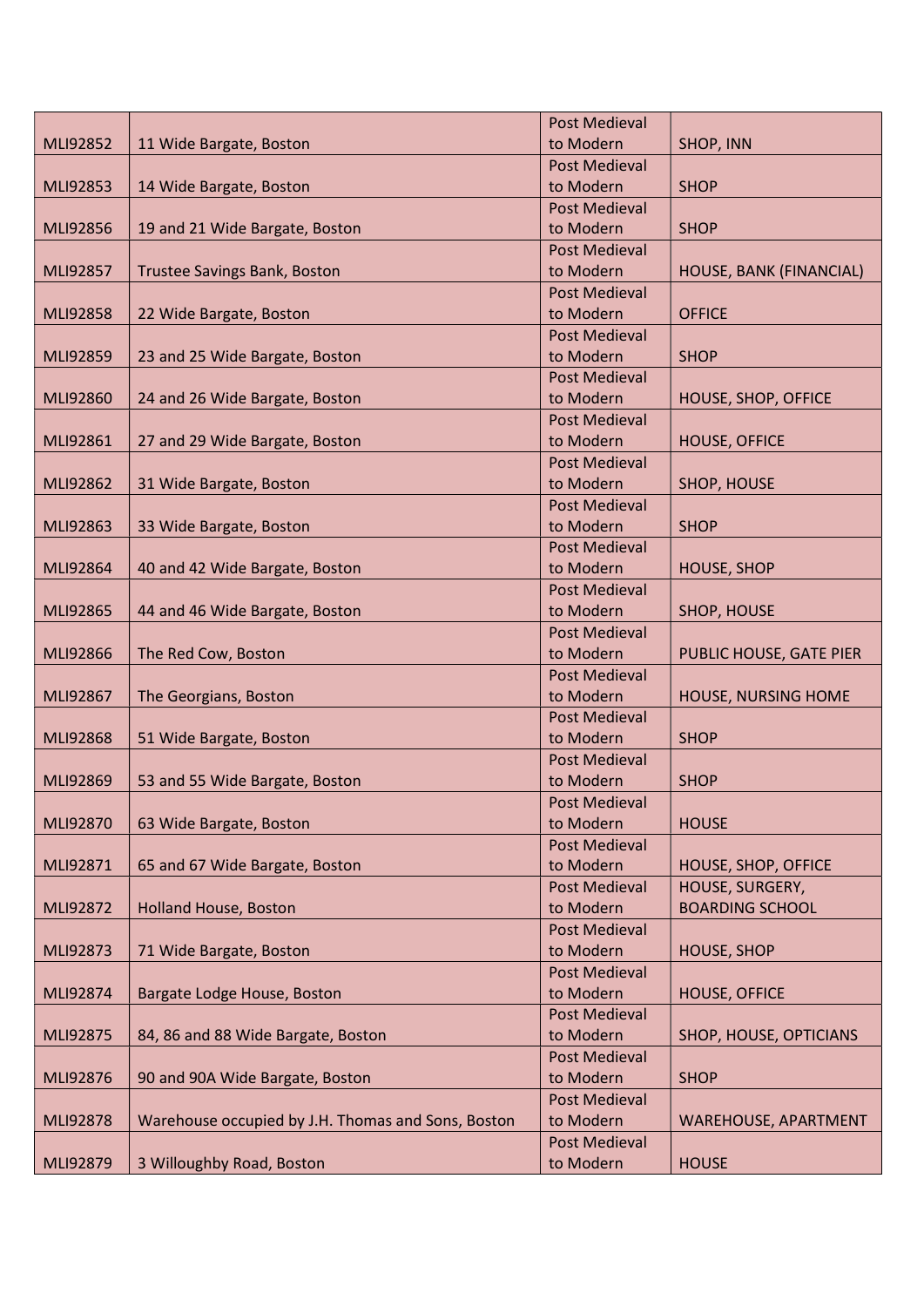|          |                                                | <b>Post Medieval</b> | <b>TERRACE, TERRACED</b>   |
|----------|------------------------------------------------|----------------------|----------------------------|
| MLI92880 | 4 to 9 Willoughby Road, Boston                 | to Modern            | <b>HOUSE</b>               |
|          |                                                | <b>Post Medieval</b> | PUBLIC HOUSE, PUBLIC       |
| MLI92890 | Witham Tavern Public House, Boston             | to Modern            | HOUSE?                     |
|          |                                                | <b>Post Medieval</b> |                            |
| MLI92891 | Number 38, Witham Bank West, Boston            | to Modern            | <b>HOUSE</b>               |
|          |                                                | <b>Post Medieval</b> |                            |
| MLI92892 | Number 48, Witham Bank West, Boston            | to Modern            | <b>HOUSE, RAILINGS</b>     |
|          |                                                | <b>Post Medieval</b> |                            |
| MLI92893 | Witham Cottage, Boston                         | to Modern            | <b>HOUSE</b>               |
|          |                                                | <b>Post Medieval</b> |                            |
| MLI92894 | 1, 2 and 3 Witham Place, Boston                | to Modern            | <b>TERRACE</b>             |
|          |                                                | <b>Post Medieval</b> | <b>TERRACED HOUSE,</b>     |
| MLI92895 | 6 to 10 Witham Place, Boston                   | to Modern            | TERRACE, APARTMENT         |
|          |                                                | <b>Post Medieval</b> |                            |
| MLI92896 | 11, 11A and 12 Witham Place, Boston            | to Modern            | SHOP, HOUSE                |
|          |                                                | <b>Post Medieval</b> |                            |
| MLI92897 | 13 Witham Place, Boston                        | to Modern            | <b>HOUSE</b>               |
|          |                                                | <b>Post Medieval</b> |                            |
| MLI92898 | 14 Witham Place, Boston                        | to Modern            | <b>HOUSE</b>               |
|          |                                                | <b>Post Medieval</b> |                            |
| MLI92899 | 14 Witham Street, Boston                       | to Modern            | <b>TERRACED HOUSE</b>      |
|          |                                                | <b>Post Medieval</b> |                            |
| MLI92900 | Carpenters Arms Public House, Boston           | to Modern            | <b>PUBLIC HOUSE</b>        |
|          |                                                | <b>Post Medieval</b> |                            |
| MLI92902 | Wormgate Inn, Boston                           | to Modern            | <b>PUBLIC HOUSE</b>        |
|          |                                                | <b>Post Medieval</b> |                            |
| MLI92903 | 10 Wormgate, Boston                            | to Modern            | <b>HOUSE, SHOP</b>         |
|          |                                                | <b>Post Medieval</b> | SHOP, TERRACED HOUSE,      |
| MLI92904 | 12 to 18 Wormgate, Boston                      | to Modern            | <b>TERRACE</b>             |
|          |                                                | <b>Post Medieval</b> |                            |
| MLI92905 | 15 and 17 Wormgate, Boston                     | to Modern            | <b>SHOP</b>                |
|          |                                                | Post Medieval        |                            |
| MLI92906 | 19 and 19A Wormgate, Boston                    | to Modern            | <b>SHOP</b>                |
|          |                                                | <b>Post Medieval</b> |                            |
| MLI92907 | 20 and 20A Wormgate, Boston                    | to Modern            | <b>SHOP</b>                |
|          |                                                | <b>Post Medieval</b> | SHOP, TERRACED HOUSE,      |
| MLI92908 | 23, 25 and 27 Wormgate, Boston                 | to Modern            | <b>TERRACE</b>             |
|          |                                                | <b>Post Medieval</b> |                            |
| MLI92909 | 29 Wormgate, Boston                            | to Modern            | <b>SHOP</b>                |
|          |                                                | <b>Post Medieval</b> |                            |
| MLI92910 | 31 Wormgate, Boston                            | to Modern            | <b>SHOP</b>                |
|          |                                                | <b>Post Medieval</b> |                            |
| MLI92911 | 33 Wormgate, Boston                            | to Modern            | SHOP, APARTMENT            |
|          |                                                | <b>Post Medieval</b> | <b>GATE LODGE, OFFICE,</b> |
| MLI97435 | Boston Cemetery Lodge, Horncastle Road, Boston | to Modern            | <b>HOUSE</b>               |
|          |                                                | <b>Post Medieval</b> |                            |
| MLI97772 | Brick culvert of the Barditch, Boston          | to Modern            | <b>CULVERT</b>             |
|          |                                                | <b>Post Medieval</b> | ARTS CENTRE, TERRACE,      |
| MLI92823 | 1 to 12 Spain Court, Boston                    | to Modern            | <b>TERRACED HOUSE</b>      |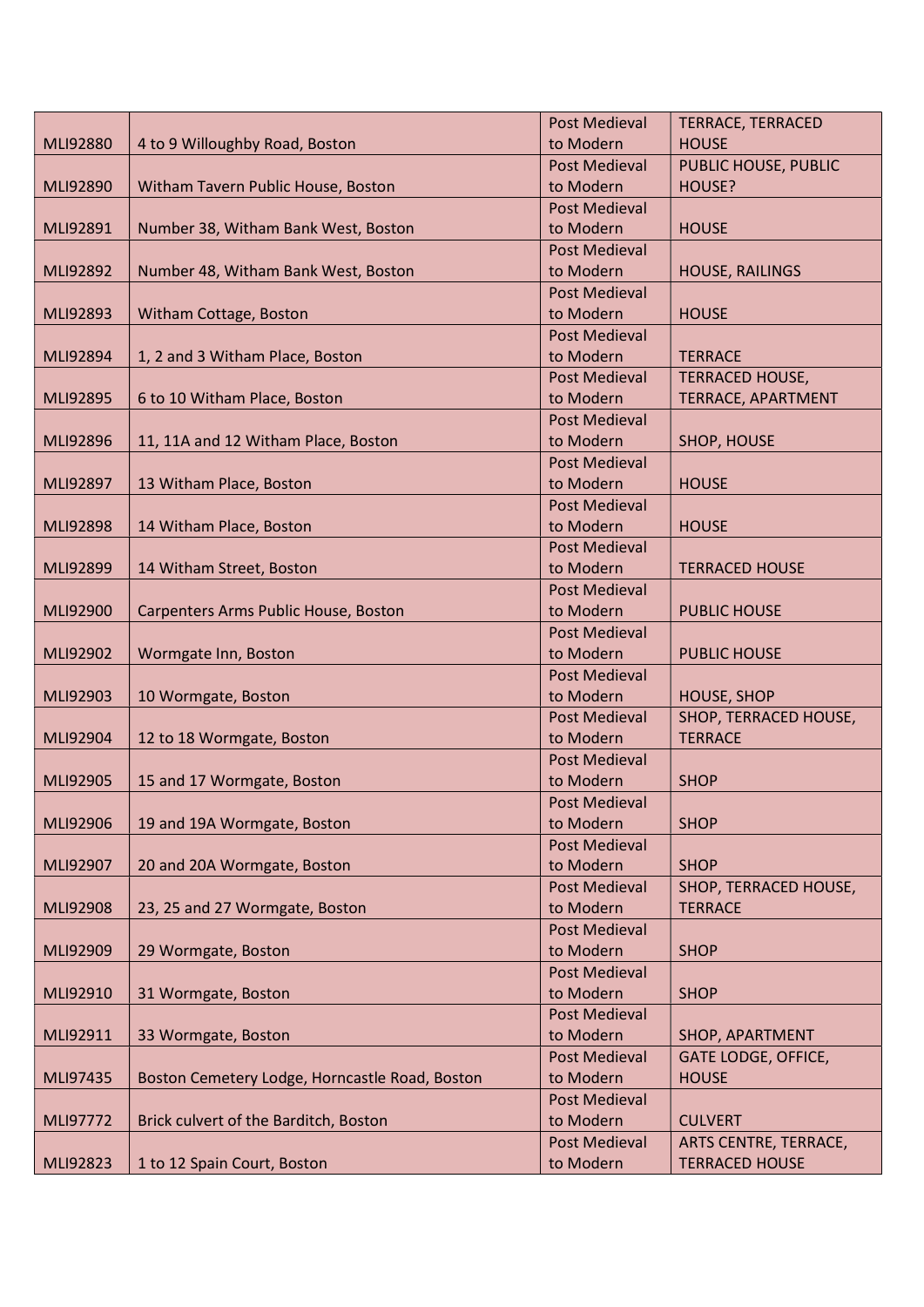|           |                                                    | <b>Post Medieval</b>              |                                           |
|-----------|----------------------------------------------------|-----------------------------------|-------------------------------------------|
| MLI92856  | 19 and 21 Wide Bargate, Boston                     | to Modern                         | <b>SHOP</b>                               |
|           |                                                    | <b>Post Medieval</b>              |                                           |
| MLI98286  | 36-38 and 38A Dolphin Lane, Boston                 | to Modern                         | <b>SHOP</b>                               |
|           |                                                    | <b>Post Medieval</b>              |                                           |
| MLI13435  | 1, Strait Bargate, Boston                          | to Modern                         | <b>SHOP</b>                               |
|           |                                                    | <b>Post Medieval</b>              |                                           |
| MLI98316  | 2 Market Place, Boston                             | to Modern                         | <b>SHOP</b>                               |
|           |                                                    | <b>Post Medieval</b>              |                                           |
| MLI98319  | 17 Market Place, Boston                            | to Modern                         | SHOP, BAKERY                              |
|           |                                                    | <b>Post Medieval</b>              |                                           |
| MLI98320  | 9 Red Lion Street, Boston                          | to Modern                         | <b>SHOP</b>                               |
|           |                                                    | <b>Post Medieval</b>              |                                           |
| MLI98325  | 10 Red Lion Street, Boston                         | to Modern                         | <b>HOUSE, SHOP</b>                        |
|           |                                                    | <b>Post Medieval</b>              |                                           |
| MLI98326  | 11 Red Lion Street, Boston                         | to Modern                         | <b>HOUSE, SHOP</b>                        |
|           |                                                    | <b>Post Medieval</b>              |                                           |
| MLI98327  | 12 Red Lion Street, Boston                         | to Modern                         | <b>HOUSE, SHOP</b>                        |
|           |                                                    | <b>Post Medieval</b>              |                                           |
| MLI98367  | Former mortuary, Boston                            | to Modern                         | <b>WAREHOUSE, MORTUARY</b>                |
|           |                                                    | <b>Post Medieval</b>              | HOUSE, TERRACED HOUSE,                    |
| MLI98388  | 13 Red Lion Street, Boston                         | to Modern                         | SHOP, BAKERY                              |
|           |                                                    | <b>Post Medieval</b>              |                                           |
| MLI90061  | West Skirbeck House, London Road, Boston           | to Modern                         | <b>COUNTRY HOUSE, FLATS</b>               |
|           |                                                    | <b>Post Medieval</b>              |                                           |
| MLI98403  | The former Bluecoat School, Witham Place, Boston   | to Modern                         | <b>SCHOOL, YOUTH CLUB</b>                 |
|           |                                                    | <b>Post Medieval</b>              |                                           |
| MLI98422  | 30-32 Dolphin Lane, Boston                         | to Modern                         | SHOP, WORKSHOP?                           |
|           |                                                    | <b>Post Medieval</b>              | DEPARTMENT STORE,                         |
| MLI98424  | Cammacks Department Store, Wide Bargate, Boston    | to Modern                         | HOUSE?                                    |
|           |                                                    | <b>Post Medieval</b>              |                                           |
| MLI98425  | 50 and 50a Wormgate, Boston                        | to Modern                         | <b>HOUSE</b>                              |
|           |                                                    | <b>Post Medieval</b>              |                                           |
| MLI98426  | 6-8 Dolphin Lane, Boston                           | to Modern                         | <b>HOUSE, SHOP</b>                        |
|           | BOSTON STEAM LAUNDRY, BOND STREET                  | <b>Post Medieval</b><br>to Modern | <b>TOBACCO FACTORY,</b><br><b>LAUNDRY</b> |
| MLI13431  |                                                    | <b>Post Medieval</b>              | <b>BLACKSMITHS WORKSHOP,</b>              |
| MLI115965 | Blacksmiths Shop, 321 London Road, Wyberton        | to Modern                         | <b>BLACKSMITHS WORKSHOP</b>               |
|           | Blacksmiths Cottage and Workshop, 321 London Road, | <b>Post Medieval</b>              | <b>SMITHS COTTAGE,</b>                    |
| MLI115966 | Wyberton                                           | to Modern                         | <b>BLACKSMITHS WORKSHOP</b>               |
|           |                                                    | <b>Post Medieval</b>              |                                           |
| MLI97534  | Wrecked Lifeboats, Boston                          | to Modern                         | <b>WRECK</b>                              |
|           |                                                    | <b>Post Medieval</b>              |                                           |
| MLI97537  | <b>Wrecked Vessels, Boston</b>                     | to Modern                         | <b>WRECK</b>                              |
|           |                                                    | <b>Post Medieval</b>              |                                           |
| MLI97539  | Wrecked Fishing Vessels, Boston                    | to Modern                         | <b>WRECK</b>                              |
|           |                                                    | <b>Post Medieval</b>              | <b>SWING BRIDGE, CONTROL</b>              |
| MLI88968  | Swing Bridge and Control Room, Boston              | to Modern                         | ROOM, SIGNAL BOX                          |
|           |                                                    | <b>Post Medieval</b>              |                                           |
| MLI97542  | Wrecked Fishing Vessel 'Henry James', Boston       | to Modern                         | <b>WRECK</b>                              |
|           |                                                    |                                   |                                           |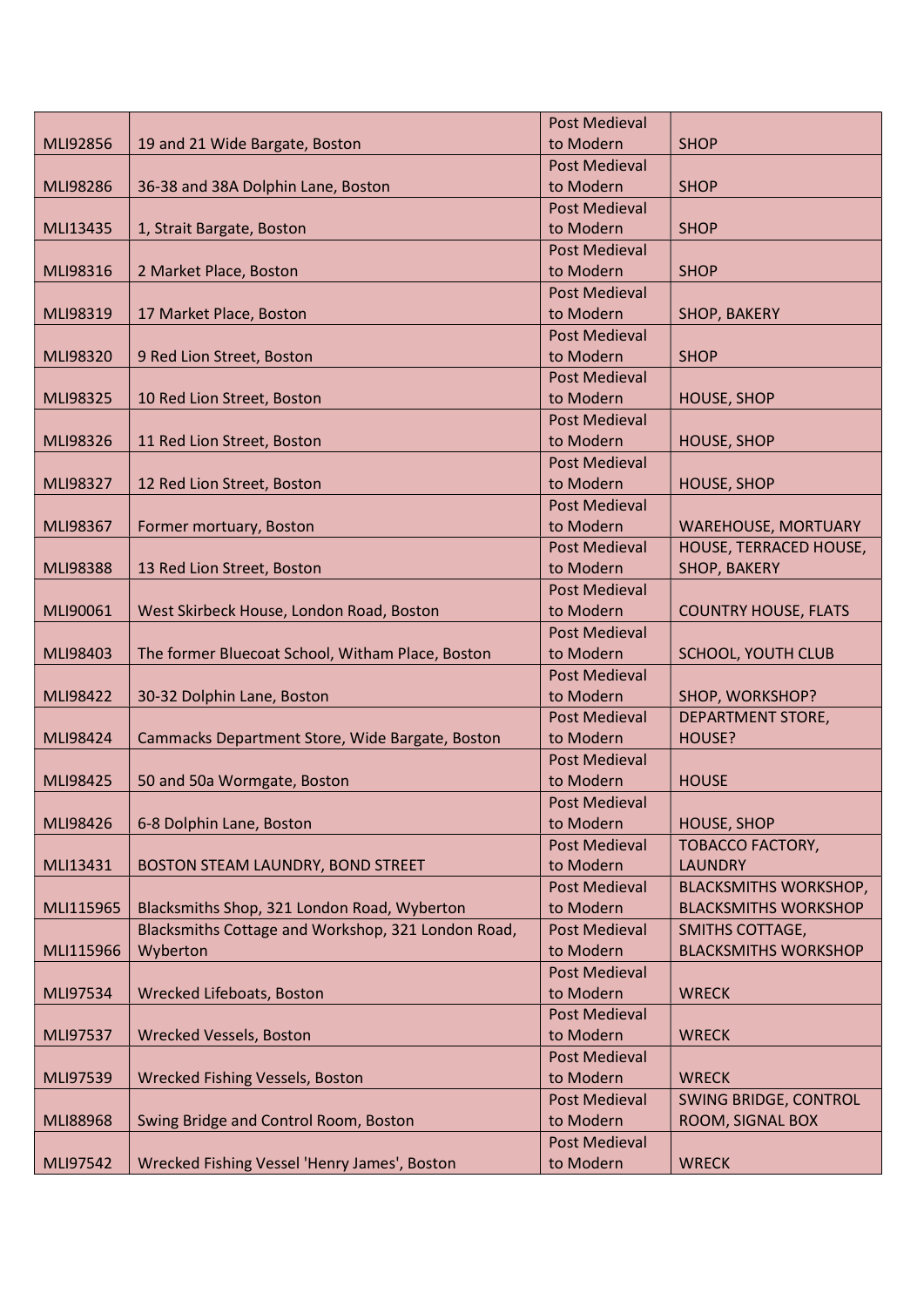|           |                                                       | <b>Post Medieval</b> |                                |
|-----------|-------------------------------------------------------|----------------------|--------------------------------|
| MLI97543  | Wrecked Wooden Fishing Vessels, Boston                | to Modern            | <b>WRECK</b>                   |
|           |                                                       | <b>Post Medieval</b> |                                |
| MLI97544  | Wrecked Barge 'Satis', Boston                         | to Modern            | <b>WRECK</b>                   |
|           | Former Skirbeck Methodist Church, Freiston Road,      | <b>Post Medieval</b> | <b>WESLEYAN METHODIST</b>      |
| MLI91974  | <b>Boston</b>                                         | to Modern            | CHAPEL, SCHOOL                 |
|           |                                                       |                      | <b>NEW CONNEXION OF</b>        |
|           |                                                       |                      | <b>GENERAL BAPTISTS</b>        |
|           |                                                       |                      | CHAPEL, SCHOOLROOM,            |
|           |                                                       | <b>Post Medieval</b> | <b>GENERAL BAPTIST CHAPEL,</b> |
| MLI91968  | Boston Baptist Church, High Street, Boston            | to Modern            | <b>BAPTIST BURIAL GROUND</b>   |
|           | Post-Medieval Shipyard Buildings, Whitehorse Lane,    | <b>Post Medieval</b> |                                |
| MLI97832  | <b>Boston</b>                                         | to Modern            | SHIPYARD, WAREHOUSE            |
|           |                                                       | <b>Post Medieval</b> |                                |
| MLI92769  | The Assembly Rooms, Boston                            | to Modern            | SHOP, ASSEMBLY ROOMS           |
|           |                                                       |                      | SHOP, OFFICE, LOCAL            |
|           |                                                       |                      | <b>GOVERNMENT OFFICE,</b>      |
|           |                                                       | <b>Post Medieval</b> | HOUSE, FISH MARKET,            |
| MLI92755  | Exchange Buildings, 36 to 39 Market Place, Boston     | to Modern            | <b>POLICE STATION</b>          |
|           |                                                       | <b>Post Medieval</b> | ROAD BRIDGE, BRIDGE,           |
| MLI88921  | Town Bridge, Boston                                   | to Modern            | <b>BRIDGE</b>                  |
|           |                                                       | <b>Post Medieval</b> | <b>GRAMMAR SCHOOL,</b>         |
| MLI92804  | <b>Boston Grammar School</b>                          | to Modern            | <b>SCHOOL</b>                  |
|           |                                                       | <b>Post Medieval</b> |                                |
| MLI92669  | 30, 30a and 30b Church Street, Boston                 | to Modern            | <b>TIMBER FRAMED HOUSE</b>     |
|           | Former Crossing Keepers Cottage, Horncastle Road,     | <b>Post Medieval</b> | <b>CROSSING KEEPERS</b>        |
| MLI116139 | Fishtoft                                              | to Modern            | <b>COTTAGE, HOUSE</b>          |
|           |                                                       | <b>Post Medieval</b> |                                |
| MLI92662  | 3 Church Street, Boston                               | to Modern            | <b>HOUSE, SHOP</b>             |
|           | Former Level Crossing Gate House, Tytton Lane,        | Post Medieval        | <b>CROSSING KEEPERS</b>        |
| MLI13486  | Wyberton                                              | to Modern            | <b>COTTAGE</b>                 |
|           |                                                       | <b>Post Medieval</b> |                                |
| MLI13436  | Former South Junction Signal Box, London Road, Boston | to Modern            | <b>SIGNAL BOX</b>              |
|           |                                                       | <b>Post Medieval</b> | <b>CROSSING KEEPERS</b>        |
| MLI13433  | Former Level Crossing Gate House, London Road, Boston | to Modern            | <b>COTTAGE</b>                 |
|           |                                                       | <b>Post Medieval</b> |                                |
| MLI92767  | Statue of Herbert Ingram, Boston                      | to Modern            | <b>STATUE</b>                  |
|           |                                                       | <b>Post Medieval</b> |                                |
| MLI92668  | 23 Church Street, Boston                              | to Modern            | HOUSE, SURGERY                 |
|           |                                                       | <b>Post Medieval</b> |                                |
| MLI92658  | 7 Church Close, Boston                                | to Modern            | HOUSE, SURGERY                 |
|           |                                                       | <b>Post Medieval</b> |                                |
| MLI92657  | 5 Church Close, Boston                                | to Modern            | <b>HOUSE</b>                   |
|           |                                                       | <b>Post Medieval</b> |                                |
| MLI92656  | 3 Church Close, Boston                                | to Modern            | HOUSE, SURGERY                 |
|           |                                                       | <b>Post Medieval</b> |                                |
| MLI92761  | Lloyds Bank, Boston                                   | to Modern            | <b>BANK (FINANCIAL)</b>        |
|           |                                                       | <b>Post Medieval</b> |                                |
| MLI92762  | <b>Barclays Bank, Boston</b>                          | to Modern            | <b>BANK (FINANCIAL)</b>        |
|           |                                                       | <b>Post Medieval</b> |                                |
| MLI92901  | Church House, 1 Wormgate, Boston                      | to Modern            | HOUSE, OFFICE, SCHOOL          |